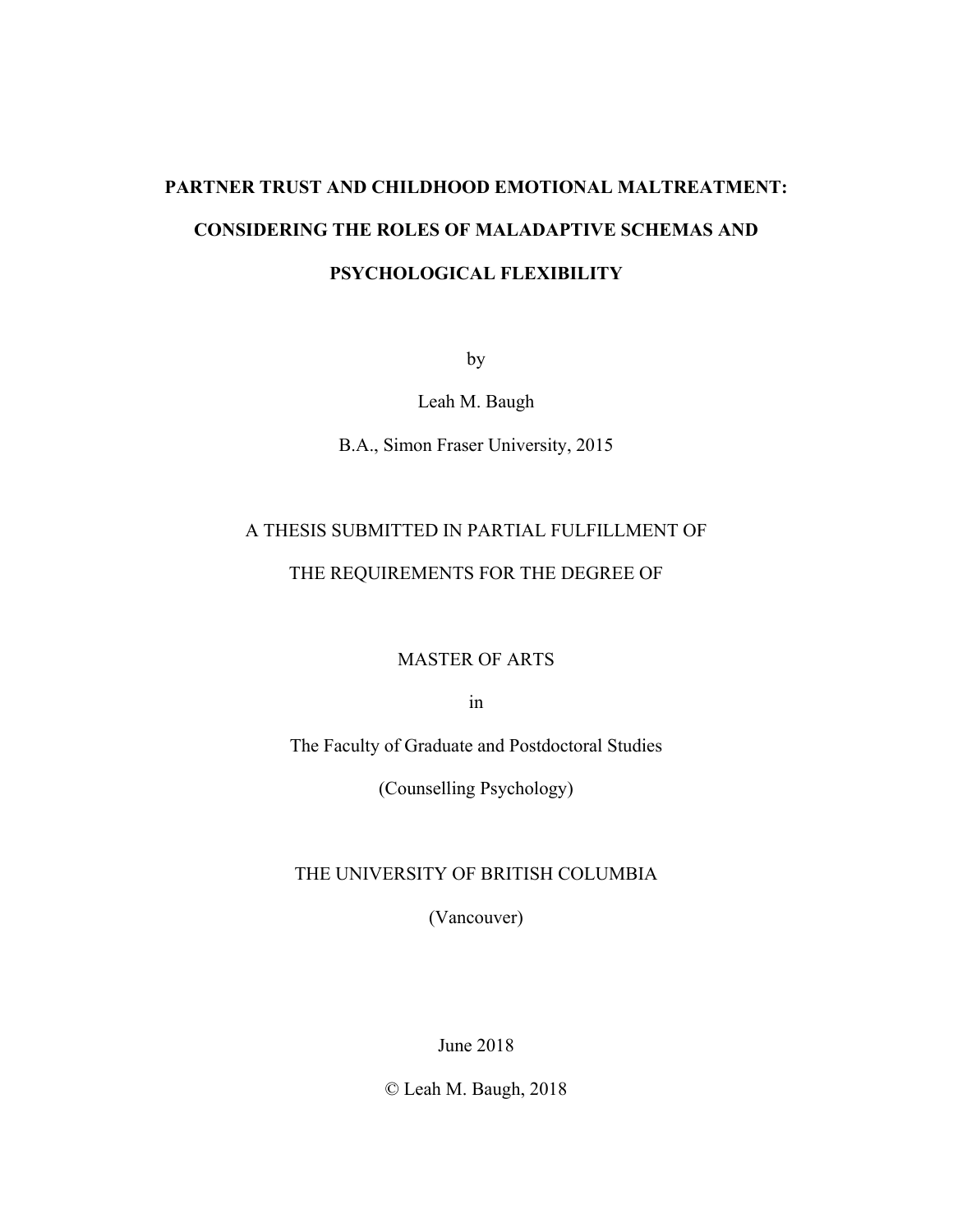The following individuals certify that they have read, and recommend to the Faculty of Graduate and Postdoctoral Studies for acceptance, a thesis/dissertation entitled:

Partner Trust and Childhood Emotional Maltreatment: The Mediating and Moderating Roles of Maladaptive Schemas and Psychological Flexibility

| submitted<br>by  | Leah Baugh                                | in partial fulfillment of the requirements for |  |  |  |  |  |
|------------------|-------------------------------------------|------------------------------------------------|--|--|--|--|--|
| the degree<br>of | Master of Arts                            |                                                |  |  |  |  |  |
| 1n               | Counselling Psychology                    |                                                |  |  |  |  |  |
|                  | <b>Examining Committee:</b>               |                                                |  |  |  |  |  |
|                  | Dr. Daniel W. Cox, Counselling Psychology |                                                |  |  |  |  |  |
| Supervisor       |                                           |                                                |  |  |  |  |  |
|                  | Dr. David Kealy, Psychiatry               |                                                |  |  |  |  |  |
|                  | <b>Supervisory Committee Member</b>       |                                                |  |  |  |  |  |
|                  |                                           |                                                |  |  |  |  |  |

Dr. Richard A. Young, Counselling Psychology Supervisory Committee Member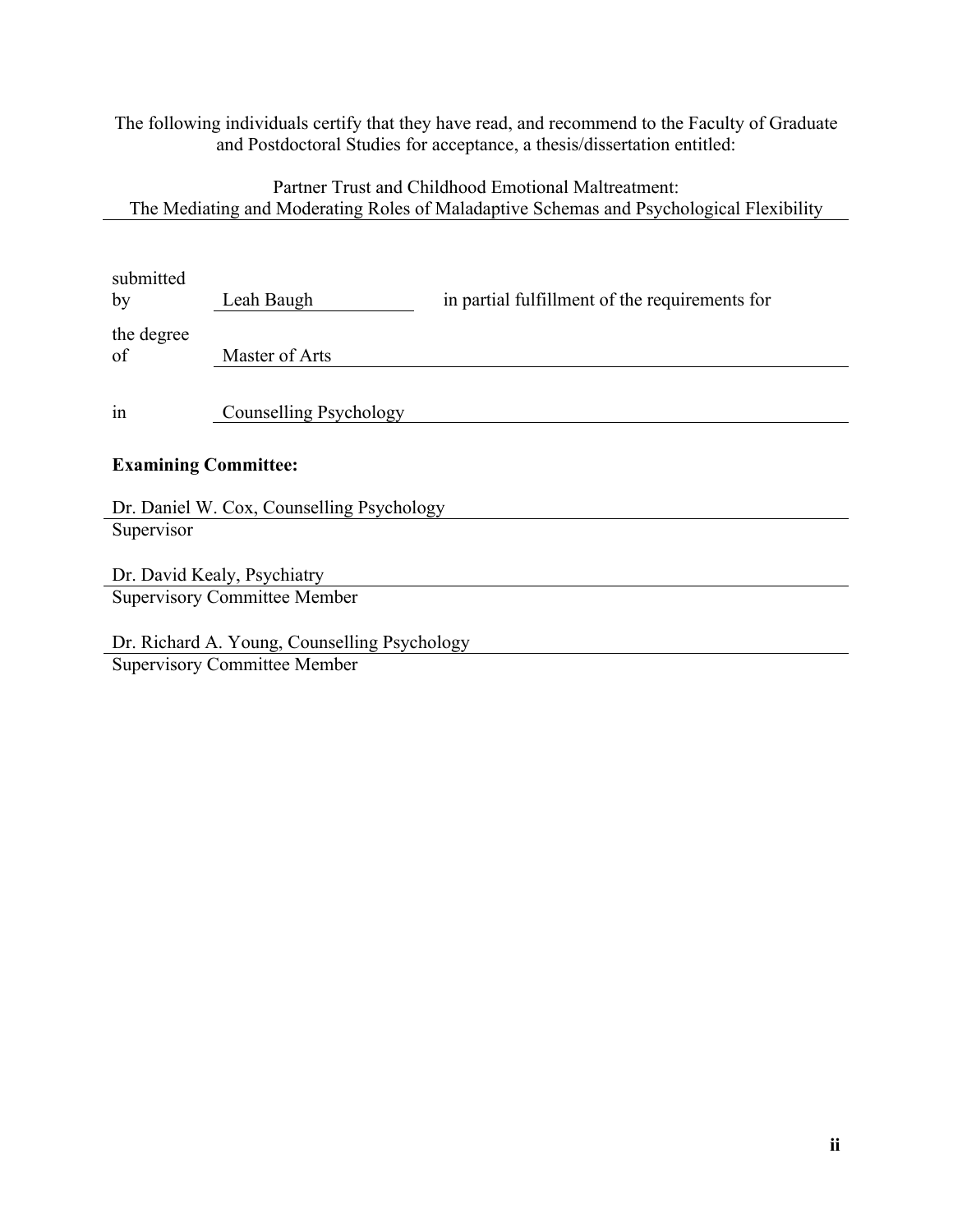#### **Abstract**

Victims of childhood emotional maltreatment (CEM) often experience lasting interpersonal impacts. CEM is commonly experienced as a betrayal of trust and can lead victims to generalize this mistrust to relationships in adulthood, including their romantic partners. The aim of the present study was to better understand the association between CEM and partner trust by examining the relative strength of three potential mediators – psychological flexibility, maladaptive self schemas, and maladaptive other schemas. The study also investigated whether psychological flexibility buffers the association between maladaptive schemas and partner trust. Adults  $(N = 231)$  in committed romantic relationships completed measures of CEM, romantic partner trust, maladaptive schemas, and psychological flexibility. Simple and multiple mediation analyses were performed.I found that maladaptive self schemas were a stronger mediator than maladaptive other schemas; however, psychological flexibility was a more potent mediator than either schema type. Contrary to my hypothesis, psychological flexibility did not significantly moderate the effect of maladaptive schemas on partner trust.The findings highlight the importance of attending to and increasing psychological flexibility with victims of CEM to facilitate romantic partner trust. Practical and clinical implications are discussed.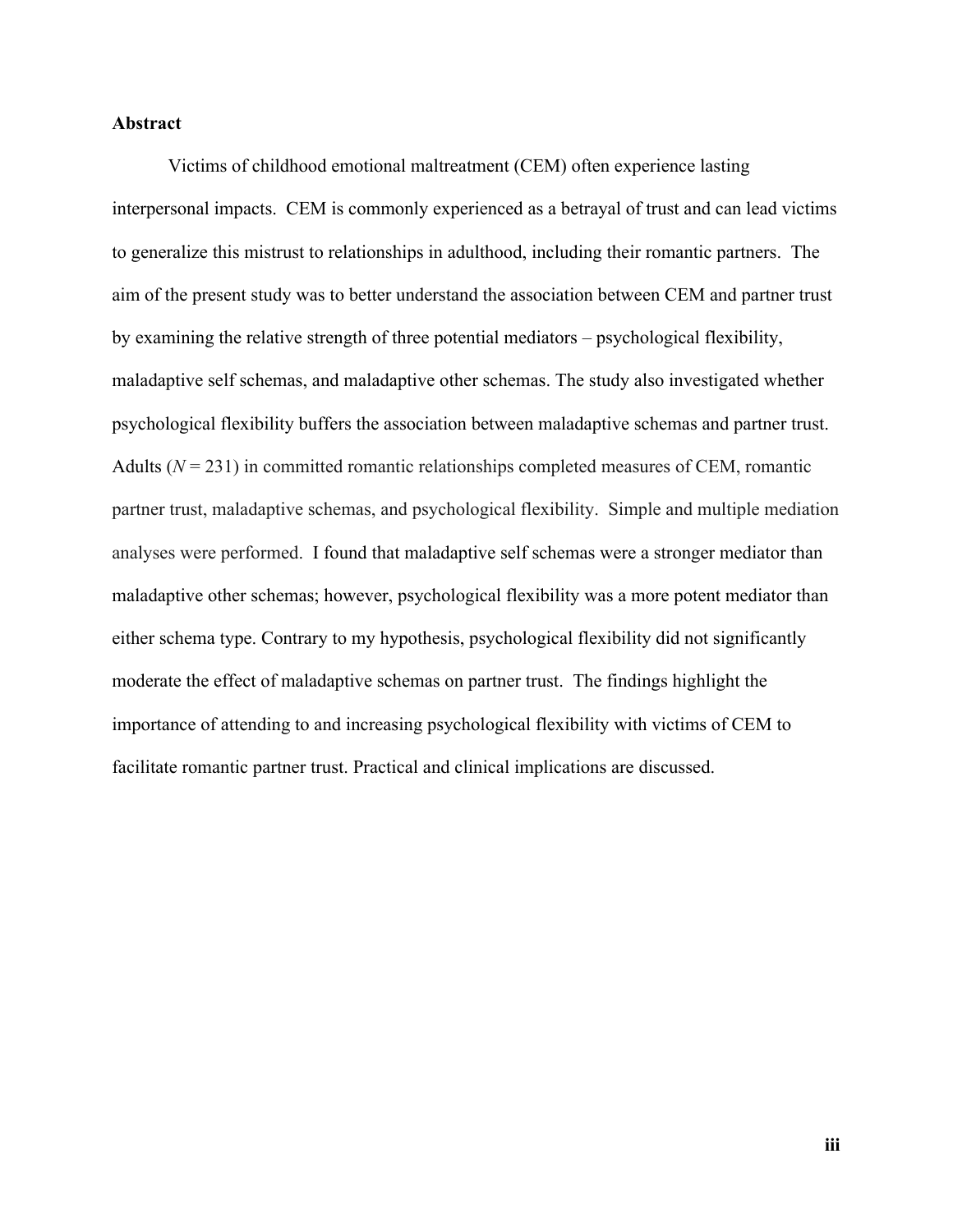## **Lay Summary**

Childhood abuse is related to trust in romantic partner relationships as they both involve relying on a significant other (i.e., caregiver, or partner). If children's first experience trusting caregivers to support and meet their needs results in betrayal, the expectation will be that others will also betray them. This blocks the development of trust in later relationships because the perceived risk for betrayal is too high. The purpose of the present study was to identify possible protective factors that may allow people to trust despite having experienced abuse in childhood. The findings indicate that being flexible and open to new experiences is linked with higher levels of romantic partner trust for victims of childhood abuse.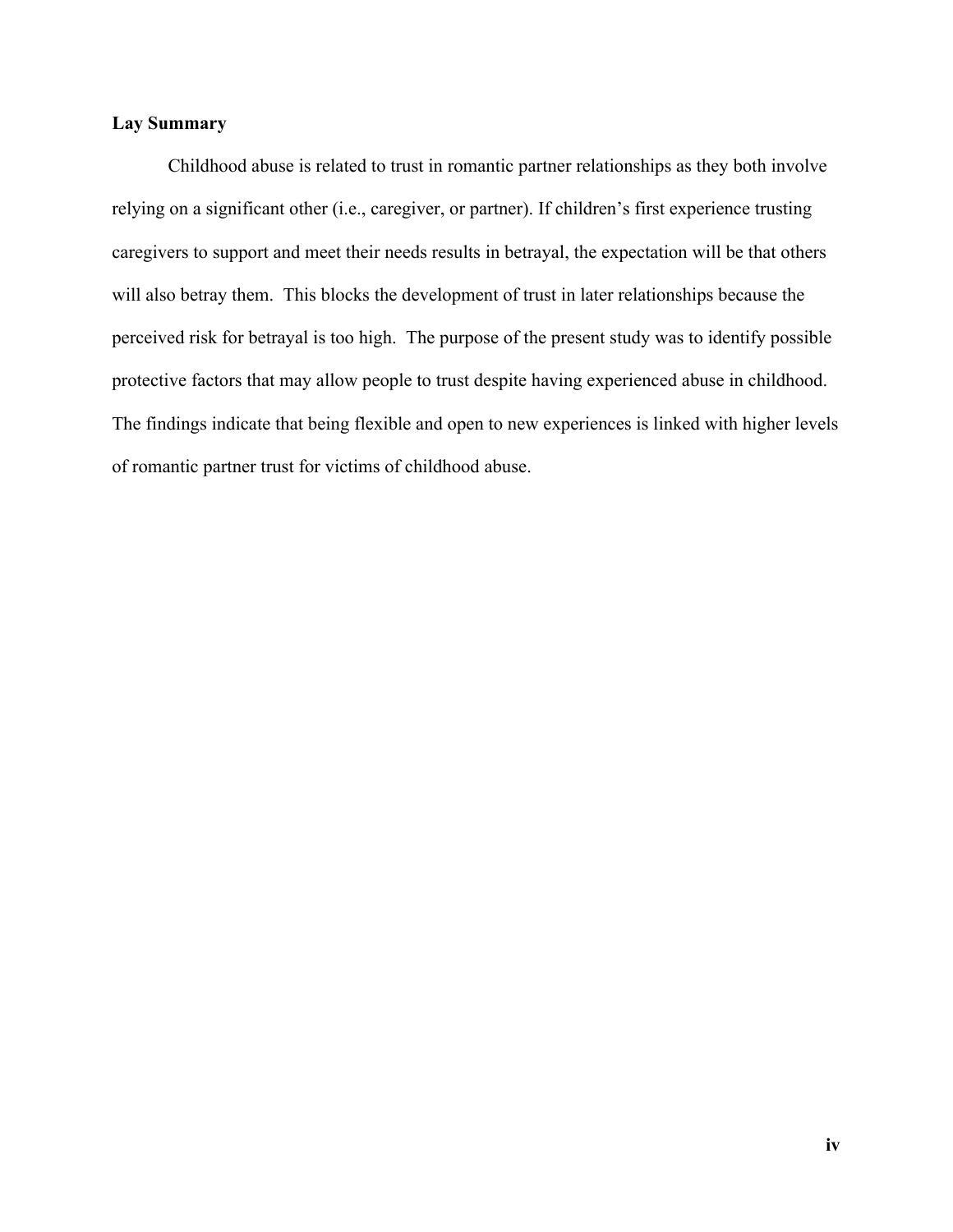# **Preface**

This thesis is original, independent work by the author, Leah M. Baugh. The research was covered by the UBC Research Ethics Board Certificate number H17-02227.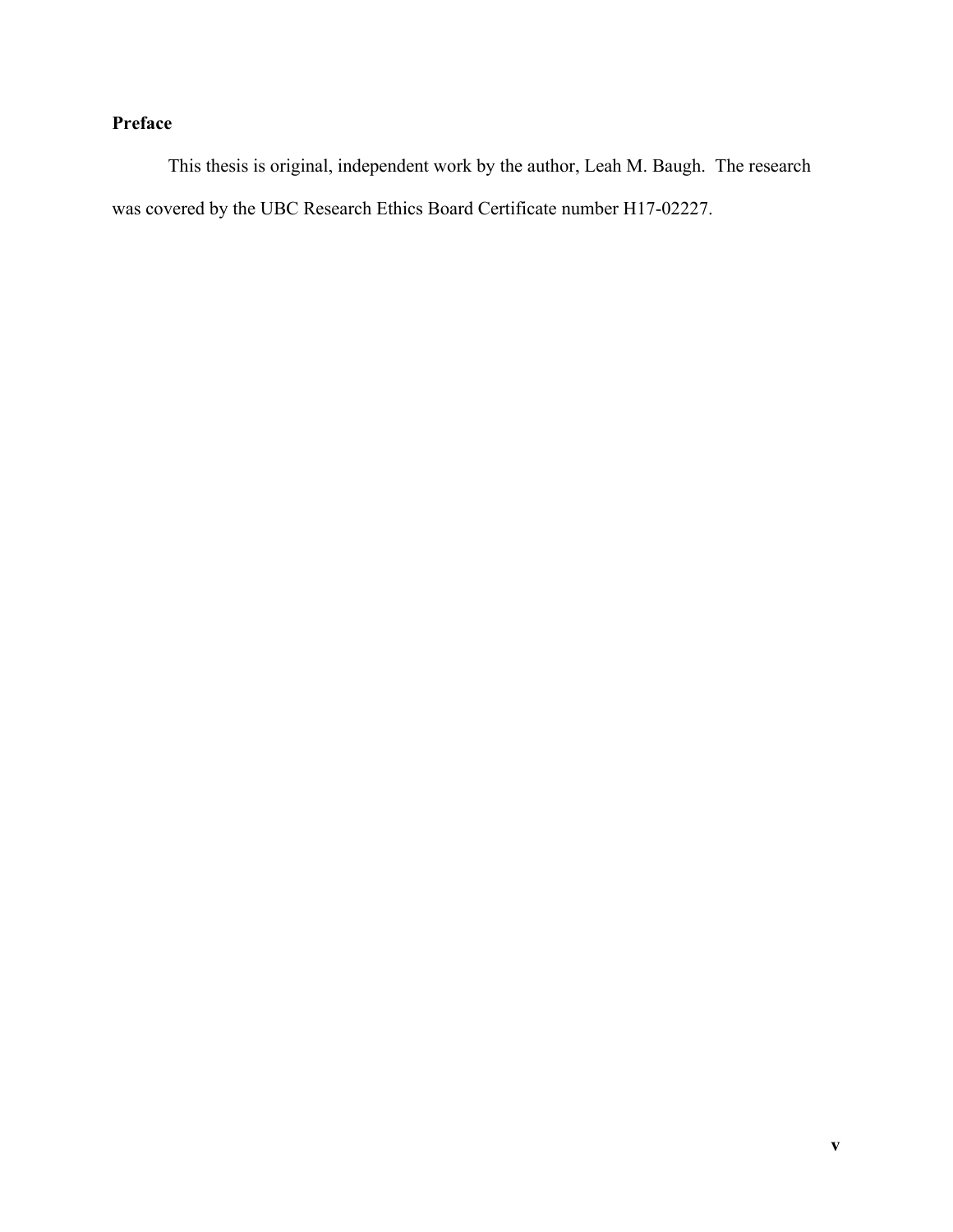# **Table of Contents**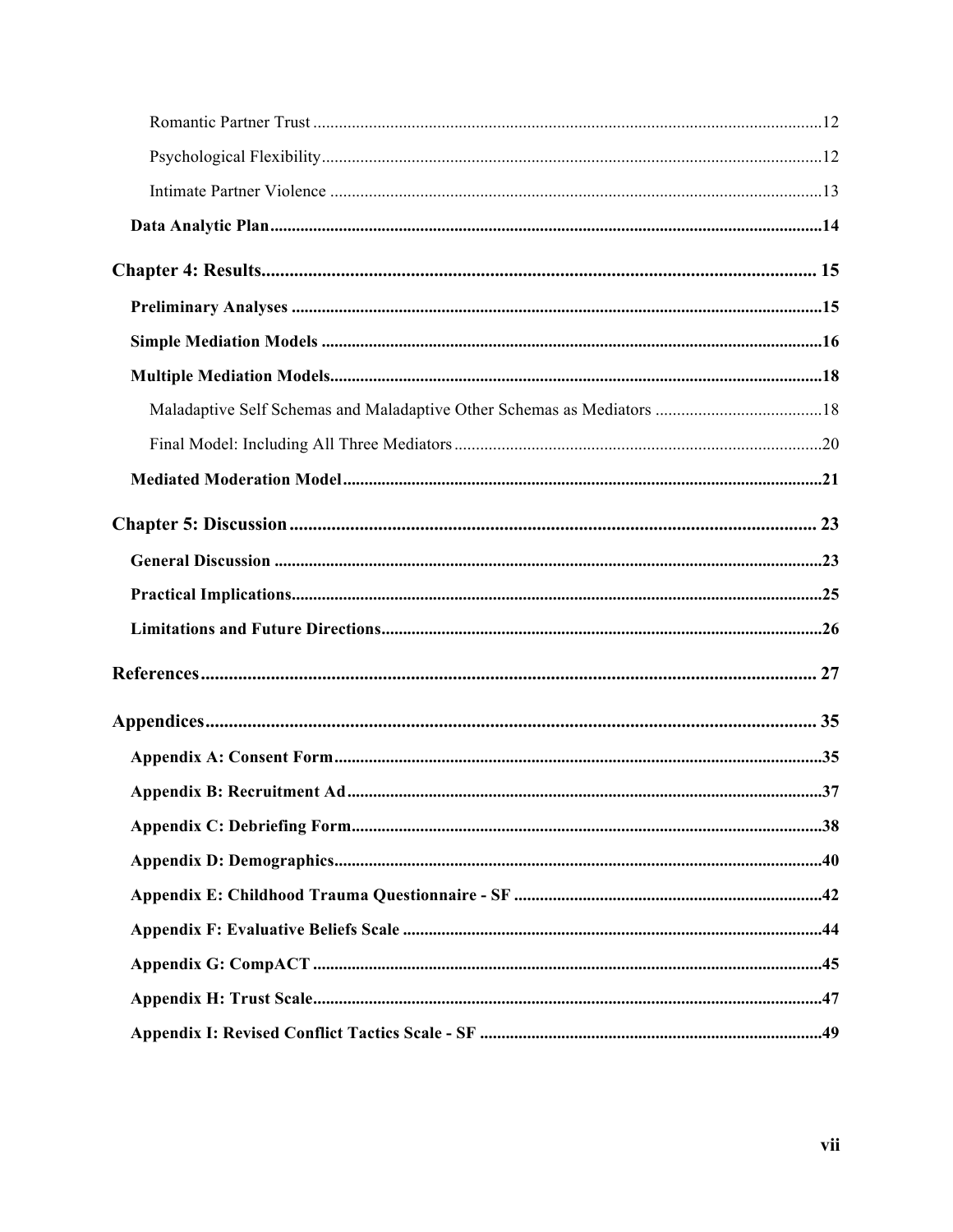# **List of Tables**

| Table 5 Standardized coefficients for maladaptive schemas and psychological flexibility21 |  |
|-------------------------------------------------------------------------------------------|--|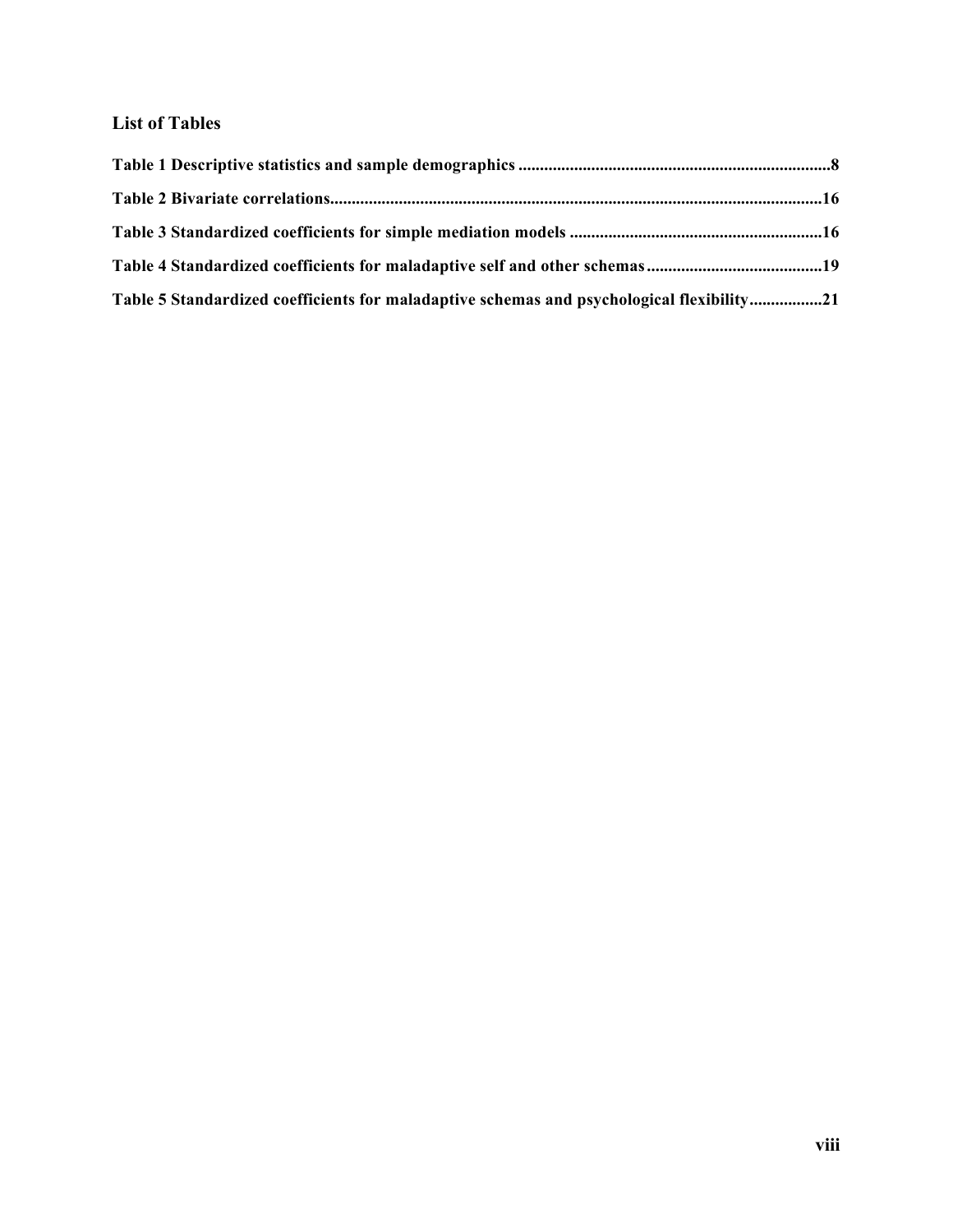# **List of Figures**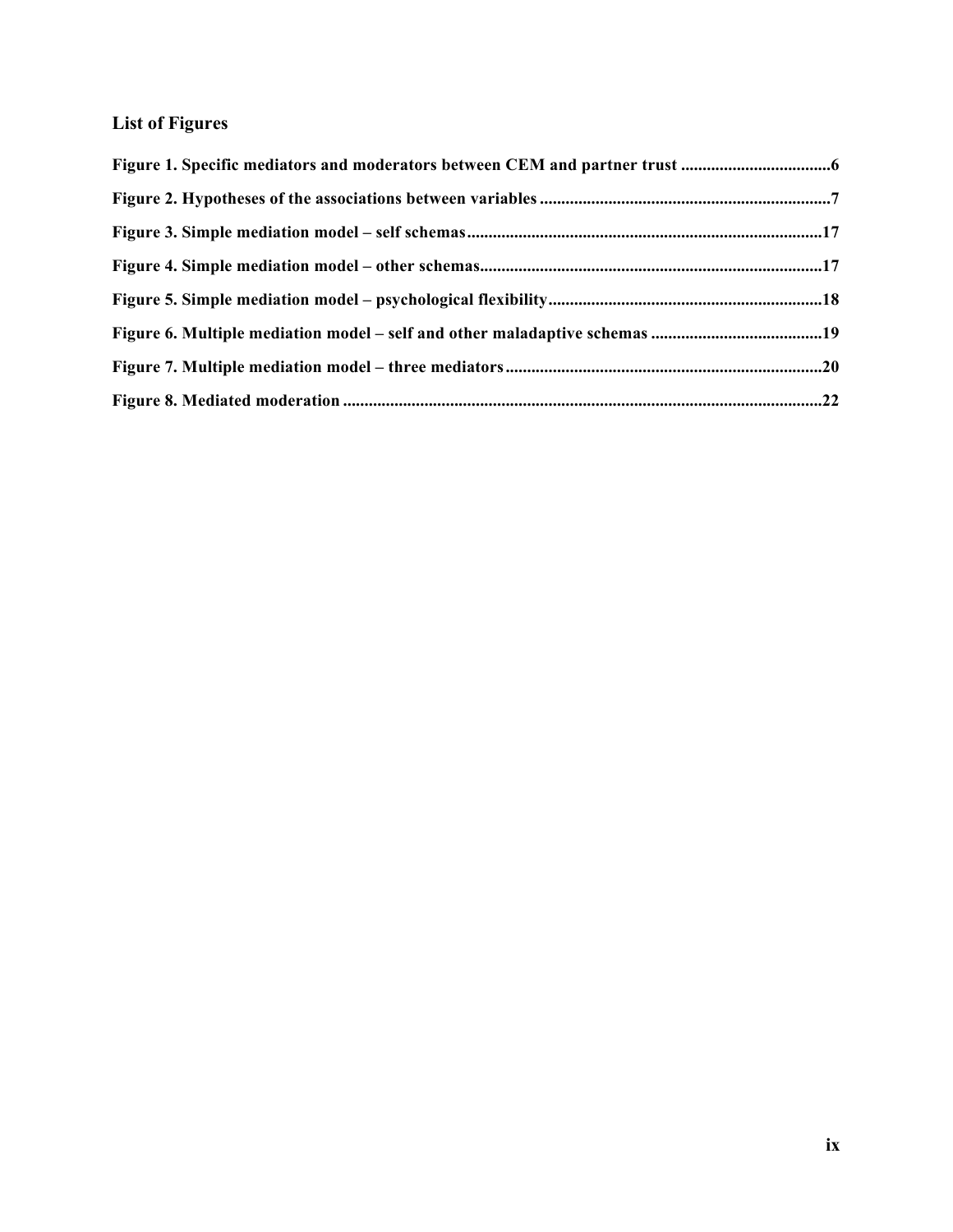#### **Acknowledgments**

To my supervisor, Dr. Dan Cox, thank you for the countless hours you have invested, for moments of small talk and personal encouragement, but mostly for inspiring me to pursue excellence as a developing researcher. Thank you for your patience and dedication, I have truly valued our working relationship.

I would also like to express my gratitude to my committee members, Dr. Richard Young and Dr. David Kealy. Thank you for your support and investment of time throughout my thesis project. I appreciated your thoughtful questions and rich discussion.

I would not have gotten through this process without the support of my friends and fellow graduate students – thank you for inspiring me, and journeying alongside me. I would especially like to thank Tanaya for your listening ear and never ending confidence in me, and Ale, Viktoriya, and Lorilee for bringing laughter and light during the tough times.

I would like to express my gratitude to my parents, siblings and in-laws for the source of emotional support, compassion, and encouragement during particularly challenging days – you push me to be better.

I am most grateful to my husband and closest friend Nathan. Thank you for not only encouraging me to pursue my dreams, but for your selflessness on the daily to ensure I was able to get here. I am grateful for your love, commitment and patience. So thankful to do life alongside you; you are simply the best.

And finally, thank you to my spastic and fun-loving pup Chloe, for being attuned to my emotions and always putting a grin on my face.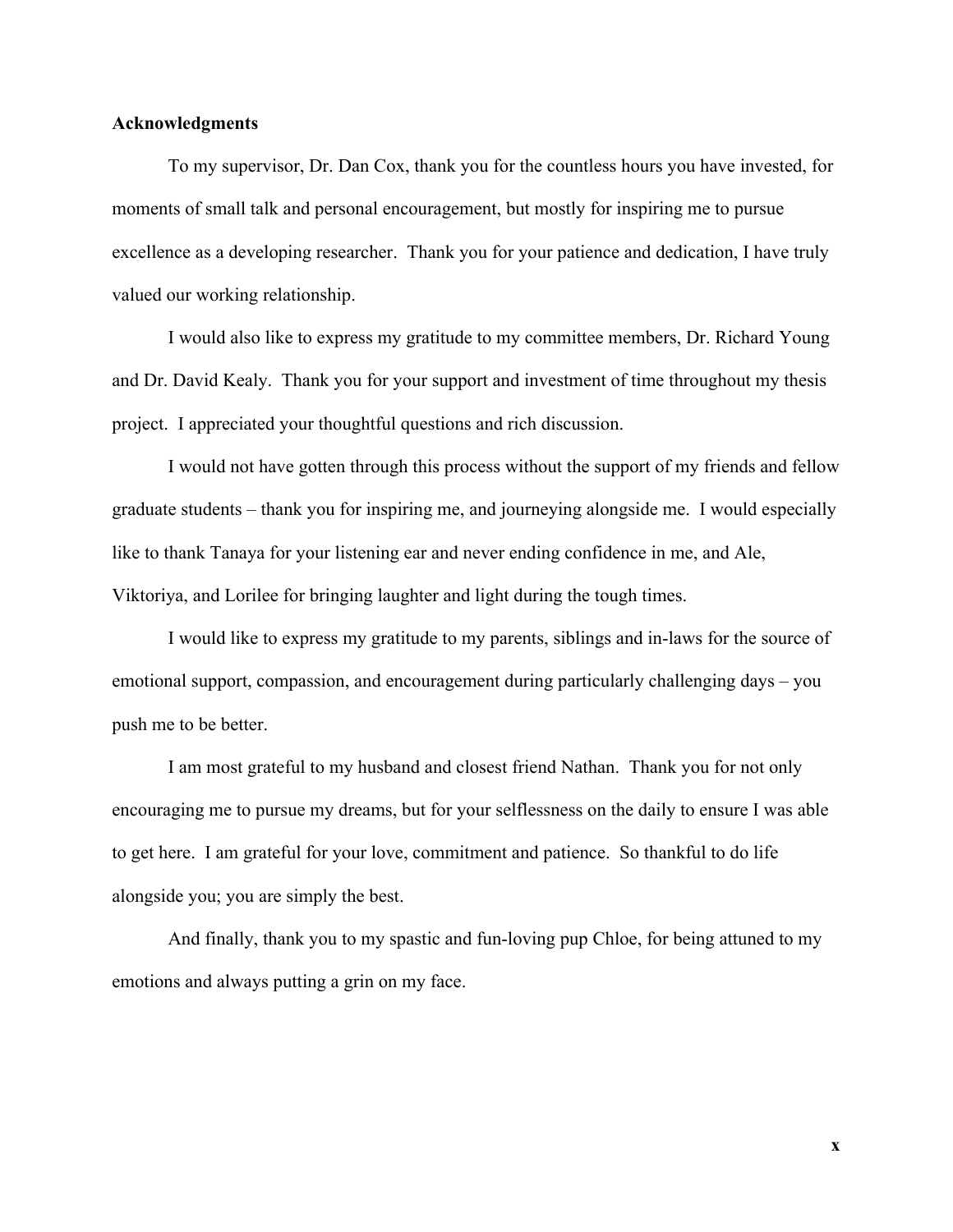*To my husband Nathan, my family, and to those who have experienced childhood maltreatment* 

- *May you have new experiences filled with resilience and hope.*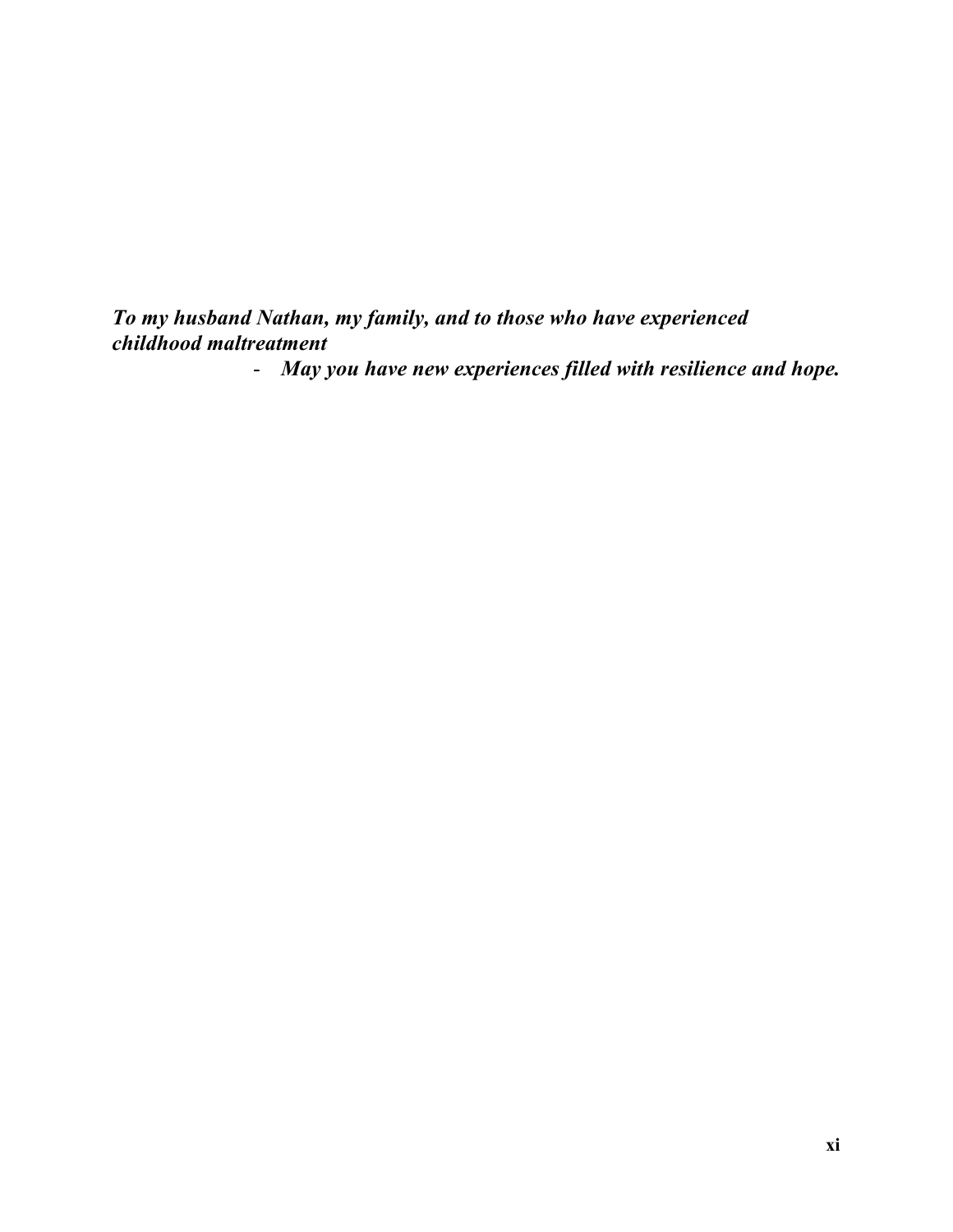#### **Chapter 1: Introduction**

Victims of childhood emotional maltreatment (CEM) often experience immediate and lasting impacts in their interpersonal relationships (see Nanda, Reichert, Jones, & Flannery-Schroeder, 2016; Reichert & Flannery-Schroeder, 2014; Vettese, Dyer, Li, & Wekerle, 2011; Yoo, Park, & Jun, 2014). CEM is commonly experienced as a betrayal of trust from caregivers and can lead victims to extend mistrust to other people (Freyd & Birrell, 2013; Gobin & Freyd, 2013).

Cognitive approaches have emphasized the role of unhelpful beliefs (e.g., maladaptive schemas) in conceptualizing the association between CEM and romantic relationship functioning (Beck, 2011; Bruce, Heimberg, Goldin, & Goss). In contrast, acceptance-based approaches have emphasized the willingness to embrace thoughts and emotions while living in accordance with personal values (e.g., psychological flexibility; S. C. Hayes, Luoma, Bond, Masuda, & Lillis, 2006). Presently, I examined the relative mediating and moderating roles of schemas and psychological flexibility for explaining the link between CEM and romantic partner trust. With a greater understanding of how CEM impacts partner trust, we can better target assessment and treatment strategies to support victims of CEM and their relationship functioning.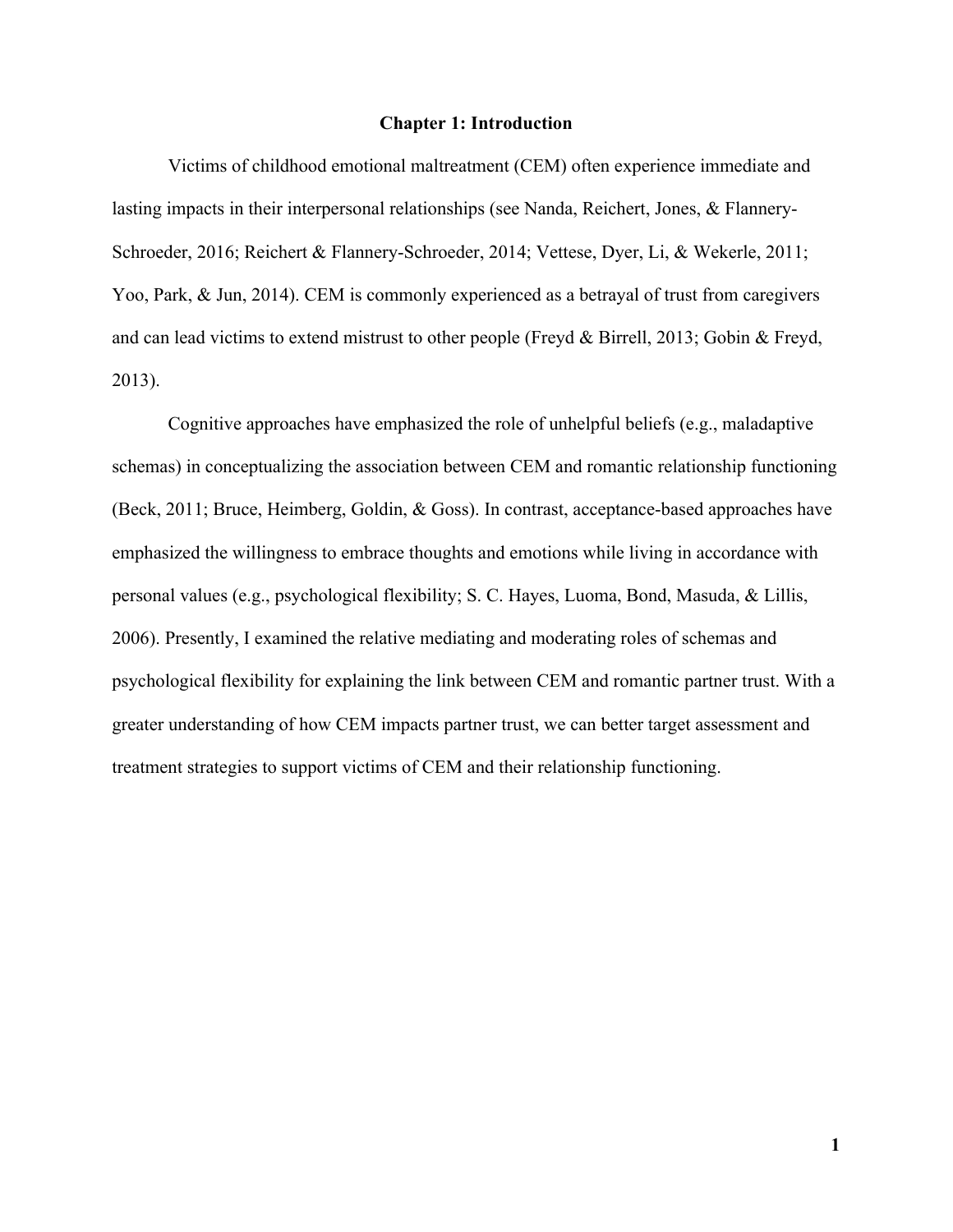#### **Chapter 2: Literature Review**

## **Romantic Partner Trust and Childhood Emotional Maltreatment**

Trust is a fundamental element of relationship wellbeing (Simpson, 2007). Romantic partner trust has been conceptualized as an interdependent and mutually supportive partnership (Kelley  $&$  Thibaut, 1978) and exists when each person believes that their partner is committed to their personal goals (Kramer & Carnevale, 2001).

The association between CEM and romantic partner trust has been well supported (e.g., Nanda, Reichert, Jones, & Flannery-Schroeder, 2016; Reichert & Flannery-Schroeder, 2014; Vettese, Dyer, Li, & Wekerle, 2011; Yoo, Park, & Jun, 2014). CEM includes verbal abuse (e.g., criticising) and emotional neglect (e.g., withholding comfort; Barnet, Miller-Perrin, & Perrin, 2005; Hart, Brassard, Binggeli, & Davidson, 2002). Children have been found to perceive CEM as a betrayal of trust from caregivers, which is confusing to children as they remain dependent on their caregivers for survival (Freyd, 1997). When children's early experiences trusting others results in betrayal, they often generalize this mistrust to other people and relationships. This mistrust has been found to persist into adulthood (Freyd & Birrell, 2013; Gobin & Freyd, 2013; Rotter, 1967; Rempel, Holmes, & Zanna, 1985).

#### **Maladaptive Schemas and CEM**

One explanation for the relation between CEM and romantic partner trust is the maladaptive schemas that often result from emotional maltreatment. The experience of CEM often leads children to believe that they are unloved, worthless, flawed, or unwanted (Glaser, 2002). These beliefs become maladaptive schemas when they are accepted as truths about the self (e.g., "I am worthless") or others (e.g., "The world is unsafe"; Rezaei, Ghazanfari, & Rezaee, 2016; Wright et al., 2009).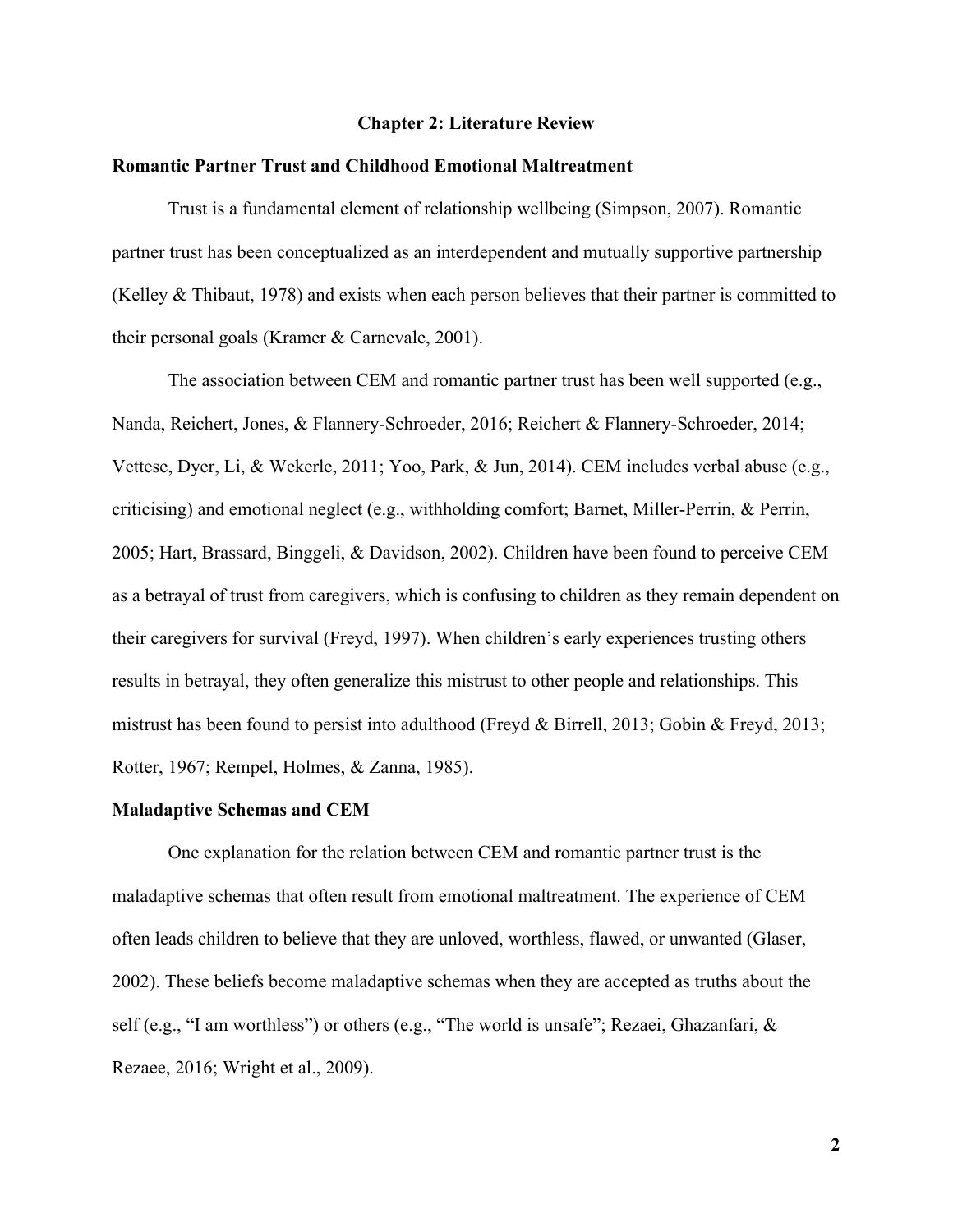CEM has been associated with both maladaptive self schemas and maladaptive other schemas. In trying to make sense of their emotional maltreatment, children often take responsibility (Babcock & DePrince, 2012) and internalize self-critical thoughts (e.g., "I am unlovable"; Gibb, 2002). As a result, a maladaptive working model of the self as unworthy, unintelligent, or powerless can develop instead of an adaptive model of the self as worthy of love and belonging (Wright, Crawford, & Del Castillo, 2009). Alternately, the perceived betrayal from trusted caregivers after experiencing CEM may result in placing blame on caregivers. Maladaptive other schemas may subsequently develop as beliefs are generalized to others (e.g., "Everyone has bad intentions"). In these instances, a maladaptive working model of others as dangerous and controlling may develop (Rezaei et al., 2016).

#### **Maladaptive Schemas and Trust**

Maladaptive schemas that develop in childhood often persist into adulthood (Young, 1999). These schemas have been found to influence romantic relationships, particularly romantic partner trust (e.g., Bowlby, 1988; Michl, Handley, Rogosch, Cicchetti, & Toth, 2015; Pagura, Cox, Sareen, & Enns, 2006). Maladaptive self schemas may contribute to lower partner trust because people believe that they are inferior to partners, and undeserving of support, thereby decreasing engagement with partners (Wright et al., 2009; Lassri et al., 2016). Similarly, maladaptive other schemas may impede partner trust because people maintain emotional distance from partners to protect against perceived future emotional pain (Dorahy et al., 2009; Rezaei et al., 2016). Previous research has indicated that maladaptive other schemas lead people to avoid seeking support from others in favor of caring for their personal needs (Luyten, Fonagy, Lemma, & Target, 2012; Mikulincer & Shaver, 2007). While maladaptive self schemas have been found to have a stronger association with relationship functioning than maladaptive other schemas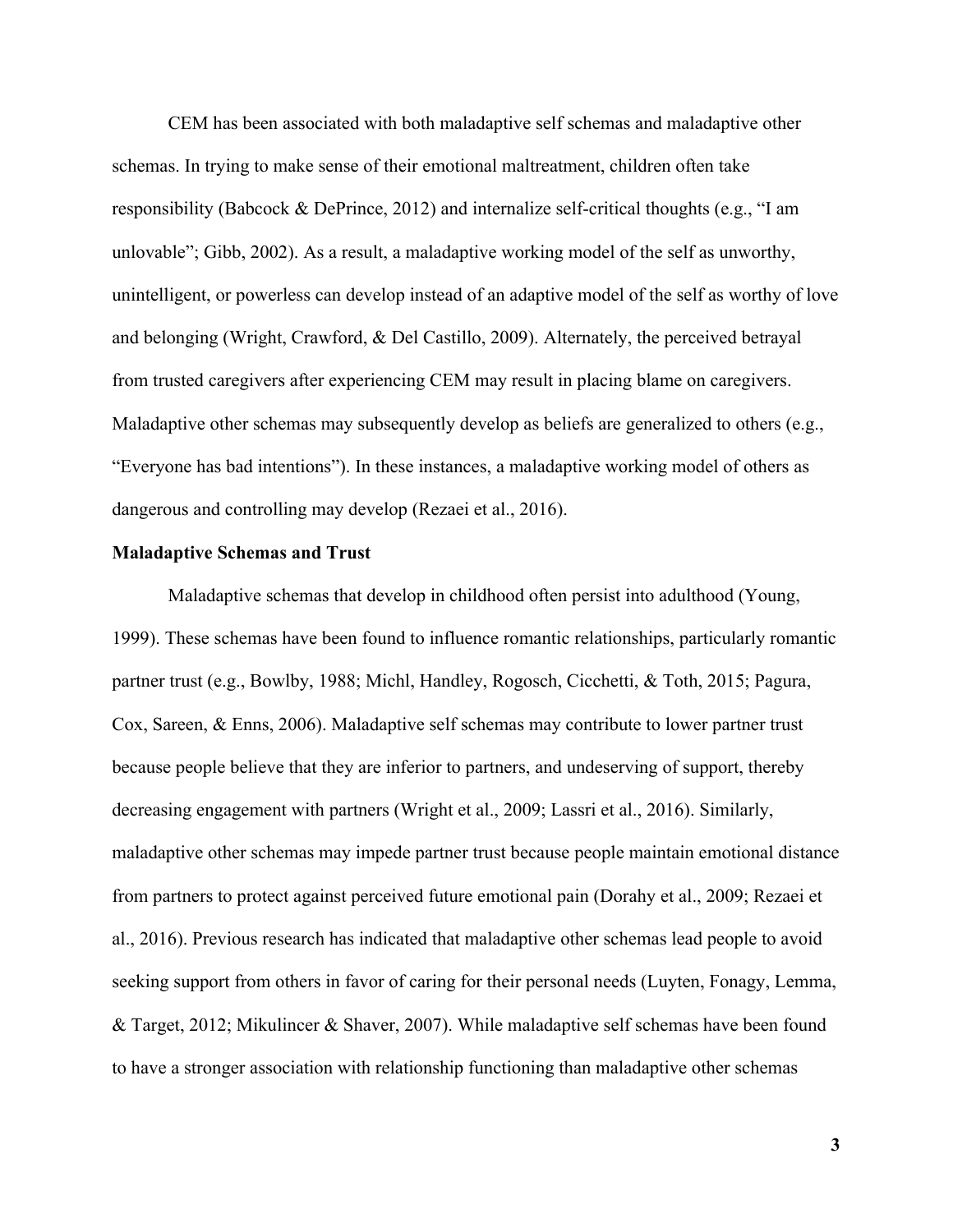(Yoo et al., 2014), the relative strength of self versus other schemas has yet to be investigated on romantic partner trust.

#### **Childhood Emotional Maltreatment and Psychological Flexibility**

Another possible explanation for the association between CEM and partner trust is psychological flexibility. People who are psychologically flexible intentionally behave consistent with their values despite fluctuating experiences of hardships and ease (Hayes, Luoma, Bond, Masuda, & Lillis, 2006). Further, highly psychologically flexible people are not entangled with their thoughts and feelings. Rather, they experience thoughts and feelings as external to themselves, increasing their likelihood of accepting rather than avoiding unpleasant internal experiences and the situations that trigger them (Hayes et al., 2006).

CEM has been negatively associated with psychological flexibility in several studies. For example, the experience of maltreatment in childhood encourages avoidance rather than acceptance of emotional experiences (Briere & Jordan, 2009; Kroska, Miller, Roche, Kroska, & O'Hara, 2018), thus contributing to reduced psychological flexibility. Additionally, researchers have linked CEM with people being entangled with their thoughts and feelings (O'Mahen, Karl, Moberly, & Fedock, 2015). When people do not experience their thoughts and feelings as external to themselves, they are more likely to avoid than accept their experiences.

#### **Psychological Flexibility and Partner Trust**

Beyond shaping internal perceptions, psychological flexibility has been associated with relationships generally and partner trust specifically. For example, people with higher psychological flexibility expressed a stronger sense of belonging in their interpersonal relationships than those with lower levels of psychological flexibility (Roush, Cukrowicz, Mitchell, Brown, & Seymour, 2018). Conversely, some parts of psychological inflexibility, such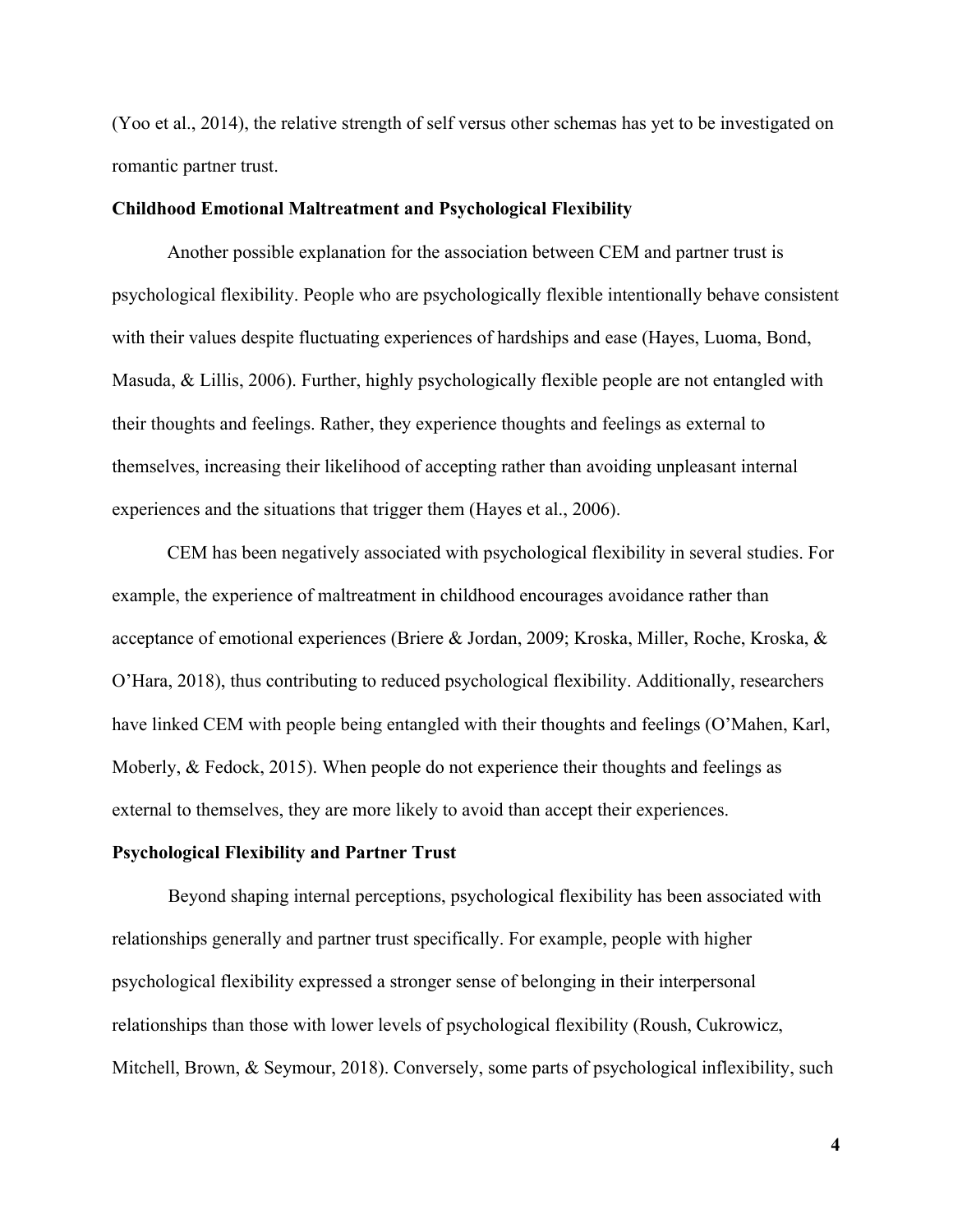as avoidance, contribute to interpersonal difficulties. Avoidant behaviors oppose the committed action required to engage in valued living (Gerhart, Baker, Hoerger, & Ronan, 2014). People with lower levels of psychological flexibility may avoid intimacy and have less trust in their romantic partners because vulnerability and trust in others may be perceived as risky and distressing.

Psychological flexibility may also impact trust via its buffering (i.e., moderating) effects. Several studies have found the buffering effects of psychological flexibility. For example, psychological flexibility has been found to buffer the relation between negative schemas and delusional thinking (Oliver, O'Connor, Jose, McLachlan, & Peters, 2012). For people with negative schemas, those with lower levels of psychological flexibility demonstrated increased delusional thinking compared to people with high levels of psychological flexibility. Psychological flexibility has also been shown to buffer the association between unmet psychosocial needs and psychological distress (Swash, Bramwell, & Hulbert-Williams, 2017). Given these findings, psychological flexibility may buffer the association between maladaptive schemas and romantic relationship trust. To date, no study has investigated this potential moderating effect.

#### **Current Study**

The purpose of the present study was to improve the understanding of the potential mediators and moderators that impact the association between CEM and partner trust. I tested a mediated-moderation model of the associations between CEM, maladaptive schemas, psychological flexibility, and partner trust (see Figure 1).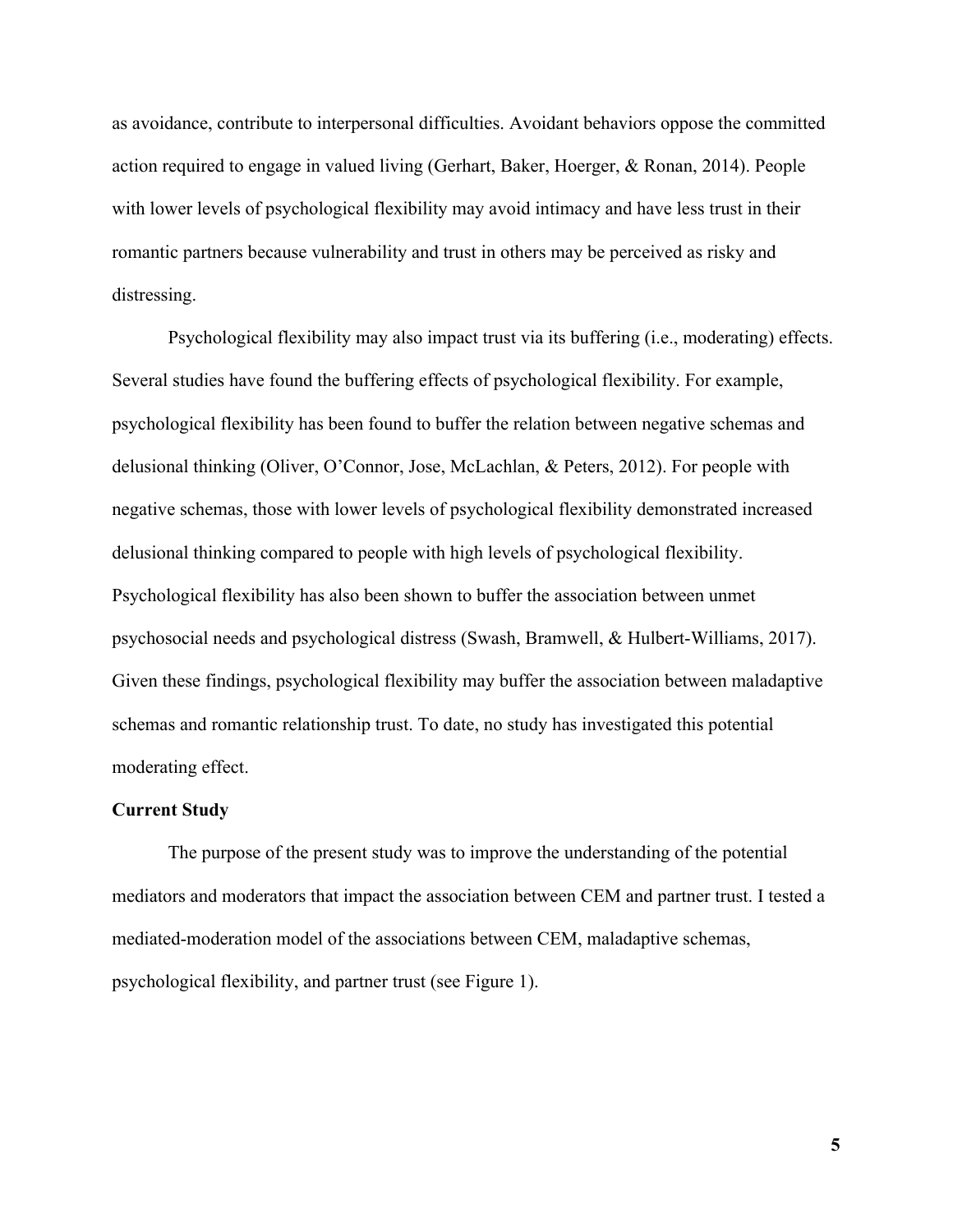

*Figure 1.* Specific mediators between CEM and partner trust with psychological flexibility as a moderator.

As seen in the figure below (Figure 2), I hypothesized that: (Hypothesis 1) maladaptive self schemas, (Hypothesis 2) maladaptive other schemas, and (Hypothesis 3) psychological flexibility would mediate the relation between CEM and partner trust. Given the previous research indicating that a negative-self view mediates the link between CEM and relationship wellbeing (Lassri & Shahar, 2012), I also hypothesized that: (Hypothesis 4) maladaptive self schemas would be a stronger mediator than maladaptive other schemas between childhood emotional maltreatment and partner trust. I then examined the relative strength of the three mediators (Research Question 1) – psychological flexibility, maladaptive self schemas, and maladaptive other schemas.

Given the existing research support for the buffering impact of psychological flexibility, I hypothesized that: (Hypothesis 5) psychological flexibility would moderate (i.e., buffer) the association between maladaptive self schemas and partner trust; and (Hypothesis 6) psychological flexibility would moderate the effect of maladaptive other schemas on partner trust.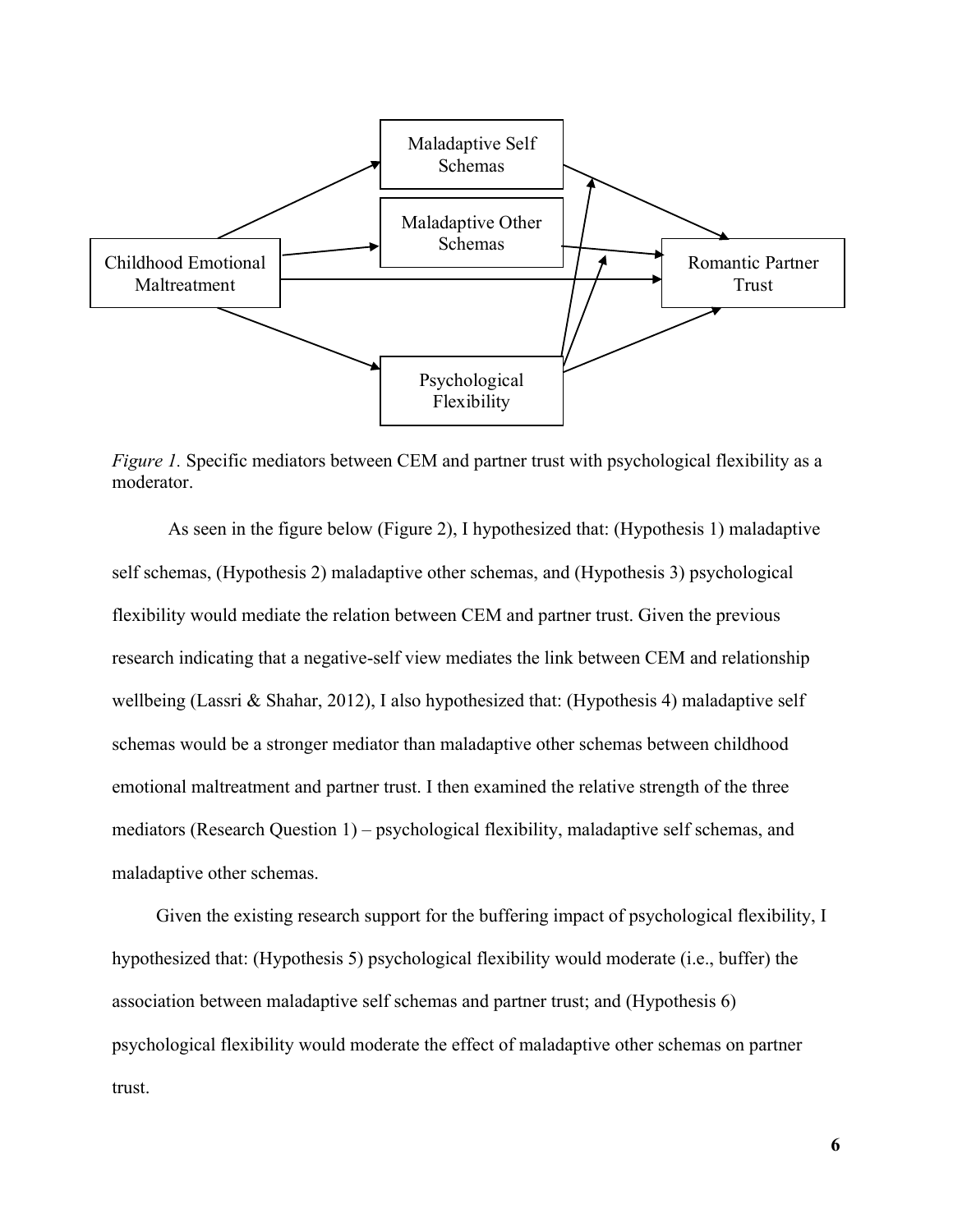

*Figure 2.* Hypotheses of the associations between variables.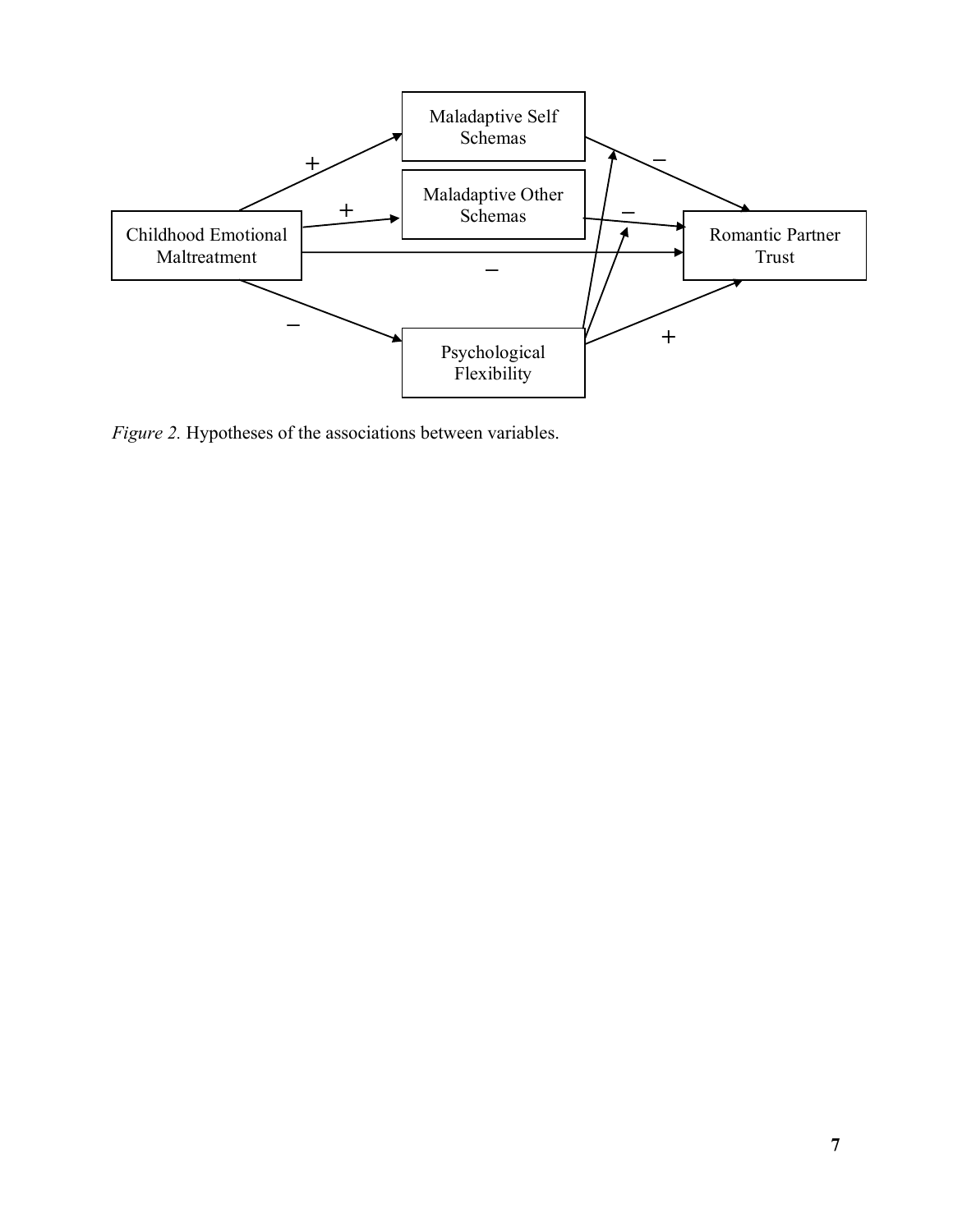## **Chapter 3: Method**

## **Participants**

A sample of 231 adults participated in the study. Inclusion criteria were that participants

were 19 years or older, fluent in English, and in a monogamous romantic relationship for at least

one year. The mean age was 38.24 years (*SD* = 10.03) and ranged from 22 to 68 years.

Participants were 52.8% women, 46.7% men, and 0.4% transgender; they were mostly Caucasian

(82.3%), African American (5.6%), Hispanic (5.2%), and Asian (4.8%). The length of their

romantic relationships ranged from 1 to 47 years, with a mean of 9.90 years (*SD* = 9.46). See

table below for additional demographic information.

Table 1

*Descriptive Statistics and Sample Demographics.*

| Descriptive statistics and sample Demographies. |               |
|-------------------------------------------------|---------------|
| Characteristic                                  | n (%)         |
| <b>Sex</b>                                      |               |
| Female                                          | 121 (52.8%)   |
| Male                                            | 107(46.7%)    |
| Transgender                                     | $1(0.4\%)$    |
| Age                                             |               |
| 25 or less                                      | $8(3.5\%)$    |
| 26 to 35                                        | $100(44.2\%)$ |
| 36 to 45                                        | 69 (30.5%)    |
| 46 to 55                                        | 31 (13.7%)    |
| 56 to 65                                        | $17(7.5\%)$   |
| 66 and up                                       | $1(0.4\%)$    |
| Highest level of education                      |               |
| Less than $12^{th}$ grade                       | $1(0.4\%)$    |
| High school or equivalent                       | $25(10.8\%)$  |
| Some college/technical school                   | 71 (30.7%)    |
| College/university graduate                     | 109 (47.2%)   |
| Graduate degree (masters or doctoral)           | $23(10.0\%)$  |
| Other                                           | $2(0.9\%)$    |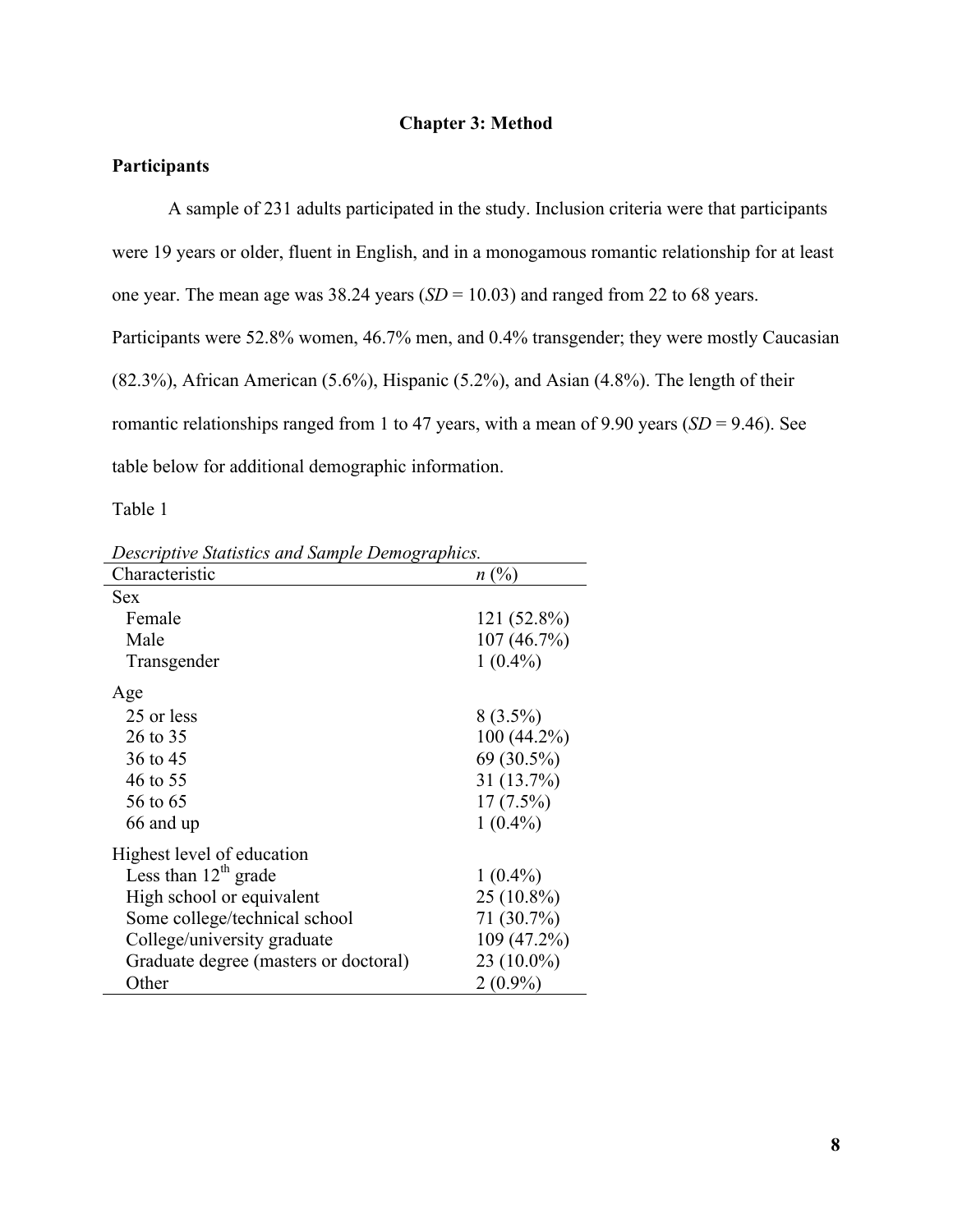# Table 1 Continued

*Descriptive Statistics and Sample Demographics .*

| Characteristic                         | n (%)         |
|----------------------------------------|---------------|
| Race                                   |               |
| Caucasian/White                        | 190 (82.3%)   |
| African American/Black                 | $13(5.6\%)$   |
| Hispanic                               | $12(5.2\%)$   |
| Asian                                  | 11 $(4.8\%)$  |
| Native Hawaiian/Other Pacific Islander | $2(0.9\%)$    |
| American Indian/Alaska Native          | $0(0\%)$      |
| Other                                  | $3(1.3\%)$    |
| Sexual orientation                     |               |
| Heterosexual                           | 214 (93.4%)   |
| Homosexual                             | $5(2.2\%)$    |
| <b>Bisexual</b>                        | $10(4.4\%)$   |
| Other                                  | $0(0\%)$      |
| Relationship status                    |               |
| Partner not living together            | 42 (18.2%)    |
| Partner living together                | $61(26.4\%)$  |
| Married                                | 128 (55.4%)   |
| Other                                  | $0(0\%)$      |
| Length of current relationship         |               |
| 1 year                                 | $21(9.1\%)$   |
| 2 years                                | 41 (17.7%)    |
| 3 to 4 years                           | 22 (9.5%)     |
| 5 to 6 years                           | 31 (13.4%)    |
| 7 to 8 years                           | $21(9.1\%)$   |
| 9 to 10 years                          | $19(8.2\%)$   |
| 11 to 15 years                         | 26 (11.3%)    |
| 16 to 25 years                         | $17(7.4\%)$   |
| 26 to 35 years                         | 27 (11.7%)    |
| 36 to 45 years                         | 4(1.7%)       |
| 46 years or more                       | $1(0.4\%)$    |
| Children                               |               |
| Yes                                    | 137 (59.8%)   |
| N <sub>0</sub>                         | 92 (40.2%)    |
| Employment                             |               |
| Employed full time                     | $172(75.1\%)$ |
| Employed part time                     | 36 (15.7%)    |
| Unemployed                             | $11(4.8\%)$   |
| Student                                | $1(0.4\%)$    |
| Other                                  | $9(3.9\%)$    |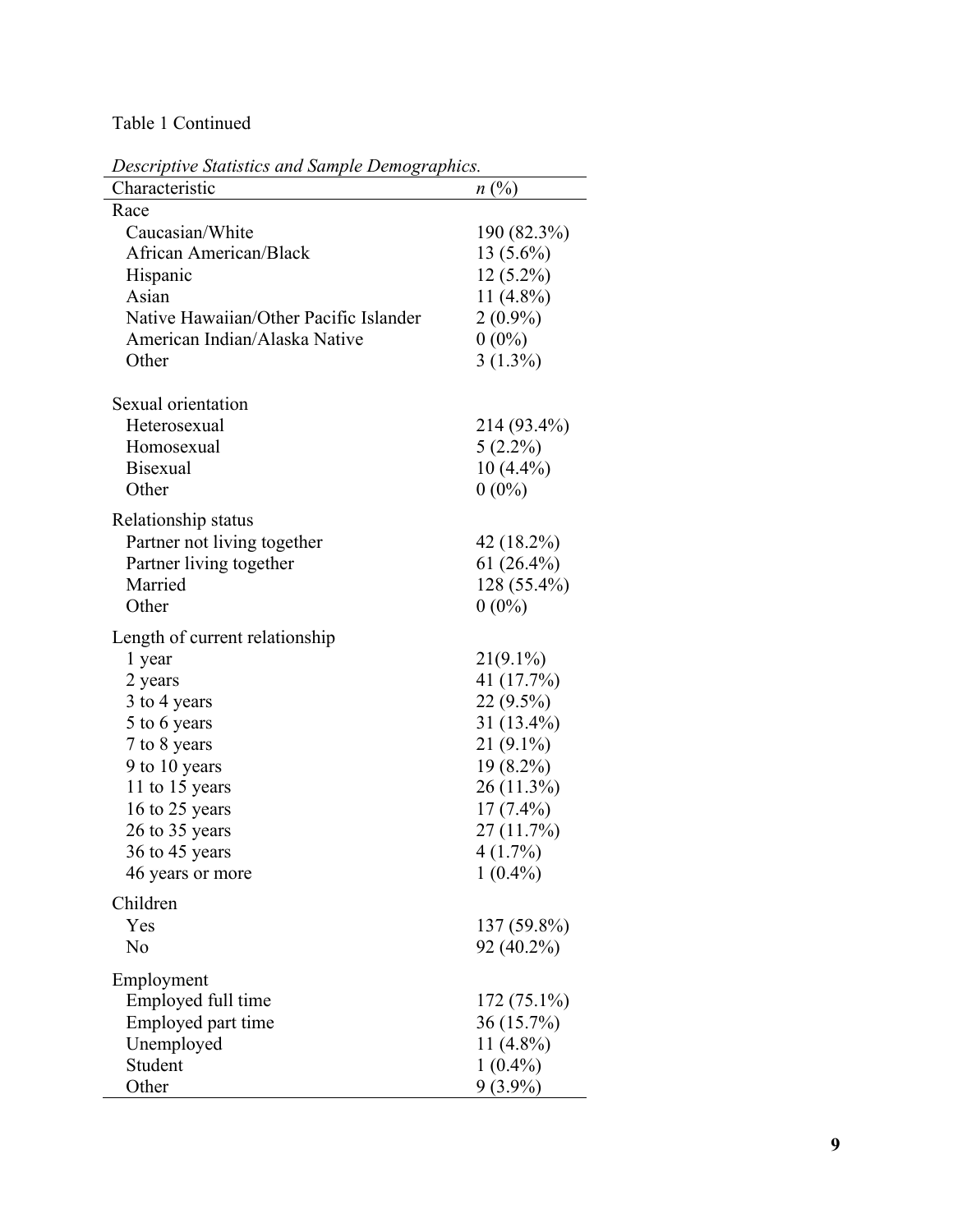#### Table 1 Continued

| $D$ cocher per resolution of the sample $D$ check appears. |               |
|------------------------------------------------------------|---------------|
| Characteristic                                             | $n(y_0)$      |
| Household income                                           |               |
| \$19,999 or less                                           | $12(5.2\%)$   |
| \$20,000 to \$39,999                                       | 55 (23.8%)    |
| \$40,000 to \$59,999                                       | 51 $(22.1\%)$ |
| \$60,000 to \$79,999                                       | 61 $(26.4\%)$ |
| \$80,000 to \$99,999                                       | 20(8.7%)      |
| \$100,000 or more                                          | 32 (13.9%)    |
|                                                            |               |

*Descriptive Statistics and Sample Demographics.*

#### **Procedure**

Participants were recruited from the online crowdsourcing pool, Amazon's Mechanical Turk (MTurk). Through MTurk, researchers can access diverse samples to complete Human Intelligence Tasks (HITs) online. MTurk participants (i.e., workers) are compensated by the researchers. MTurk is a commonly used participant pool in behavioral research as it allows rapid access to samples that are more representative of the population than typical participant pools (e.g., undergraduate students). Given that MTurk has over 500,000 workers, it is possible to access participants with specific characteristics who may be otherwise difficult to recruit (Paolacci & Chandler, 2014; Smith, Sabat, Martinez, Weaver, & Xu, 2015). MTurk workers have also been found to be more attentive to tasks than undergraduate students (Hauser & Schwarz, 2016). Another advantage of MTurk is that participants can be selectively recruited based on their history of providing quality data. In addition to selective recruitment, recommendations and procedures were followed to collect quality data and to minimize the misinterpretation of instructions, careless responding, and malingering (see Mason & Suri, 2012). Participants were compensated \$2.50 USD for completing the study.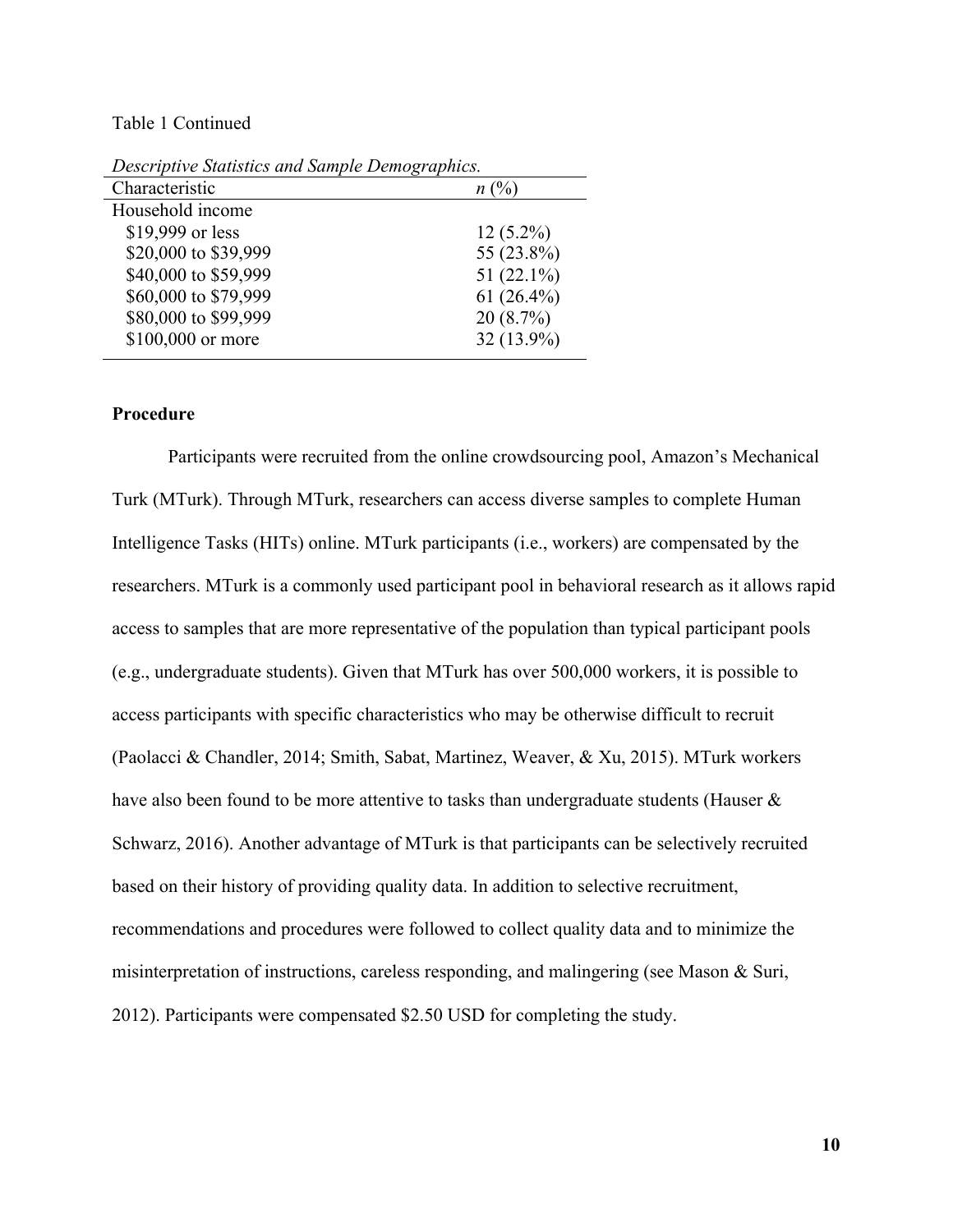#### **Measures**

**Demographic Questionnaire.** Demographic information including gender, age, racial background, relationship status, number of years in romantic relationship, number of children, level of education, employment, and income was collected from all participants (see Appendix D).

**Childhood Emotional Maltreatment (CEM).** The Childhood Trauma Questionnaire Short Form (CTQ-SF; Bernstein et al., 2003) is a 28-item self-report measure with five subscales. Consistent with previous research (e.g., Lassri et al., 2016), the 5-item subscales emotional abuse (e.g., "Someone in my family yelled and screamed at me") and emotional neglect (e.g., reverse scored "My family was a source of strength and support") were selected to measure CEM. Items were rated on a 5-point scale ranging from 1 (*never true*) to 5 (*very often true*). Total scores were derived by computing the sum of emotional abuse and emotional neglect items, higher scores indicated more emotional maltreatment in childhood. In a recent review, the CTQ-SF demonstrated high indices of specificity and sensitivity relative to a similar measure (i.e., Complex Trauma Inventory; Spinhoven & Penninx, 2014). The CTQ is a widely used measure that has been validated for use as a brief assessment of childhood maltreatment (Bernstein et al., 2003). Cronbach's alpha for the CTQ emotional maltreatment score for the present study was .95.

**Maladaptive Schemas.** The Evaluative Beliefs Scale (EBS; Chadwick, Trower, & Dagnan, 1999) measures maladaptive schemas about the self and others. The EBS is an 18-item measure with three subscales. For the purposes of this study, two subscales, the self-critical subscale (e.g., "I am unlovable") and the other critical subscale (e.g., "Other people are bad") were used to measure maladaptive schemas about the self and others. Participants rated how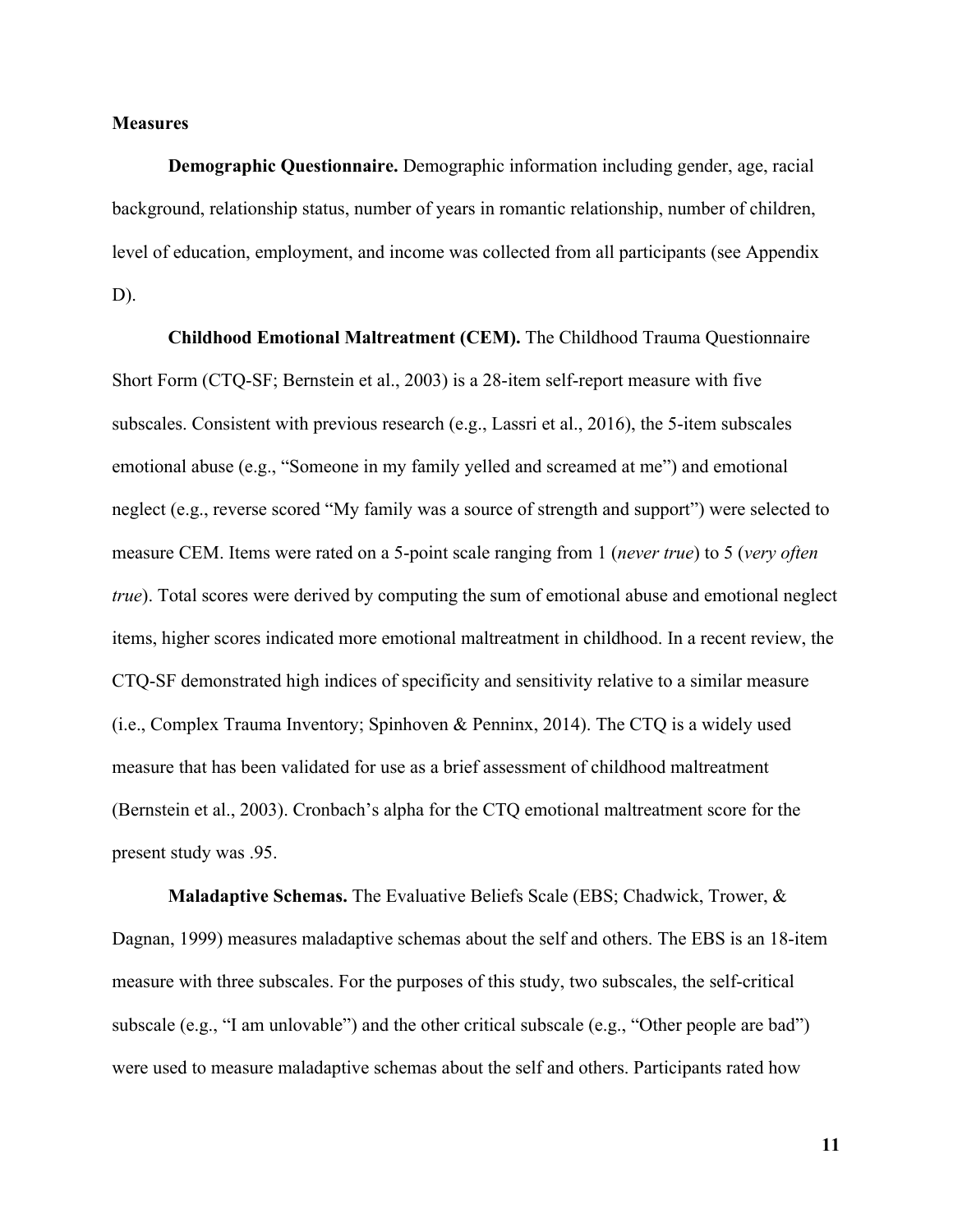much they agreed or disagreed with each item 0 (*disagree slightly or disagree strongly*) to 3 (*agree strongly*). The possible score on each subscale ranged from 0 to 18 with higher scores indicating stronger negative beliefs about the self or others. The EBS has been found to demonstrate good internal reliability with a Cronbach's alpha of .90 for the self-self scale and .86 for the self-other scale (Chadwick et al., 1999). The EBS demonstrated concurrent validity via correlations with scores on measures of related constructs (e.g., anxiety and depression; Chadwick et al., 1999). The present coefficient alpha for the self-critical subscale was .92, and other critical subscale was .88.

**Romantic Partner Trust.** The Trust in Close Relationships Scale (TCRS; Rempel, Holmes, & Zanna, 1985) was selected to measure trust in romantic partners. The TCRS is a 17 item measure with three subscales: Predictability (e.g., "My partner behaves in a very consistent manner"), dependability (e.g., "I can rely on my partner to keep the promises he/she makes to me"), and faith (e.g., "When I am with my partner I feel secure in facing unknown situations"). Each item is scored on a 7-point scale ranging from 1 (*strongly disagree*) to 7 (*strongly agree*). The TCRS scores have been found to demonstrate good internal consistency (Cronbach alpha's = .81; Rempel et al., 1985). Predictive and convergent validity have been supported via correlations with scores on measures of related relationship constructs (e.g., happiness and love; Rempel et al., 1985). Total scores were derived by computing the sum of item responses with higher scores indicating greater partner trust. Cronbach's alpha in the present study was .95.

**Psychological Flexibility.** The Comprehensive assessment of Acceptance and Commitment Therapy processes (CompACT) is a 23-item self-report measure of psychological flexibility (Francis, Dawson, & Golijani-Moghaddam, 2016). It consists of three subscales: Openness to experience (e.g., "I can take thoughts and feelings as they come, without attempting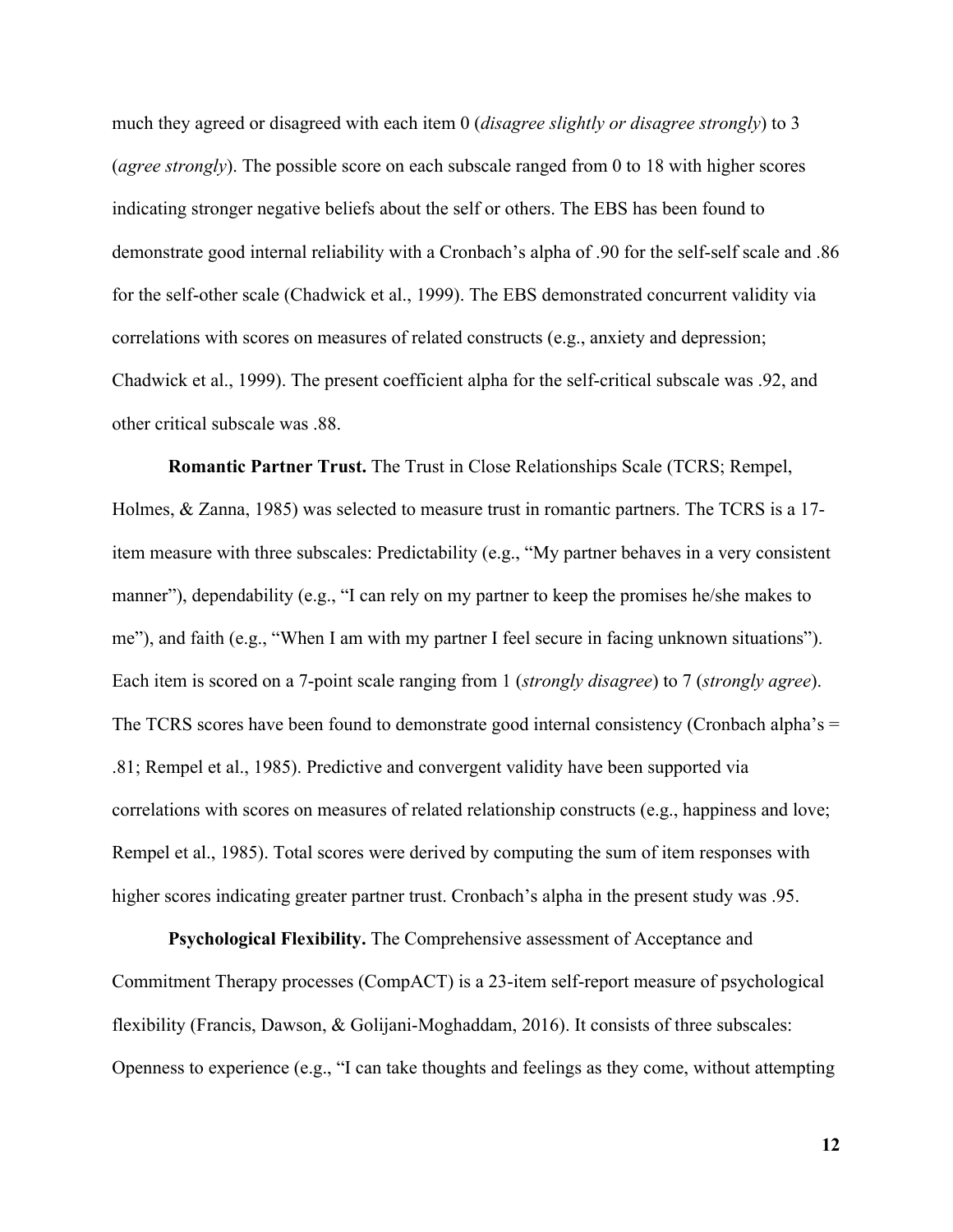to control or avoid them"), behavioral awareness (e.g., reverse scored "I find it difficult to stay focused on what's happening in the present"), and valued action (e.g., "I can identify the things that really matter to me in life and pursue them"). The items are scored on a seven-point scale ranging from 0 (*strongly disagree*) to 6 (*strongly agree*). Total scores were derived by computing the sum of item responses with higher scores indicating greater psychological flexibility. CompACT scores have demonstrated good internal consistency (Cronbach's alpha of .91) and convergent validity with another measure of psychological flexibility (Francis et al., 2016). Cronbach's alpha in the present study was .93.

**Intimate Partner Violence.** The revised Conflict Tactics Scale-Short Form (CTS2S; Straus & Douglas, 2004) was used to screen for intimate partner violence. The CTS2S was included as a covariate to control for mistrust due to intimate partner violence. It is comprised of 20 items assessing prevalence of intimate partner violence (e.g., "My partner pushed, shoved, or slapped me"). Participants indicated the prevalence of each experience from 1 (*Once in the past year*) to 6 (*More than 20 times in the past year*) with 7 (*Not in the past year, but it did happen before*) and 8 (*This has never happened*). Consistent with scoring guidelines, responses were transformed so that if respondents had experienced the event it was re-scored a 1 and if not it was re-scored a 0. An intimate partner violence prevalence score was derived by computing the sum of the re-scored item responses for four of the five subscales (i.e., injury, sexual coercion, physical assault, and psychological aggression), with higher scores indicating more intimate partner violence. The CTS2S has demonstrated construct and concurrent validity with the full CTS2 (Straus & Douglas, 2004). Cronbach's alpha in the present study was .97.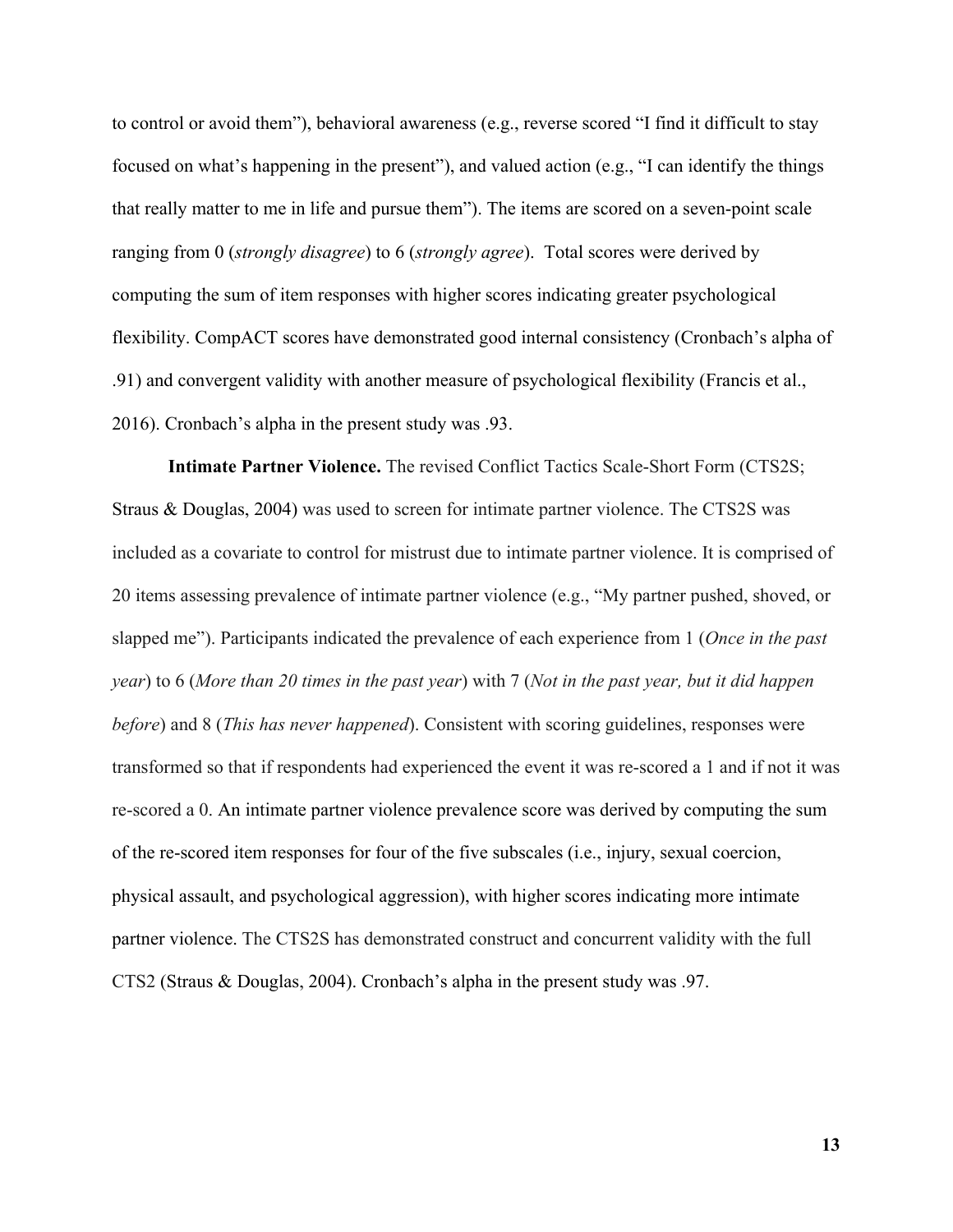#### **Data Analytic Plan**

Ordinary least squares regression with bootstrapping was used in the PROCESS Macro in SPSS to examine simple and multiple mediation (Hayes, 2013). Bootstrapping generates an estimate of the mediating (i.e., indirect) effect by resampling with replacement the indirect effect's sampling distribution. If zero does not fall between the upper and lower 95% confidence intervals, the indirect effect is considered statistically significant.

I conducted three simple mediation models to examine the conditional indirect effects between CEM and partner trust through each mediating variable (i.e., psychological flexibility, maladaptive self schemas, and maladaptive other schemas) separately. This indirect effect indicates how partner trust is associated with CEM through psychological flexibility and maladaptive self and other schemas. Then I conducted a multiple mediation analysis to examine the relative mediating effects of each mediating variable (i.e., maladaptive self schemas, maladaptive other schemas, and psychological flexibility), while holding the other mediators constant. Finally, I examined if psychological flexibility moderated (i.e., buffered) the association between maladaptive schemas and trust. All coefficients were standardized to facilitate interpreting the associations between variables.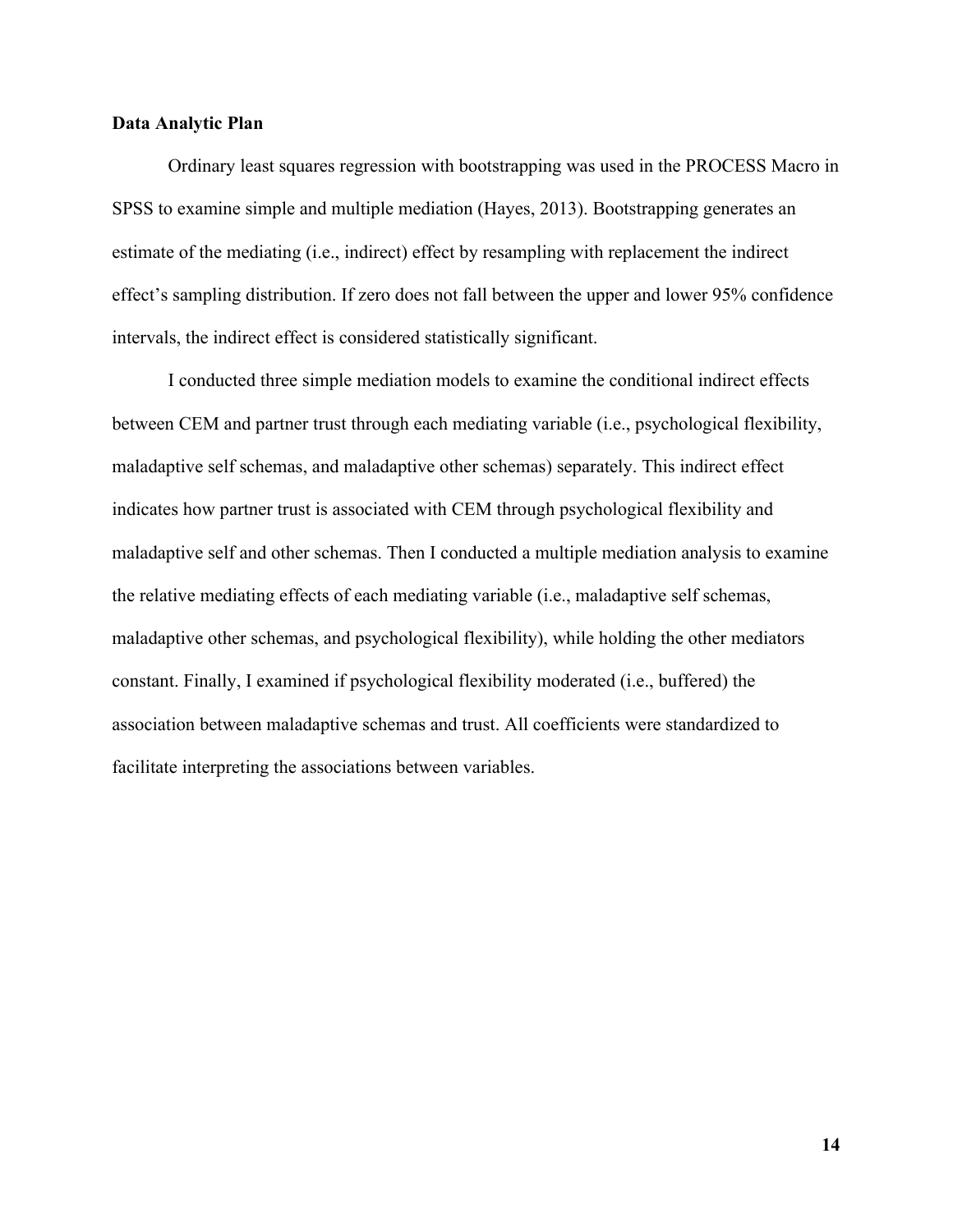#### **Chapter 4: Results**

#### **Preliminary Analyses**

Preliminary data analyses were done to screen for missing responses, and univariate and multivariate outliers. Two univariate outliers were identified through boxplots. Nine multivariate outliers were found using Mahalanobis Distance. I reviewed each outlier, and there were no indications of invalid responding. Further, I ran analyses with and without outliers and found no notable differences, thus all data were retained. Next, the data were scanned for non-normality through visual inspection of univariate histograms, and kurtosis and skewness statistics. All scales, with the exception of the Evaluative Beliefs Scale, were normally distributed. The Evaluative Beliefs Scale was transformed using the appropriate data transformation technique (i.e., inverse transformation; Tabachnick & Fidell, 2013). The assumption of homoscedasticity was met as the scatterplot of standardized residuals and standardized predicted values did not vary systematically. The residuals were visually inspected and were normally distributed in the P-P plot. Age and gender were not significantly correlated with the primary study variables so were not included as covariates. As hypothesized, intimate partner violence was significantly correlated with partner trust ( $r = -.317, p < .01$ ); thus, I controlled for intimate partner violence in all models predicting trust. Descriptive statistics and bivariate correlations of untransformed data are presented in Table 2. All reported parameter estimates in the regression models were standardized to facilitate interpretation.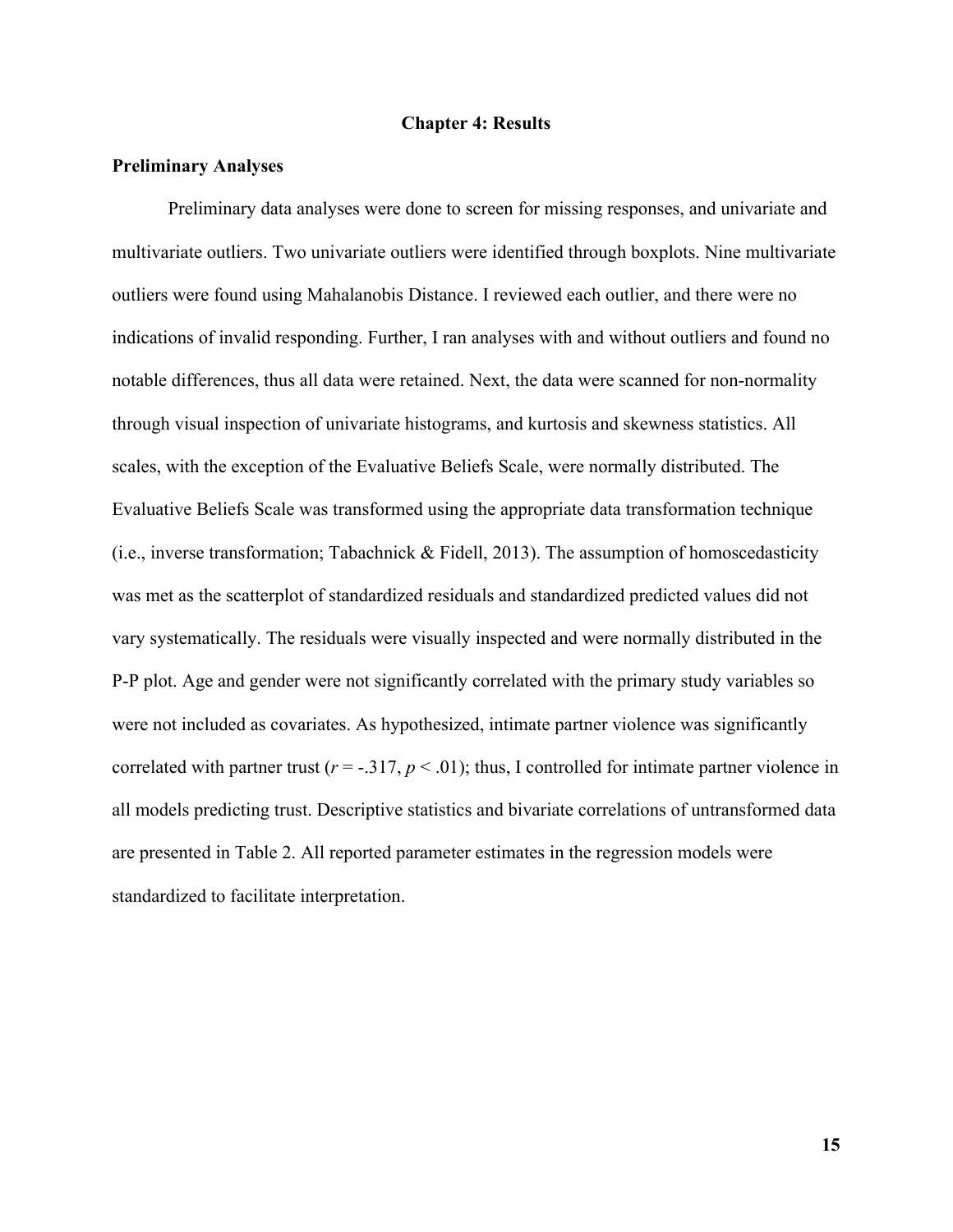Table 2

| Divariate correlations and descriptive statistics for primary variables. |          |           |          |          |          |      |  |  |  |
|--------------------------------------------------------------------------|----------|-----------|----------|----------|----------|------|--|--|--|
| Variable                                                                 |          |           |          | 4        |          |      |  |  |  |
| 1. Childhood Emotional Maltreatment                                      |          |           |          |          |          |      |  |  |  |
| 2. Maladaptive Self Schemas                                              | $297**$  |           |          |          |          |      |  |  |  |
| 3. Maladaptive Other Schemas                                             | .090     | $.146*$   |          |          |          |      |  |  |  |
| 4. Psychological Flexibility                                             | $-335**$ | $-.360**$ | $-277**$ |          |          |      |  |  |  |
| 5. Romantic Partner Trust                                                | $-178**$ | $-323**$  | $-.116$  | $.550**$ |          |      |  |  |  |
| 6. Intimate Partner Violence                                             | .123     | .107      | .086     | $.232**$ | $-317**$ |      |  |  |  |
| M                                                                        | 20.31    | 1.04      | 1.01     | 95.94    | 29.27    | 3.18 |  |  |  |
| <b>SD</b>                                                                | 9.85     | 2.89      | 2.36     | 22.76    | 19.82    | 4.85 |  |  |  |

*Bivariate correlations and descriptive statistics for primary variables.*

*Note:* Correlations and descriptive statistics are based on untransformed scores.  $*_{p}$  < .05,  $*_{p}$  < .01.

### **Simple Mediation Models**

First, I ran three simple mediation models to examine the association between CEM and

partner trust through maladaptive self schemas, maladaptive other schemas, and psychological

flexibility (see Table 3).

Table 3

*Standardized coefficients for simple mediation models examining association between childhood emotional maltreatment and romantic partner trust.*

|                           | Effect of | Effect of Direct |         | Indirect | Indirect           | Total   |
|---------------------------|-----------|------------------|---------|----------|--------------------|---------|
| Mediator                  | IV on $M$ | M on DV          | Effect  | effect   | effect $95%$       | effect  |
| (M)                       | (a)       | (b)              | (c')    | (a x b)  | CI.                | (c)     |
| Maladaptive self schemas  | $-315***$ | 289***           | $-0.54$ | $-.091$  | $-166$ to $-041$   | $-141*$ |
| Maladaptive other schemas | $-164*$   | $.185**$         | $-113$  | $-.030$  | $-.077$ to $-.007$ | $-141*$ |
| Psychological flexibility | $-335***$ | $509***$         | .018    | $-171$   | $-.262$ to $-.101$ | $-141*$ |

*Note:* IV = childhood emotional maltreatment; DV = romantic partner trust; bolded confidence intervals do not include a zero, indicating a significant indirect effect. Intimate partner violence was controlled for in models predicting romantic partner trust.

 $*_p$  < .05,  $*_p$  < .01,  $**_p$  < .001.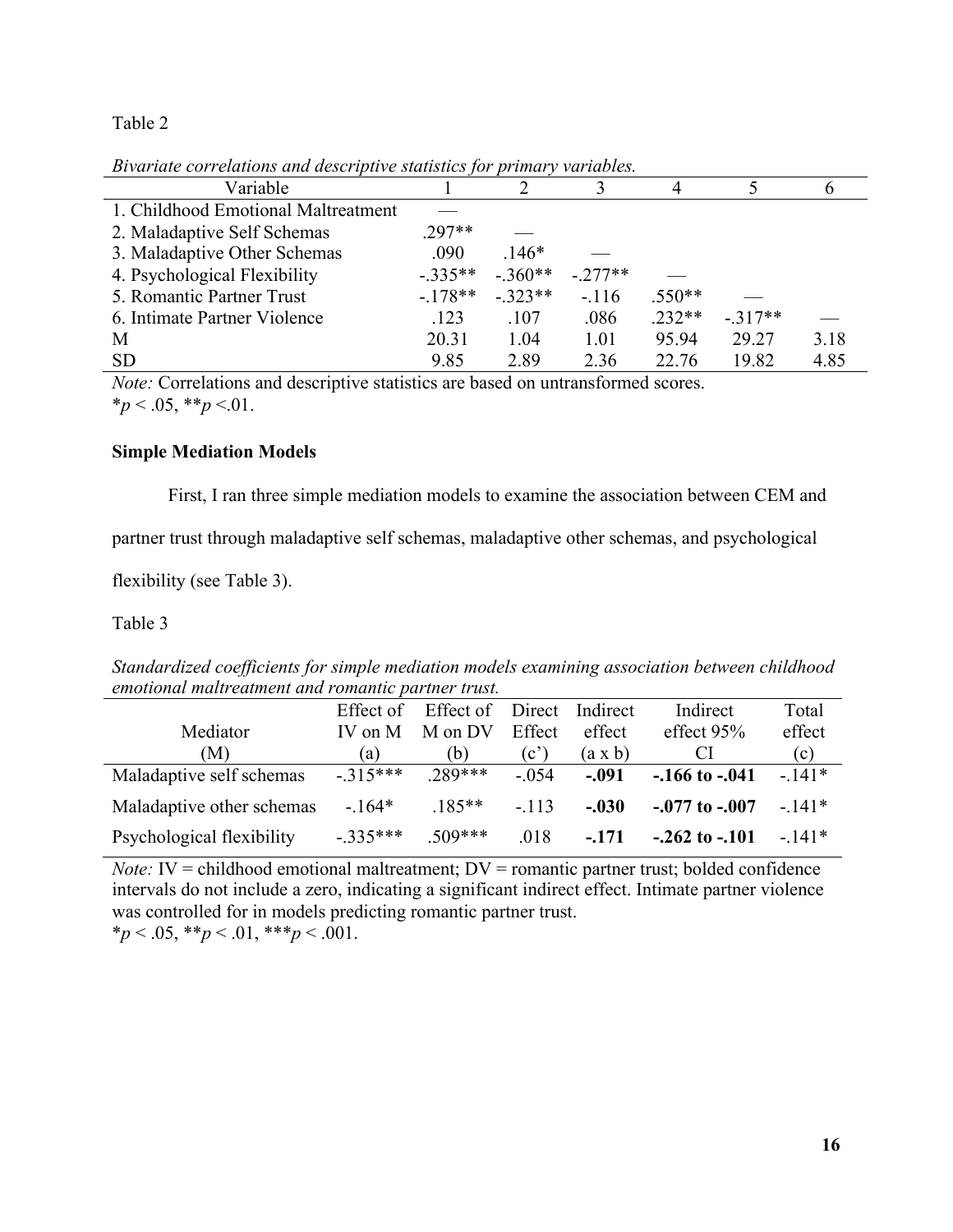Supporting Hypothesis 1, maladaptive self schemas significantly mediated the association between CEM and romantic partner trust (see Figure 3).



*Figure 3.* Simple mediation model (standardized path coefficients) of childhood emotional maltreatment as a predictor of romantic partner trust, mediated by maladaptive self schemas. Intimate partner violence was controlled for in models predicting romantic partner trust.  $**p* < .05, ***p* < .01, ***p* < .001.$ 

Supporting Hypothesis 2, maladaptive other schemas significantly mediated the relation

between CEM and partner trust (see Figure 4).



*Figure 4.* Simple mediation model (standardized path coefficients) of childhood emotional maltreatment as a predictor of romantic partner trust, mediated by maladaptive other schemas. Intimate partner violence was controlled for in models predicting romantic partner trust.  $**p* < .05, ***p* < .01, ***p* < .001.$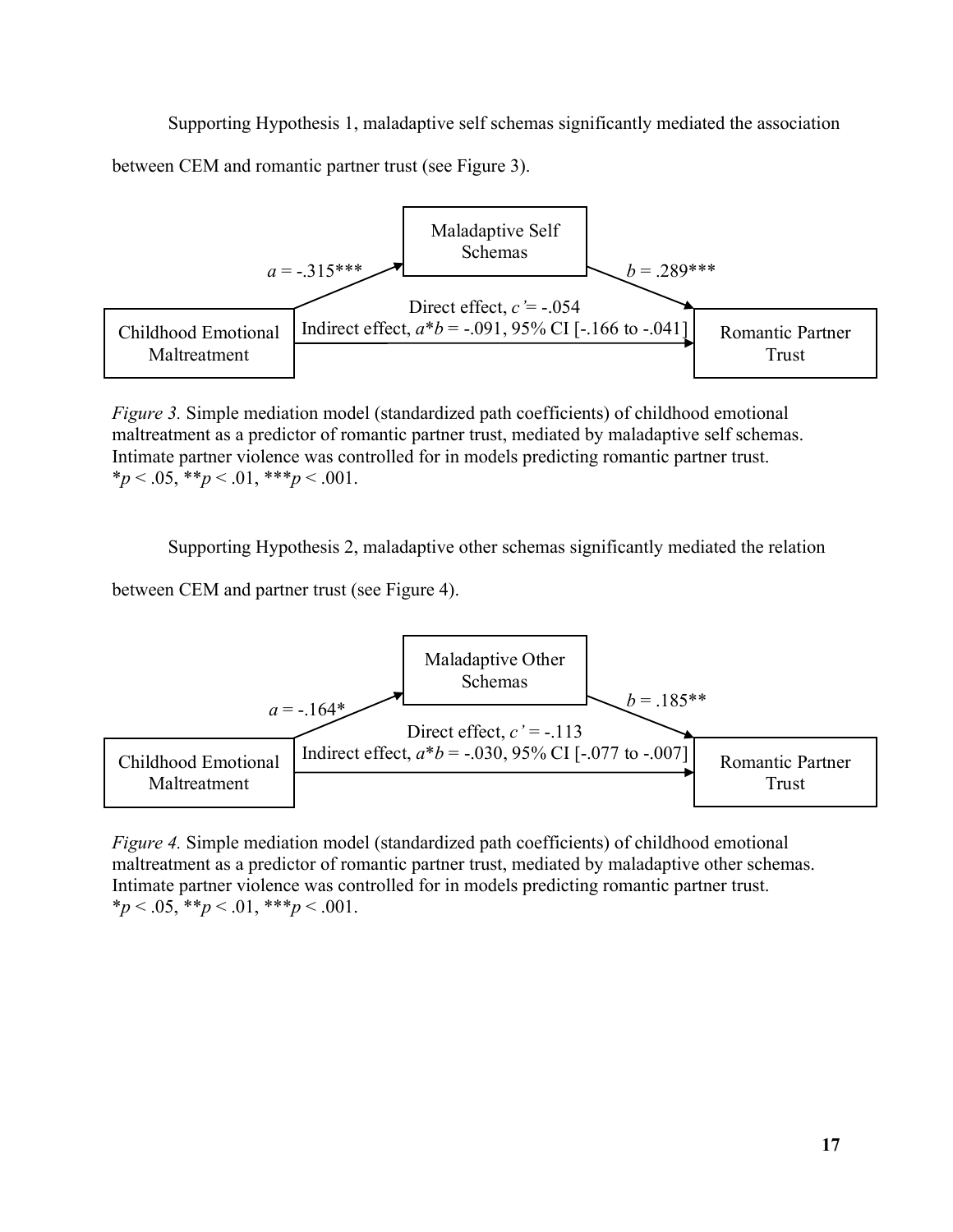Finally, in support of Hypothesis 3, psychological flexibility mediated the association between CEM and partner trust (see Figure 5).



*Figure 5.* Simple mediation model (standardized path coefficients) of childhood emotional maltreatment as a predictor of romantic partner trust, mediated by psychological flexibility. Intimate partner violence was controlled for in models predicting romantic partner trust.  $*_p$  < .05,  $*_p$  < .01,  $**_p$  < .001.

### **Multiple Mediation Models**

#### **Maladaptive Self Schemas and Maladaptive Other Schemas as Mediators**

I ran a multiple mediation model to examine the relative indirect effects of maladaptive

self schemas and maladaptive other schemas on partner trust. In support of Hypothesis 4,

maladaptive self schemas significantly mediated the association between CEM and partner trust,

while other schemas did not (see Figure 6 and Table 4). The mediating effect of maladaptive

other schemas was 28.2% as strong as the mediating effect of maladaptive self schemas.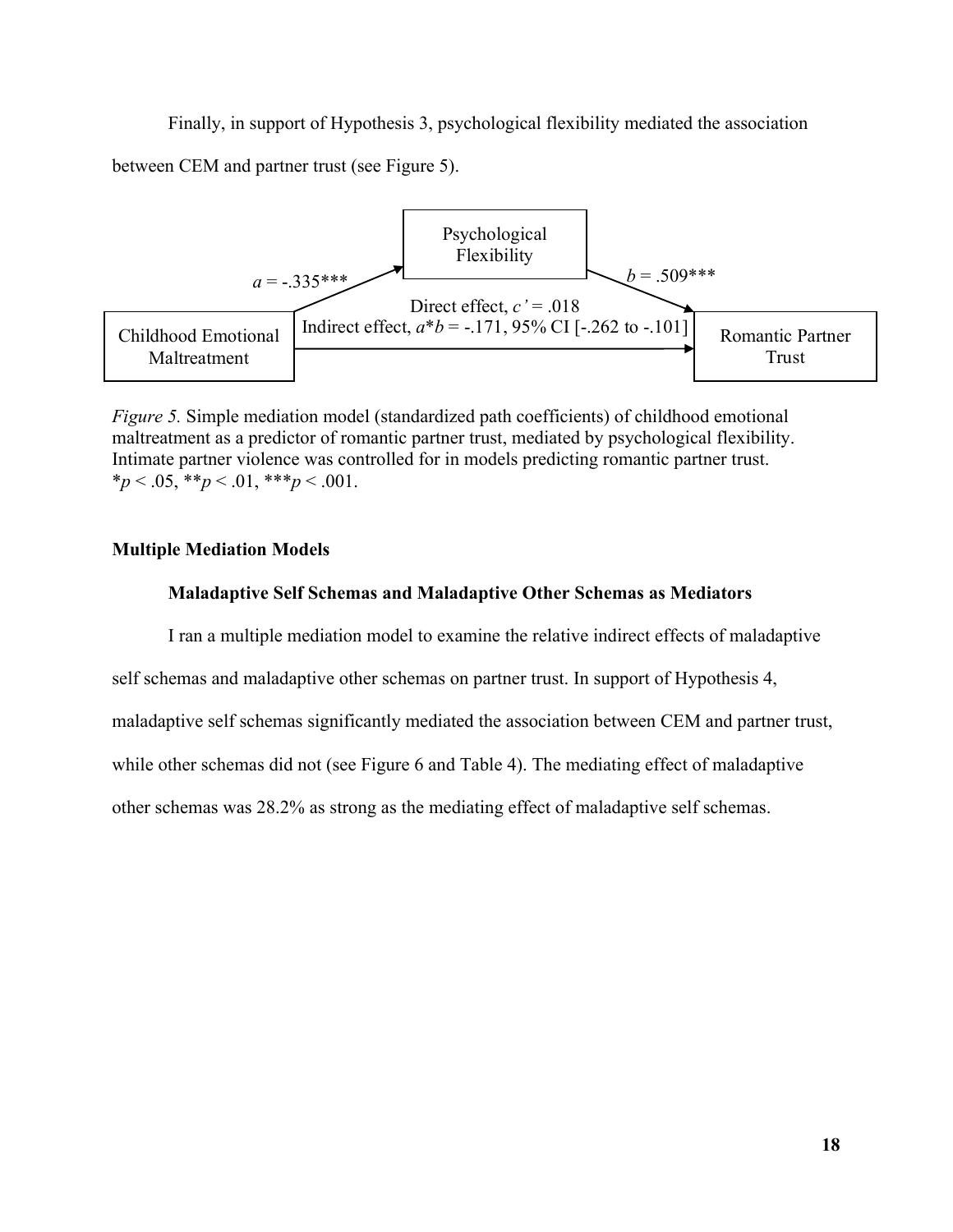

*Figure 6.* Multiple mediation model (standardized path coefficients) of childhood emotional maltreatment as a predictor of romantic partner trust, mediated by maladaptive self and other schemas. Intimate partner violence was controlled for in models predicting romantic partner trust.

 $**p* < .05, ***p* < .01, ****p* < .001.$ 

Table 4

*Standardized coefficients for maladaptive self schemas and maladaptive other schemas mediating the association of childhood emotional maltreatment with romantic partner trust.*

| Dependent        |                                 | Effect of | Effect of | Direct  | Indirect       | Indirect            | Total   |
|------------------|---------------------------------|-----------|-----------|---------|----------------|---------------------|---------|
| Variable         | Mediator                        | IV on M   | M on DV   | Effect  | effect         | effect $95%$        | effect  |
| (DV)             | (M)                             | (a)       | (b)       | (c')    | $(a \times b)$ | <b>CI</b>           | (c)     |
| Romantic         | <b>Total Effect</b>             |           |           | $-.050$ | $-.096$        | $-179$ to $-043$    | $-141*$ |
| Partner<br>Trust | Maladaptive<br>self schemas     | $-315***$ | $253***$  |         | $-.079$        | $-.165$ to $-.027$  |         |
|                  | Maladaptive<br>other<br>schemas | $-164*$   | .098      |         | $-.016$        | $-0.059$ to $0.005$ |         |

*Note:*  $IV =$  childhood emotional maltreatment;  $DV =$  romantic partner trust; bolded confidence intervals do not include a zero, indicating a significant indirect effect. Intimate partner violence was controlled for in models predicting romantic partner trust.  $*_p$  < .05,  $*_p$  < .01,  $**_p$  < .001.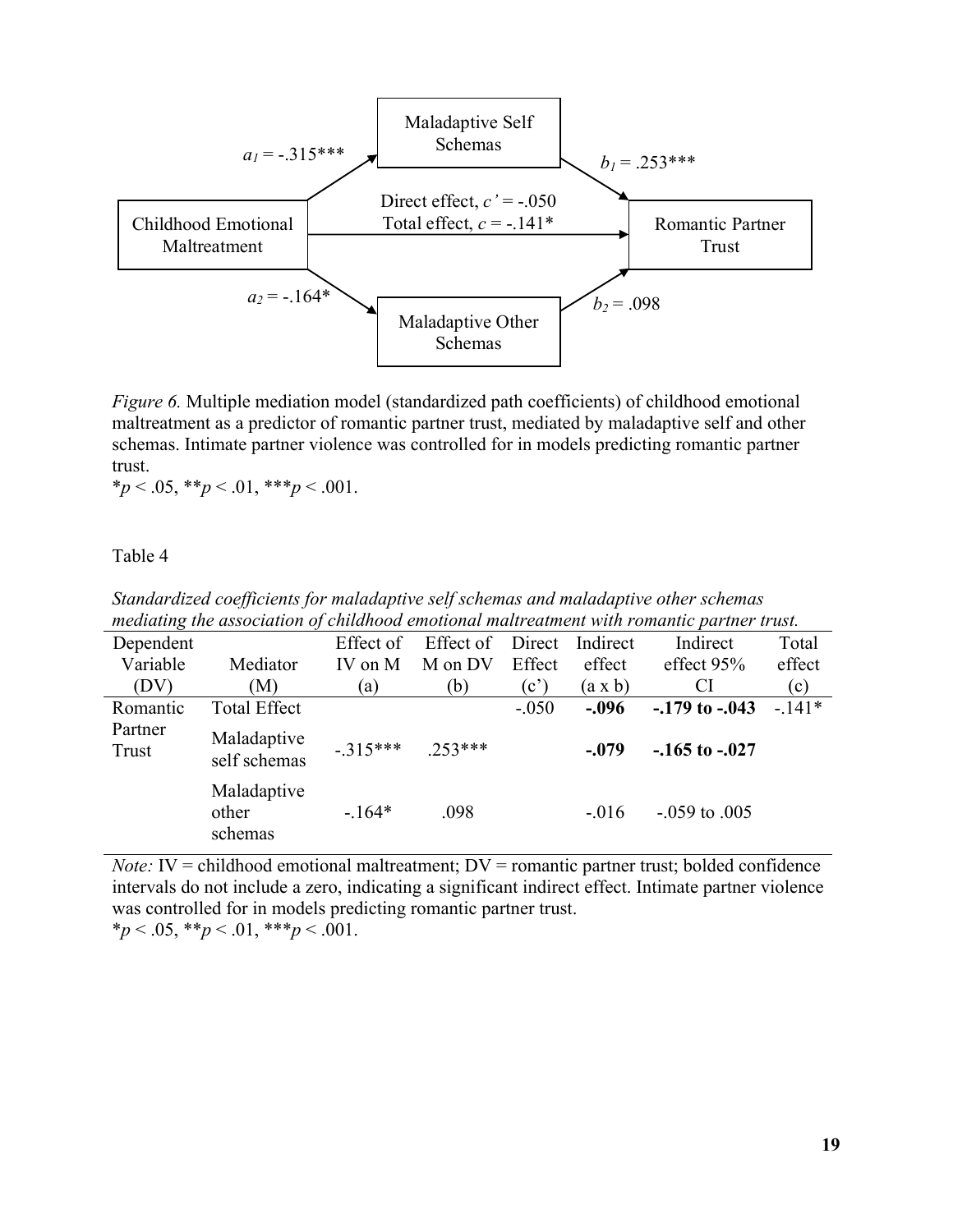#### **Final Model: Including All Three Mediators**

To investigate the relative strength of each mediator in the association between CEM and partner trust (i.e., Research Question 1), a multiple mediation model was tested to examine the relative indirect effects of maladaptive self schemas, maladaptive other schemas, and psychological flexibility on partner trust. Psychological flexibility was the only significant mediator in the association between CEM and trust (see Figure 7 and Table 5). In comparison to the mediating effect of psychological flexibility, the mediating effects of maladaptive self and other schemas were 28.9% and 1.1% as strong, respectively.



*Figure 7.* Multiple mediation model (standardized path coefficients) of childhood emotional maltreatment as a predictor of romantic partner trust, mediated by maladaptive self and other schemas, and psychological flexibility. Intimate partner violence was controlled for in models predicting romantic partner trust.  $*_p$  < .05,  $*_p$  < .01,  $**_p$  < .001.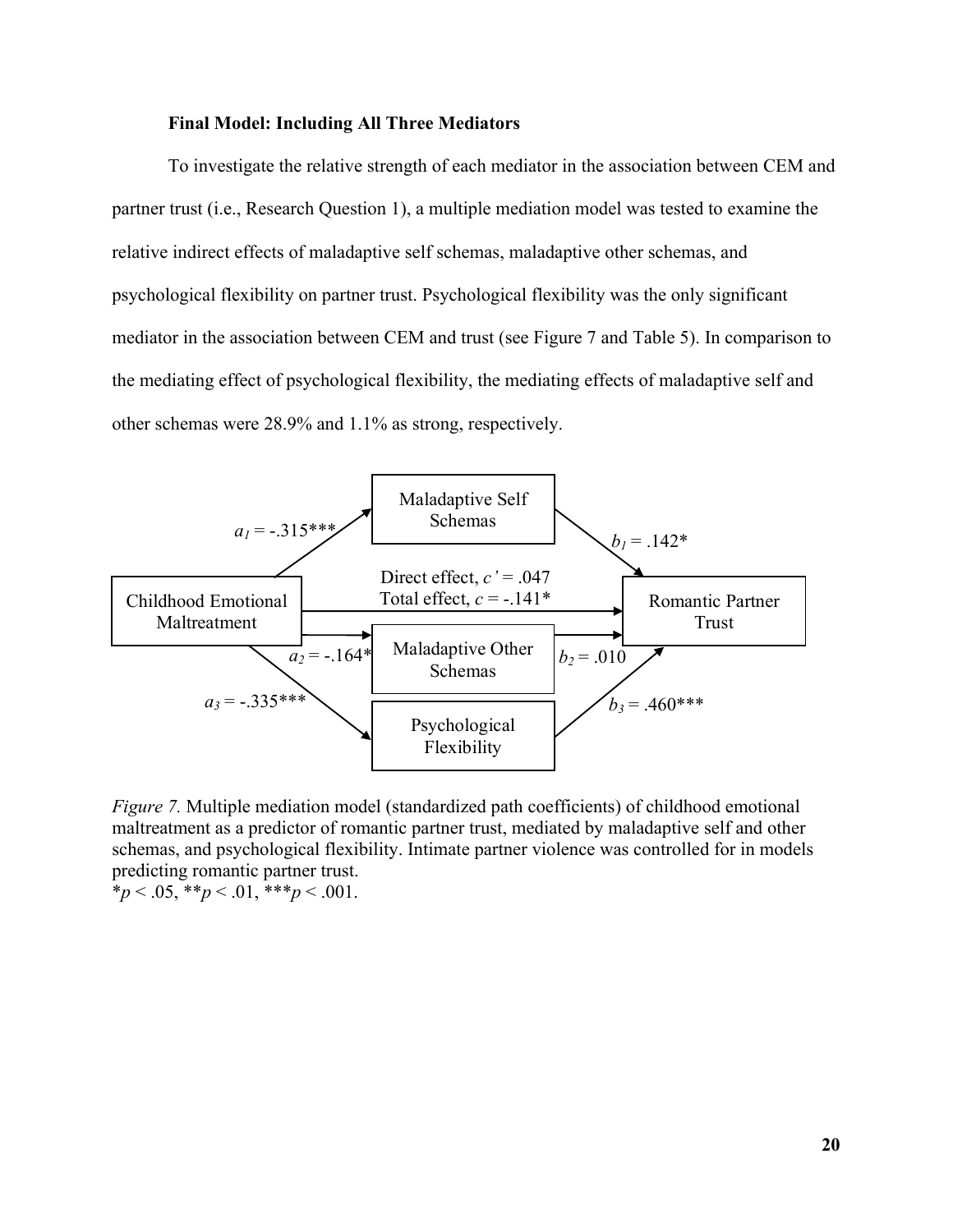#### Table 5

*Standardized coefficients for maladaptive schemas and psychological flexibility mediating the association of childhood emotional maltreatment with romantic partner trust.*

| Dependent        |                              | Effect of | Effect of | Direct | Indirect       |                      | Total   |
|------------------|------------------------------|-----------|-----------|--------|----------------|----------------------|---------|
| Variable         | Mediator                     | IV on M   | M on DV   | Effect | effect         | Indirect effect      | effect  |
| (DV)             | (M)                          | (a)       | (b)       | (c')   | $(a \times b)$ | 95% CI               | (c)     |
| Romantic         | <b>Total Effect</b>          |           |           | .047   | $-.200$        | $-0.306$ to $-0.117$ | $-141*$ |
| Partner<br>Trust | Maladaptive<br>self schemas  | $-315***$ | $142*$    |        | $-.045$        | $-106$ to 000        |         |
|                  | Maladaptive<br>other schemas | $-164*$   | .010      |        | $-.002$        | $-.030$ to $.024$    |         |
|                  | Psychological<br>flexibility | $-335***$ | $460***$  |        | $-.154$        | $-.236$ to $-.090$   |         |

*Note:*  $IV =$  childhood emotional maltreatment;  $DV =$  romantic partner trust; bolded confidence intervals do not include a zero, indicating a significant indirect effect. Intimate partner violence was controlled for in models predicting romantic partner trust.  $*_{p}$  < .05,  $*_{p}$  < .01,  $*_{p}$  < .001.

#### **Mediated Moderation Model**

Next, I examined whether psychological flexibility moderated (i.e., buffered) the association between maladaptive self schemas and maladaptive other schemas on partner trust (See Figure 8). Inconsistent with Hypothesis 5, psychological flexibility did not moderate the effect of maladaptive self schemas on partner trust  $(b = -0.021, p = 0.726)$ . Inconsistent with Hypothesis 6, psychological flexibility did not significantly moderate the effect of maladaptive other schemas on partner trust ( $b = .096$ ,  $p = .130$ ). Collectively, these results indicate that psychological flexibility did not moderate the effect of maladaptive schemas on romantic partner trust.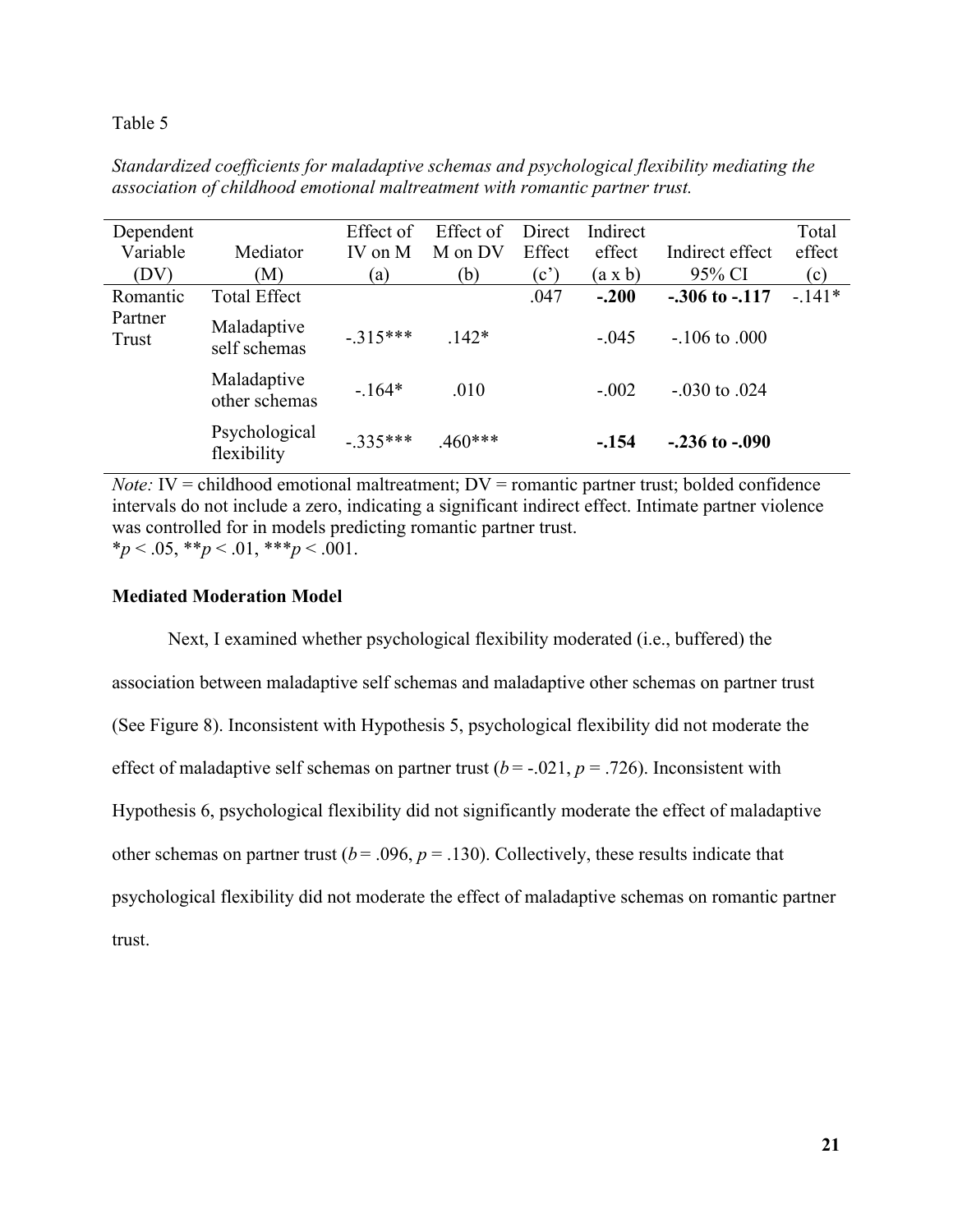

*Figure 8.* Model of childhood emotional maltreatment as a predictor of romantic partner trust, mediated by maladaptive self and other schemas, and psychological flexibility. Psychological flexibility is also included as a moderator in the model. All path coefficients are standardized. Intimate partner violence was controlled for in models predicting romantic partner trust.  $*_{p}$  < .05,  $*_{p}$  < .01,  $*_{p}$  < .001.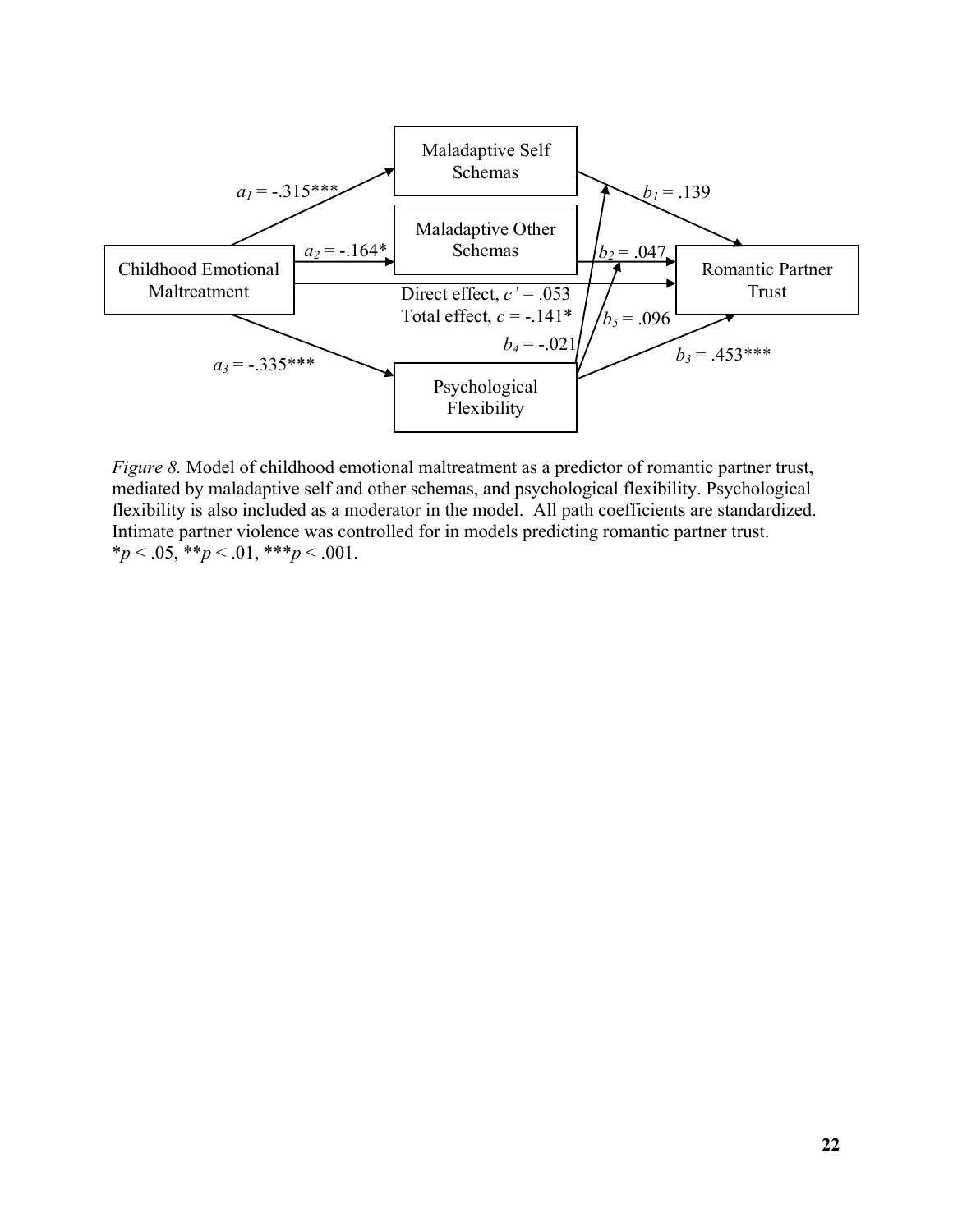#### **Chapter 5: Discussion**

## **General Discussion**

The purpose of the present study was to better understand the association between CEM and romantic partner trust. I examined three potential mediators between CEM and partner trust: psychological flexibility, maladaptive self schemas, and maladaptive other schemas. The present study builds on the extant literature by demonstrating the importance of psychological flexibility as a mediator in the association between CEM and trust.

The results indicate that psychological flexibility is a more potent mediator than either maladaptive self schemas or maladaptive other schemas in the association between CEM and partner trust. Psychological flexibility may have emerged as a strong mediator because of psychological flexibility's particular relevance when developing trust. Psychological flexibility is comprised of intentional effort, valued living, and willingness to accept distressing experiences (Hayes et al., 2006). The components that make up psychological flexibility are similar to those that have been found to facilitate romantic partner trust: intentional effort, value-congruence, and vulnerability in relationships (Lewicki, Tomlinson, & Gillespie, 2006; McKinnon & Greenberg, 2017). Thus, people with high psychological flexibility may possess the intentionality and other qualities that facilitate building partner trust (Gerhart et al., 2014; McKinnon & Greenberg, 2017).

While psychological flexibility was a strong mediator of CEM and partner trust, an unexpected finding was that psychological flexibility did not moderate the association between maladaptive schemas and trust. In line with previous research on the buffering effects of psychological flexibility (Oliver et al., 2012; Silberstein, Tirch, Leahy, & McGinn, 2012; Swash et al., 2017), I had anticipated that higher levels of psychological flexibility would buffer the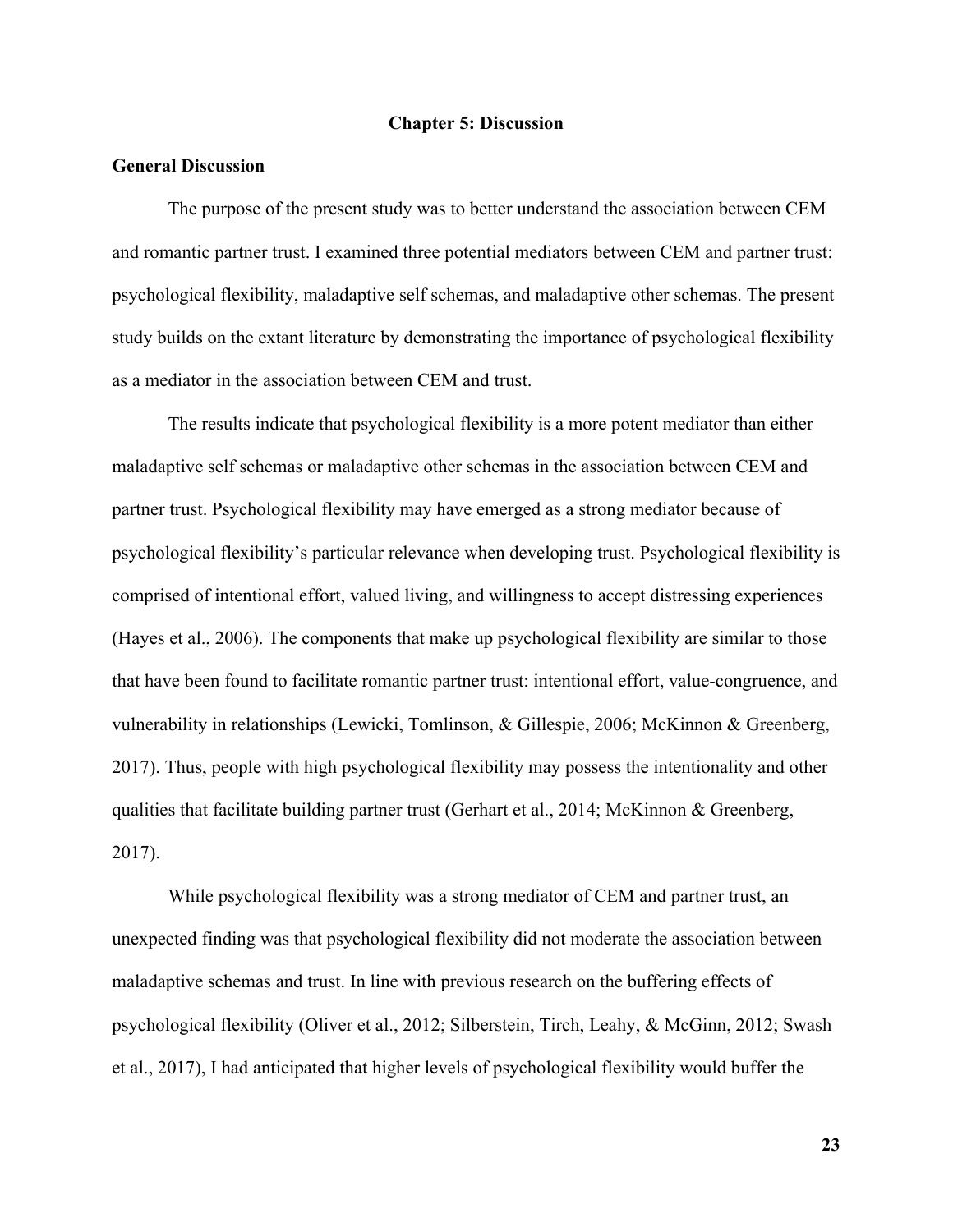effect of maladaptive schemas on trust; with increased levels of psychological flexibility it was expected that maladaptive schemas would be less impactful. One possible reason psychological flexibility did not act as a significant moderator is because schemas are resistant to change, and are therefore challenging to detach from. Schemas develop at an early age and are foundational to how people view themselves, others, and the world (Fischer, Smout, & Delfabbro, 2016; Young, 1999). Thus, psychological flexibility may have less impact on the association between maladaptive schemas and trust, and a greater impact on emotions and thoughts that surface in the present moment (e.g., anxious thoughts about the future, moments of sadness). Although psychological flexibility did not buffer the effects of schemas on trust, the findings suggest psychological flexibility competes with schemas to explain the association between CEM and trust.

The results extend the literature on the mediating effects of maladaptive schemas. To my knowledge, this is the first study to contrast the mediating impacts of maladaptive self-schemas and maladaptive-other schemas between CEM and partner trust. While I hypothesized that maladaptive self-schemas would have a greater mediating effect than maladaptive otherschemas, I did not anticipate the extent to which this hypothesis would be supported. When maladaptive self schemas and maladaptive other schemas were entered in the same model, the mediating effect of maladaptive other schemas were no longer significant. The results extend the existing literature that negative internal working models of the self impact individual psychological wellbeing (Glaser, 2002; Lassri et al., 2016; Wright et al., 2009), and also impede interpersonal wellbeing, such as romantic partner trust.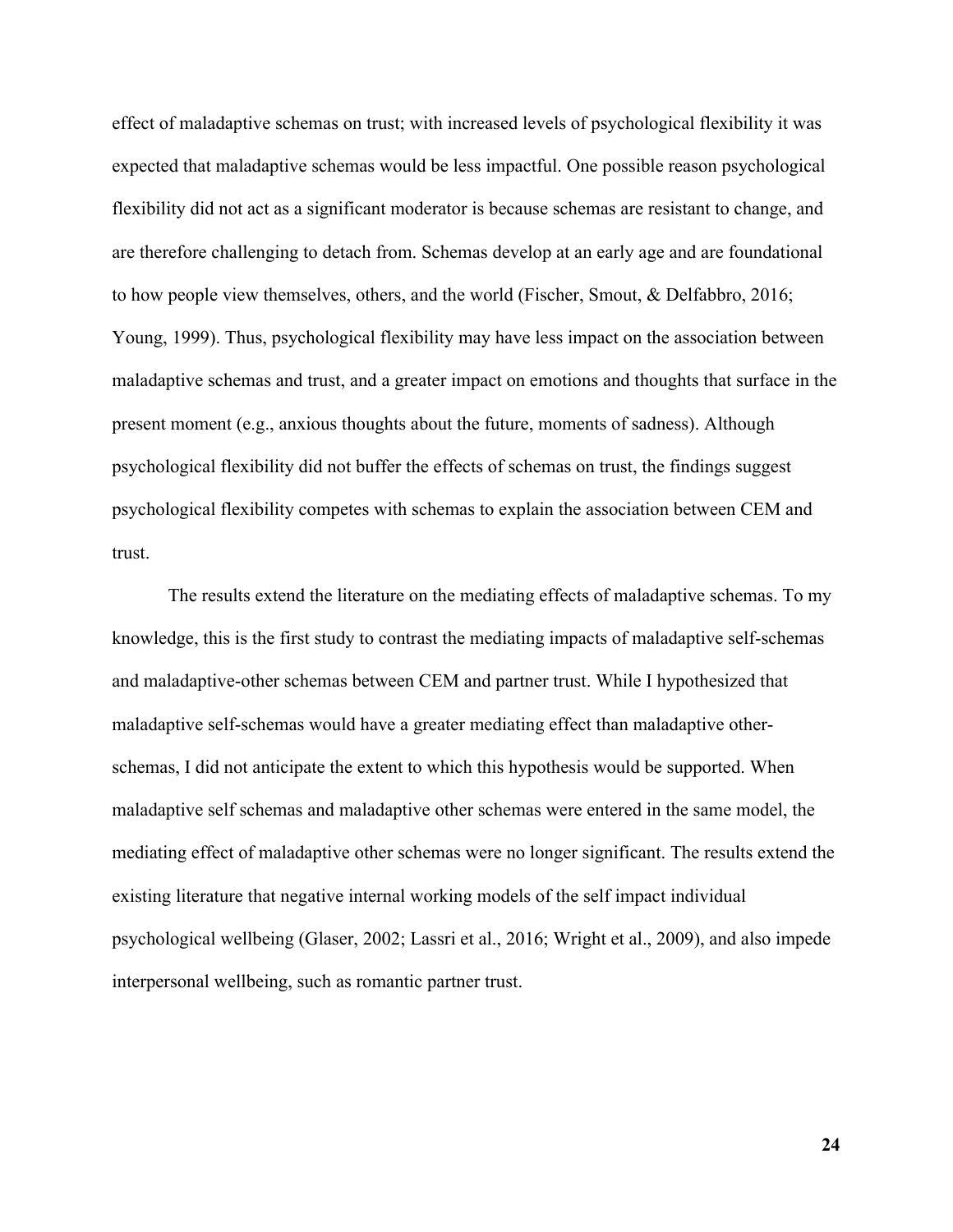#### **Practical Implications**

The finding that psychological flexibility had a strong mediating impact on the association between CEM and partner trust may have implications for practitioners, particularly those assisting people with a history of CEM. The results indicate that attending to and increasing psychological flexibility may be more beneficial for increasing partner trust than attempting to alter the foundational beliefs characteristic of maladaptive schemas. For example, specific Acceptance and Commitment Therapy (ACT) interventions have demonstrated clinical effectiveness in increasing psychological flexibility such as, exploration and identification of values, skills focused on detaching from thoughts, and acceptance of emotional experiences (Bohlmeijer, Fledderus, Rokx, & Pieterse, 2011).

This study may also contribute to clinical work with couples who present with low levels of trust, in addition to promoting the development of specific clinical interventions to support clients with a history of childhood emotional maltreatment. Preliminary research indicates that couples can benefit from interventions that facilitate psychological flexibility in their relationships (Peterson, Eifert, Feingold, & Davidson, 2009). In ACT-based couples' therapy, interventions are aimed at reducing entanglement with thoughts and feelings about their relationships. Couples are also encouraged to build awareness of the negative relational cycles partners often feel stuck in. Value-directed action interventions are modified to support couples in identifying and engaging in relationship values (e.g., open communication, honesty, and commitment). Considering psychological flexibility's significant mediating impact in the association between CEM and partner trust, the present study indicates that ACT interventions are well suited for couples who present with low partner trust. In addition to ACT interventions, it is important for clinicians to be aware of the negative impact that CEM has on psychological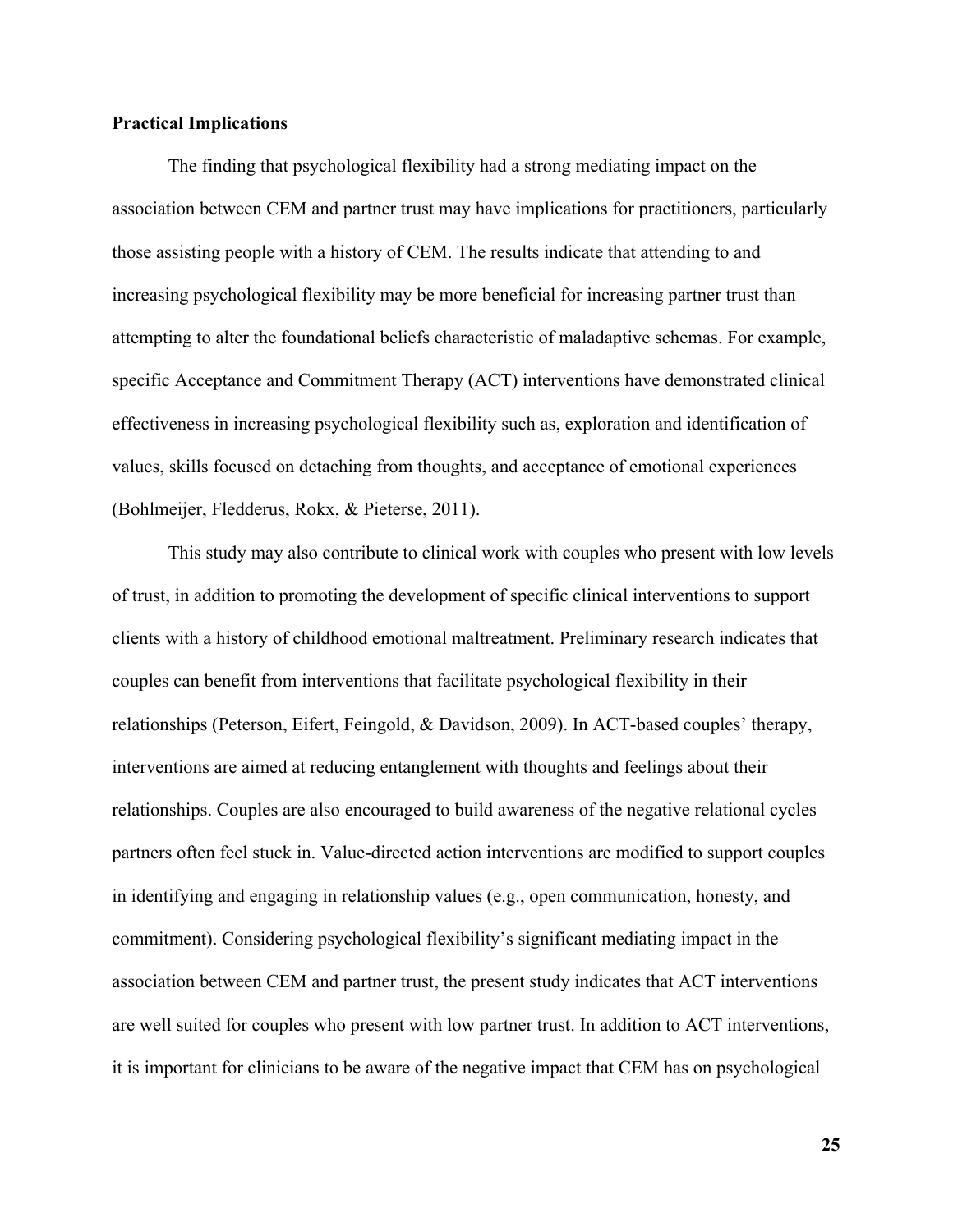flexibility and romantic partner trust to create informed treatment plans when working with couples.

#### **Limitations and Future Directions**

This research contributes to a deeper understanding of CEM and partner trust, however some limitations are important to note. First, a cross-sectional design was used, and although the study was informed by existing theory on the linear associations between CEM and partner trust, future research should consider using longitudinal designs to examine the temporal associations of the constructs. A second limitation was that data were collected online. Although MTurk workers have been found to be as attentive as traditional samples (i.e., undergraduate students; Hauser & Schwarz, 2016), concerns about the misinterpretation of questions and careless responding are still important to consider. Third, all data were self-reported. Future research would benefit from using alternate data collection strategies (i.e., partner reports), to obtain a more objective measure of trust, to examine if self reported and partner reported trust are consistent. A final limitation was that the sample was relatively homogenous; participants were recruited from MTurk and the majority of MTurk workers are Caucasian. Future research would benefit from collecting data from more diverse samples to determine whether these results generalize to other populations.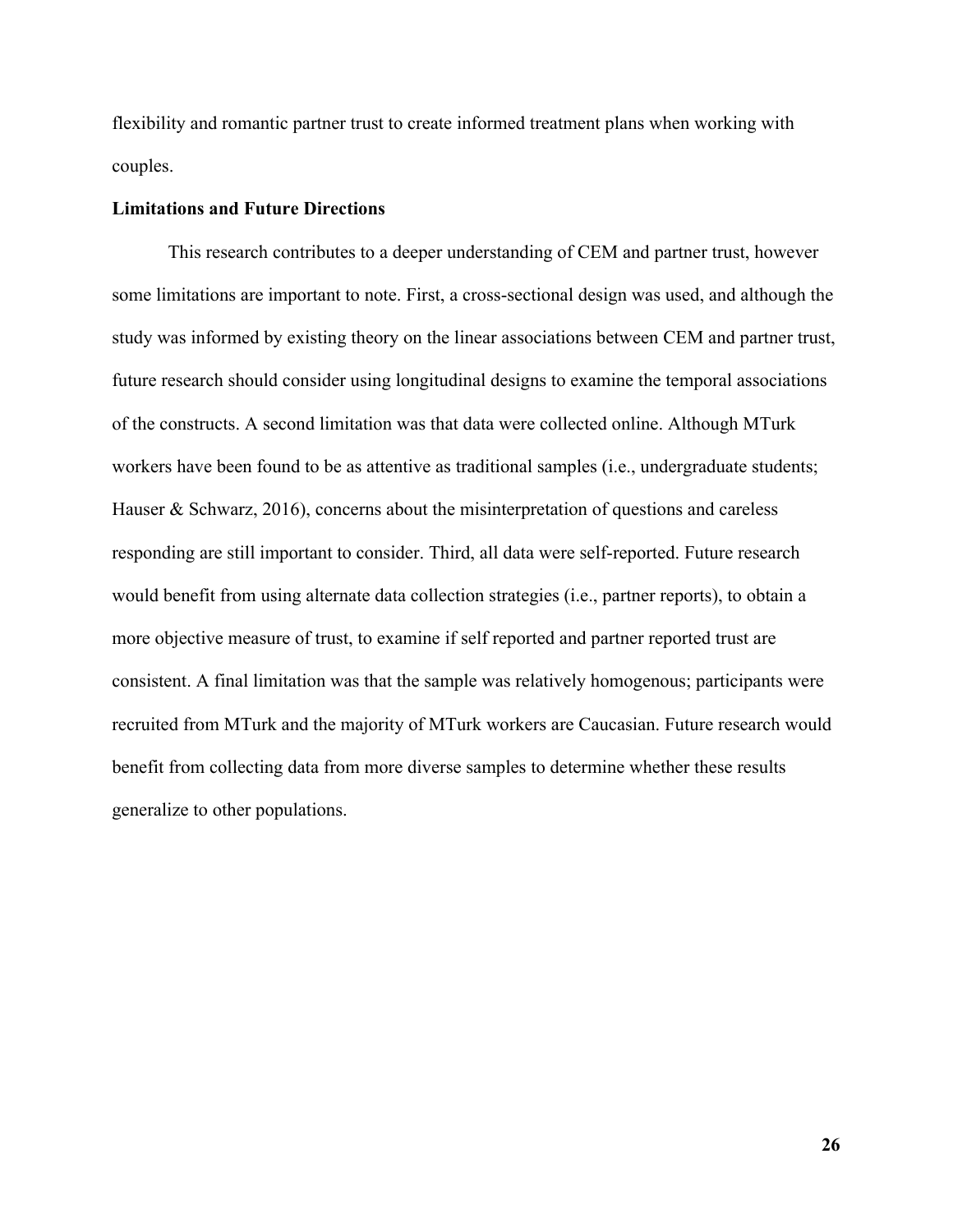#### **References**

- Babcock, R. L., & DePrince, A. P. (2012). Childhood betrayal trauma and self-blame appraisals among survivors of intimate partner abuse. *Journal of Trauma and Dissociation*, *13*(5), 526–538. http://doi.org/10.1080/15299732.2012.694842
- Barnet, O., Miller-Perrin, C. L., & Perrin, R. D. (2005). Child psychological maltreatment. In O. Barnet, C. L. Miller-Perrin, & R. D. Perrin (Eds.), *Family Violence Across the Lifespan: An Introduction* (2nd ed., pp. 151–178). Thousand Oaks, CA: Sage Publications.
- Bernstein, D. P., Stein, J. A., Newcomb, M. D., Walker, E., Pogge, D., Ahluvalia, T., … Zule, W. (2003). Development and validation of a brief screening version of the Childhood Trauma Questionnaire. *Child Abuse and Neglect*, *27*(2), 169–190. http://doi.org/10.1016/S0145-2134(02)00541-0
- Bohlmeijer, E. T., Fledderus, M., Rokx, T. A. J. J., & Pieterse, M. E. (2011). Efficacy of an early intervention based on acceptance and commitment therapy for adults with depressive symptomatology: Evaluation in a randomized controlled trial. *Behaviour Research and Therapy*, *49*(1), 62–67. http://doi.org/10.1016/j.brat.2010.10.003
- Bowlby, J. (1988). *A secure base: Clinical applications of attachment theory*. London: Routledge.
- Briere, J., & Jordan, C. E. (2009). Childhood maltreatment, intervening variables, and adult psychological difficulties in women: An overview. *Trauma, Violence, and Abuse*, *10*(4), 375–388. http://doi.org/10.1177/1524838009339757
- Chadwick, P., Trower, P., & Dagnan, D. (1999). Measuring negative person evaluations: The evaluative beliefs scale. *Cognitive Therapy and Research*, *23*(5), 549–559. http://doi.org/10.1023/a:1018776522497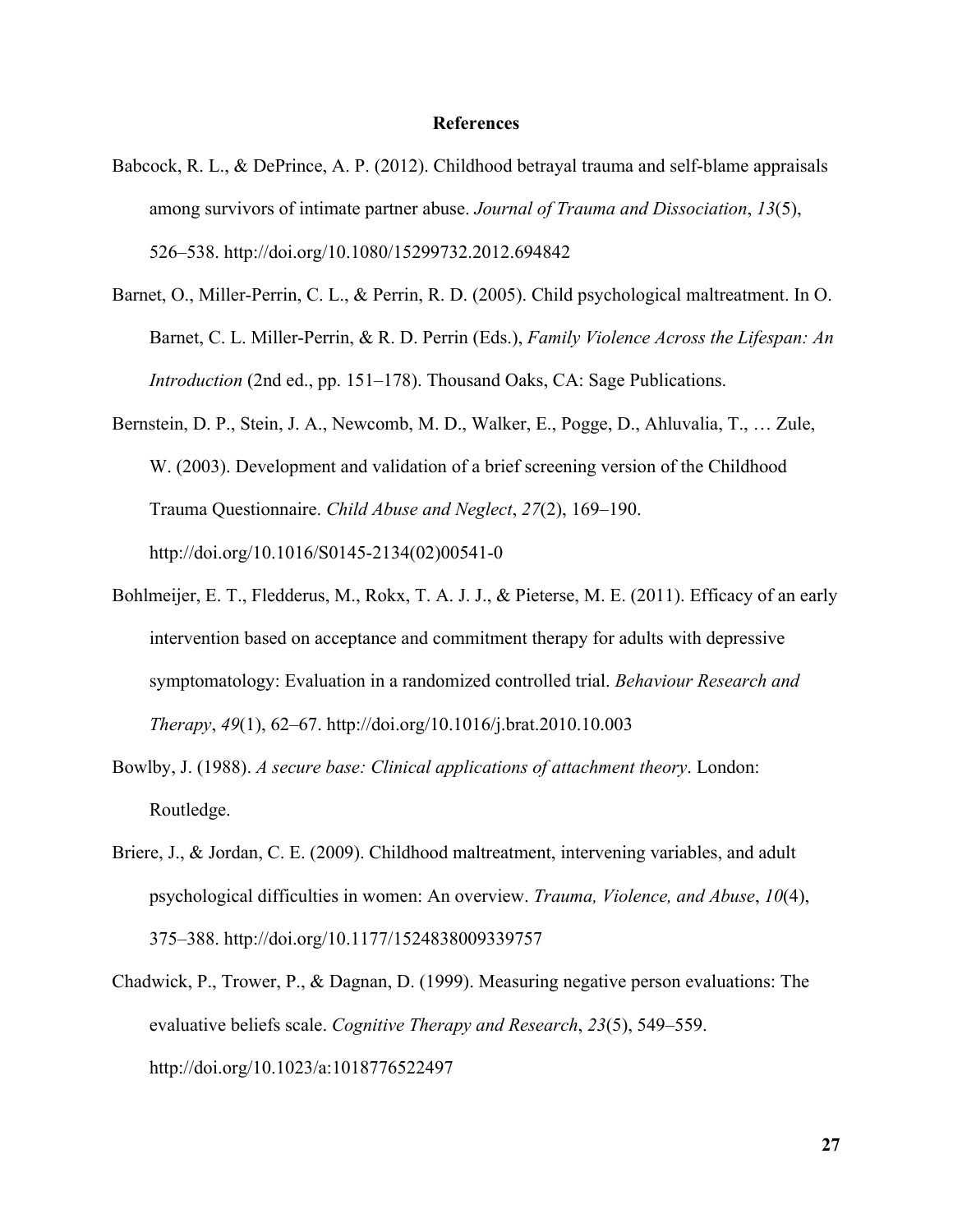- Dorahy, M. J., Corry, M., Shannon, M., MacSherry, A., Hamilton, G., McRobert, G., … Hanna, D. (2009). Complex PTSD, interpersonal trauma and relational consequences: Findings from a treatment-receiving Northern Irish sample. *Journal of Affective Disorders*, *112*(1–3), 71–80. http://doi.org/10.1016/j.jad.2008.04.003
- Fischer, T. D., Smout, M. F., & Delfabbro, P. H. (2016). The relationship between psychological flexibility, early maladaptive schemas, perceived parenting and psychopathology. *Journal of Contextual Behavioral Science*, *5*(3), 169–177. http://doi.org/10.1016/j.jcbs.2016.06.002
- Francis, A. W., Dawson, D. L., & Golijani-Moghaddam, N. (2016). The development and validation of the comprehensive assessment of acceptance and commitment therapy processes (CompACT). *Journal of Contextual Behavioral Science*, *5*(3), 134–145. http://doi.org/10.1016/j.jcbs.2016.05.003
- Freyd, J. J. (1997). Violations of power, adaptive blindness and betrayal trauma theory. *Feminism and Psychology*, *7*(1), 22–32.
- Freyd, J. J., & Birrell, P. (2013). *Blind to betrayal: Why we fool ourselves we aren't being fooled.* Hoboken, NJ: Wiley.
- Gerhart, J. I., Baker, C. N., Hoerger, M., & Ronan, G. F. (2014). Experiential avoidance and interpersonal problems: A moderated mediation model. *Journal of Contextual Behavioral Science*, *3*(4), 291–298. http://doi.org/10.1016/j.jcbs.2014.08.003
- Gibb, B. E. (2002). Childhood maltreatment and negative cognitive styles. *Clinical Psychology Review*, *22*(2), 223–246. http://doi.org/10.1016/S0272-7358(01)00088-5
- Glaser, D. (2002). Emotional abuse and neglect (psychological maltreatment): A conceptual framework. *Child Abuse and Neglect*, *26*(6–7), 697–714. http://doi.org/10.1016/S0145- 2134(02)00342-3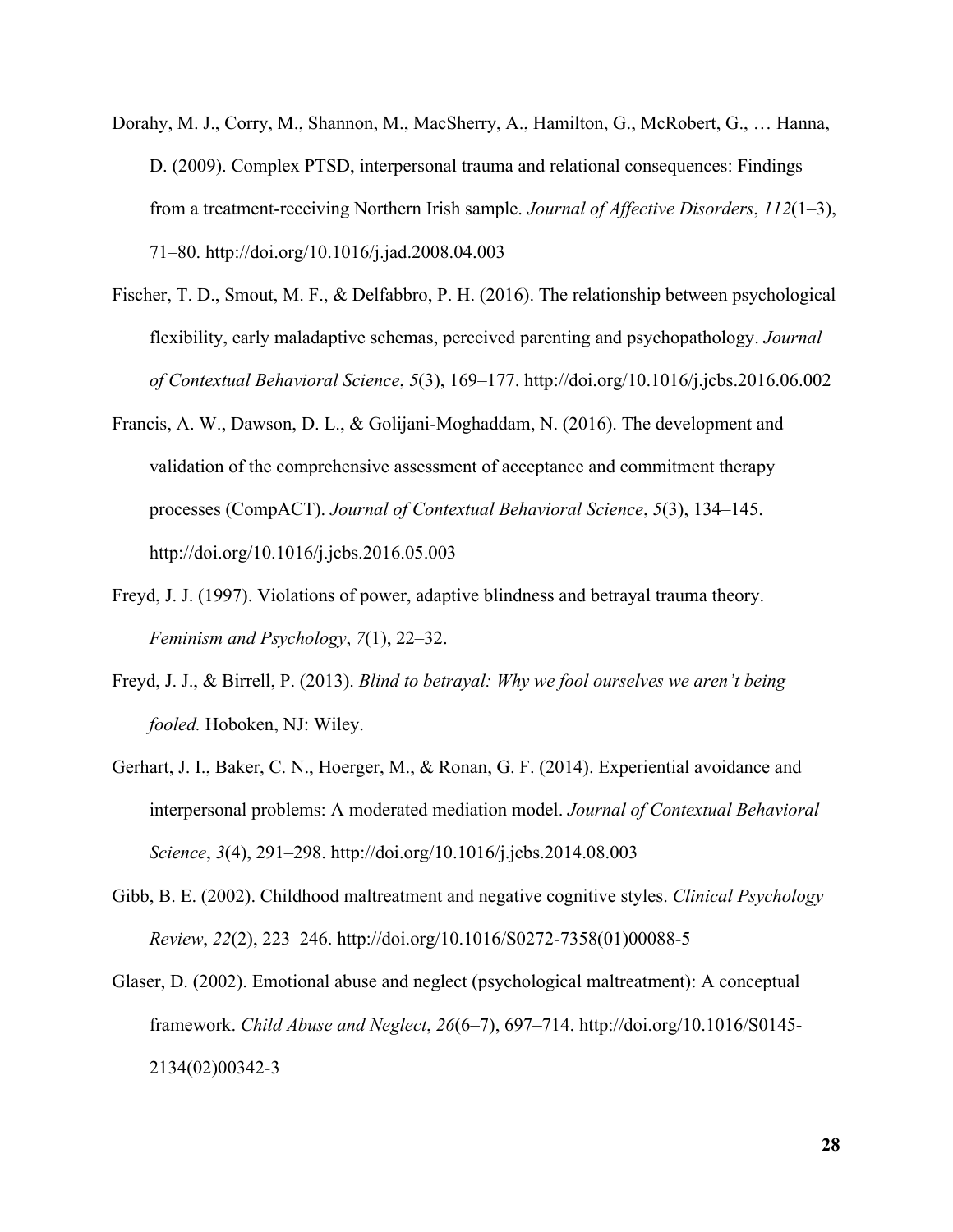- Gobin, R. L., & Freyd, J. J. (2013). The impact of betrayal trauma on the tendency to trust. *Psychological Trauma: Theory, Research, Practice, and Policy*, *6*(5), 505–511. http://doi.org/10.1037/a0032452
- Hart, S., Brassard, M., Binggeli, N., & Davidson, H. (2002). Psychological maltreatment. In J. E. B. Myers, L. Berliner, J. Briere, C. T. Hendricks, C. Jenny, & T. A. Reid (Eds.), *The APSAC handbook on childhood maltreatment* (2nd ed., pp. 79–103). Thousand Oaks, CA: Sage Publications.
- Hauser, D. J., & Schwarz, N. (2016). Attentive Turkers: MTurk participants perform better on online attention checks than do subject pool participants. *Behavior Research Methods*, *48*(1), 400–407. http://doi.org/10.3758/s13428-015-0578-z
- Hayes, A. F. (2013). *Introduction to mediation, moderation, and conditional process analysis: a regression-based approach* (1st ed). New York, NY: Guilford Press.
- Hayes, S. C., Luoma, J. B., Bond, F. W., Masuda, A., & Lillis, J. (2006). Acceptance and Commitment Therapy: Model, processes and outcomes. *Behaviour Research and Therapy*, *44*(1), 1–25. http://doi.org/10.1016/j.brat.2005.06.006
- Kelley, H., & Thibaut, J. (1978). *Interpersonal relationships: A theory of interdependence*. New York: Wiley.
- Kramer, R. M., & Carnevale, P. J. (2001). Trust and intergroup negotiation. In R. Brown & S. Gaertner (Eds.), *Blackwell handbook of social psychology: Intergroup processes* (pp. 431– 450). Malden, MA.
- Kroska, E. B., Miller, M. L., Roche, A. I., Kroska, S. K., & O'Hara, M. W. (2018). Effects of traumatic experiences on obsessive-compulsive and internalizing symptoms: The role of avoidance and mindfulness. *Journal of Affective Disorders*, *225*, 326–336.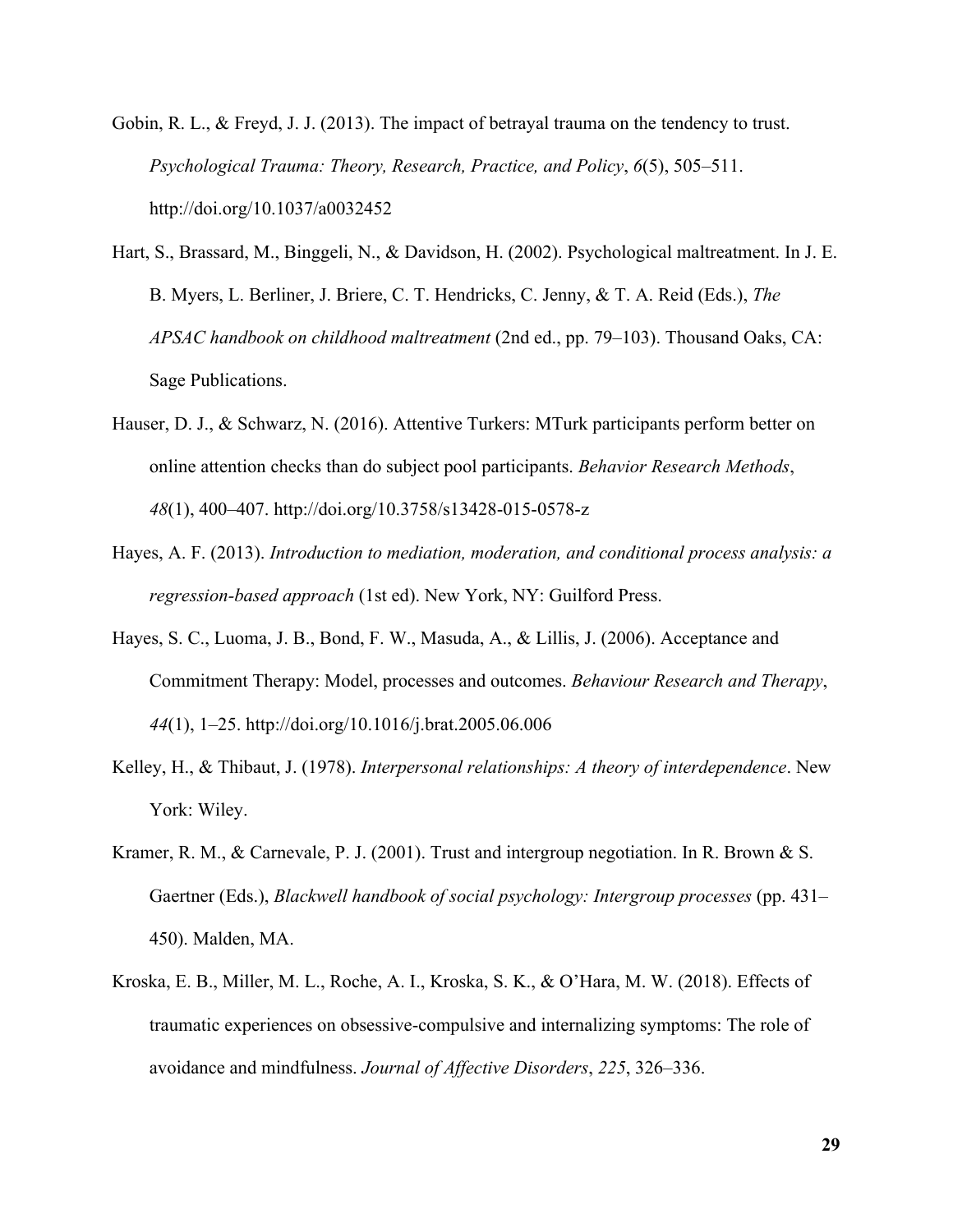http://doi.org/10.1016/j.jad.2017.08.039

- Lassri, D., Luyten, P., Cohen, G., & Shahar, G. (2016). The effect of childhood emotional maltreatment on romantic relationships in young adulthood: A double mediation model involving self-criticism and attachment. *Psychological Trauma: Theory, Research, Practice and Policy*, *8*(4), 504–511. http://doi.org/10.1037/tra0000134
- Lassri, D., & Shahar, G. (2012). Self-criticism mediates the link between childhood emotional maltreatment and young adults' romantic relationships. *Journal of Social and Clinical Psychology*, *31*(3), 289–311. http://doi.org/10.1521/jscp.2012.31.3.289
- Lewicki, R. J., Tomlinson, E. C., & Gillespie, N. (2006). Models of interpersonal trust development: Theoretical approaches, empirical evidence, and future directions. *Journal of Management*, *32*(6), 991–1022. http://doi.org/10.1177/0149206306294405
- Luyten, P., Fonagy, P., Lemma, A., & Target, M. (2012). Depression. In A. Bateman & P. Fonagy (Eds.), *Handbook of mentalizing in mental health practice* (pp. 385–417). Washington, DC: American Psychiatric Association.
- Mason, W., & Suri, S. (2012). Conducting behavioral research on Amazon's Mechanical Turk. *Behavior Research Methods*, *44*(1), 1–23. http://doi.org/10.3758/s13428-011-0124-6
- McKinnon, J. M., & Greenberg, L. S. (2017). Vulnerable emotional expression in emotion focused couples therapy: Relating interactional processes to outcome. *Journal of Marital and Family Therapy*, *43*(2), 198–212. http://doi.org/10.1111/jmft.12229
- Michl, L. C., Handley, E. D., Rogosch, F. A., Cicchetti, D., & Toth, S. L. (2015). Self-criticism as a mechanism linking childhood maltreatment and maternal efficacy beliefs in lowincome mothers with and without depression. *Child Maltreatment*, *20*(4), 291–300. http://doi.org/10.1177/1077559515602095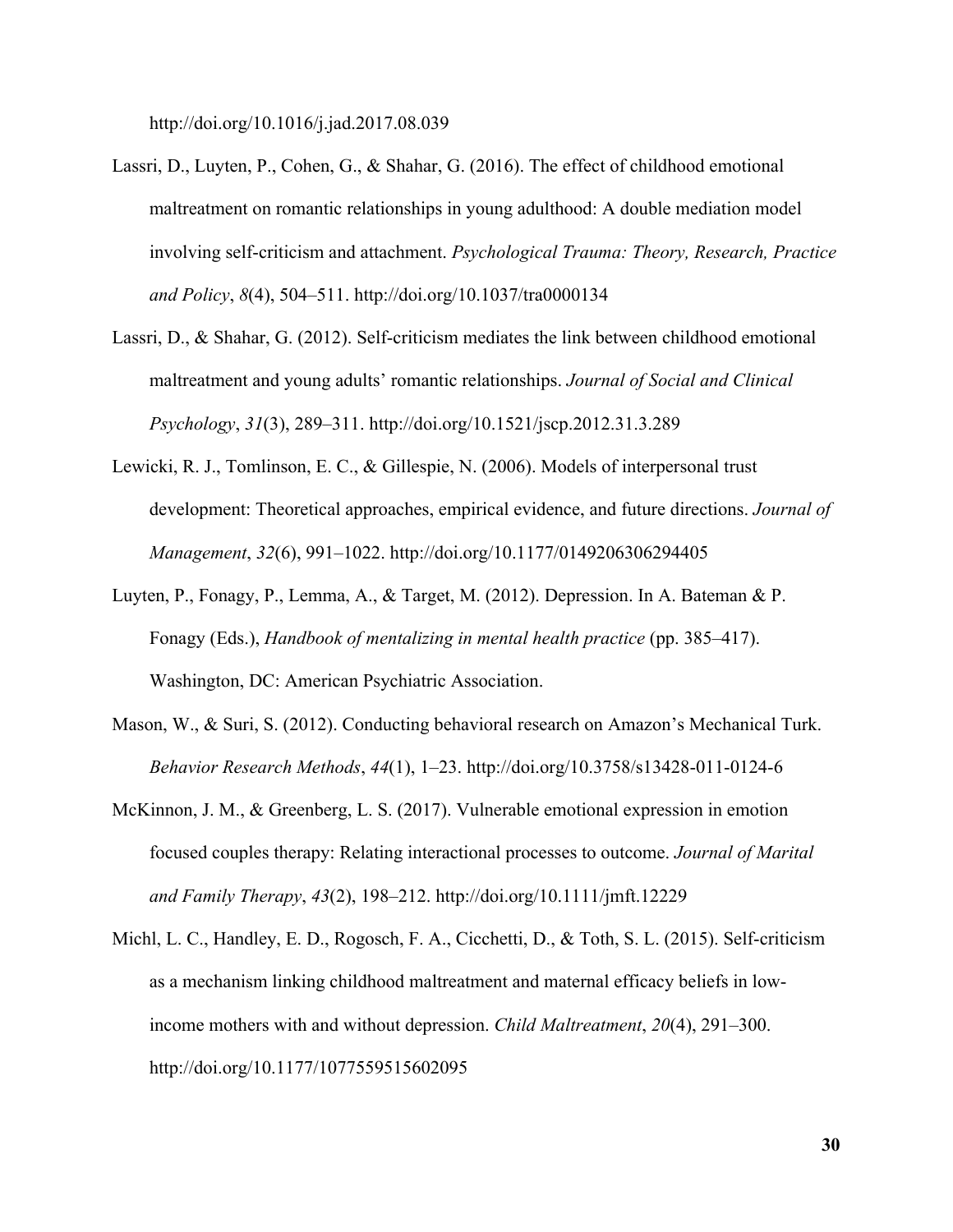- Mikulincer, M., & Shaver, P. R. (2007). *Attachment in adulthood: Structure, dynamics, and change*. New York, NY: Guilford Press.
- Nanda, M. M., Reichert, E., Jones, U. J., & Flannery-Schroeder, E. (2016). Childhood maltreatment and symptoms of social anxiety: Exploring the role of emotional abuse, neglect, and cumulative trauma. *Journal of Child & Adolescent Trauma*, *9*(3), 201–207. http://doi.org/10.1007/s40653-015-0070-z
- O'Mahen, H. A., Karl, A., Moberly, N., & Fedock, G. (2015). The association between childhood maltreatment and emotion regulation: Two different mechanisms contributing to depression? *Journal of Affective Disorders*, *174*, 287–295. http://doi.org/10.1016/j.jad.2014.11.028
- Oliver, J. E., O'Connor, J. a., Jose, P. E., McLachlan, K., & Peters, E. (2012). The impact of negative schemas, mood and psychological flexibility on delusional ideation – mediating and moderating effects. *Psychosis: Psychological, Social and Integrative Approaches*, *4*(1), 6–18. http://doi.org/10.1080/17522439.2011.637117
- Pagura, J., Cox, B. J., Sareen, J., & Enns, M. W. (2006). Childhood adversities associated with self-criticism in a nationally representative sample. *Personality and Individual Differences*, *41*(7), 1287–1298. http://doi.org/10.1016/j.paid.2006.05.003
- Paolacci, G., & Chandler, J. (2014). Inside the Turk: Understanding Mechanical Turk as a participant pool. *Current Directions in Psychological Science*, *23*(3), 184–188. http://doi.org/10.1177/0963721414531598
- Peterson, B. D., Eifert, G. H., Feingold, T., & Davidson, S. (2009). Using Acceptance and Commitment Therapy to treat distressed couples: A case study with two couples. *Cognitive and Behavioral Practice*, *16*(4), 430–442. http://doi.org/10.1016/j.cbpra.2008.12.009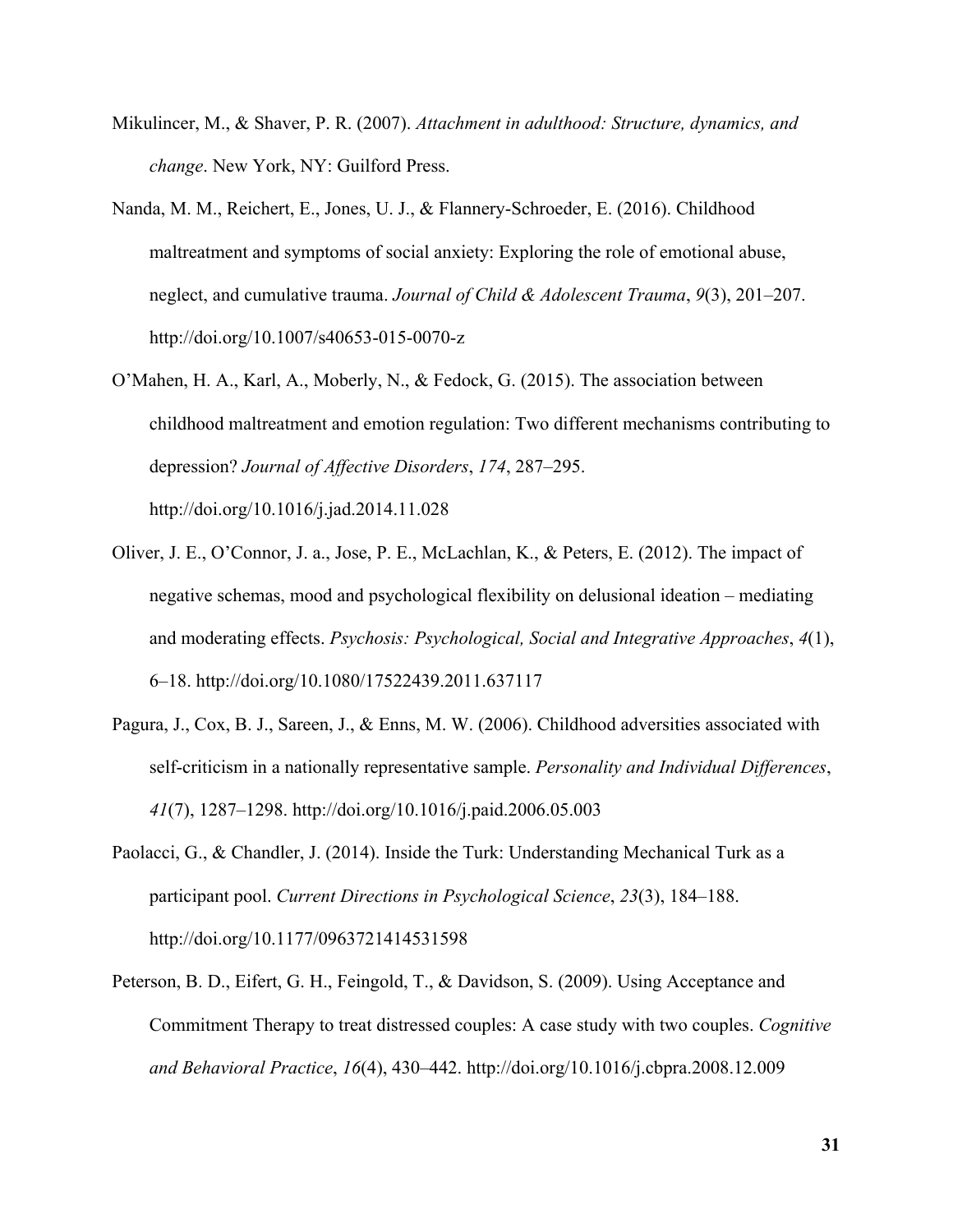- Reichert, E. L., & Flannery-Schroeder, E. (2014). Posttraumatic cognitions as mediators between childhood maltreatment and poorer mental health among young adults. *Journal of Child and Adolescent Trauma*, *7*(3), 153–162. http://doi.org/10.1007/s40653-014-0021-0
- Rempel, J. K., Holmes, J. G., & Zanna, M. P. (1985). Trust in close relationships. *Journal of Personality and Social Psychology*, *49*(1), 95–112. http://doi.org/10.1037/0022- 3514.49.1.95
- Rezaei, M., Ghazanfari, F., & Rezaee, F. (2016). The role of childhood trauma, early maladaptive schemas, emotional schemas and experimental avoidance on depression: A structural equation modeling. *Psychiatry Research*, *246*, 407–414. http://doi.org/10.1016/j.psychres.2016.10.037
- Rotter, J. B. (1967). A new scale for the measurement of interpersonal trust. *Journal of Personality*, *35*(4), 651–665. http://doi.org/10.1111/j.1467-6494.1967.tb01454.x
- Roush, J. F., Cukrowicz, K. C., Mitchell, S. M., Brown, S. L., & Seymour, N. E. (2018). Valued living, life fulfillment, and suicide ideation among psychiatric inpatients: The mediating role of thwarted interpersonal needs. *Journal of Contextual Behavioral Science*, 8–14. http://doi.org/10.1016/j.jcbs.2017.11.001
- Silberstein, L. R., Tirch, D., Leahy, R. L., & McGinn, L. (2012). Mindfulness, psychological flexibility and emotional schemas. *International Journal of Cognitive Therapy*, *5*(4), 406– 419. http://doi.org/10.1521/ijct.2012.5.4.406
- Simpson, J. A. (2007). *Foundations of interpersonal trust*. *Social psychology: Handbook of basic principles (2nd ed.).* New York: Guilford Press.
- Smith, N. A., Sabat, I. E., Martinez, L. R., Weaver, K., & Xu, S. (2015). A convenient solution: Using MTurk to sample from hard-to-reach populations. *Industrial and Organizational*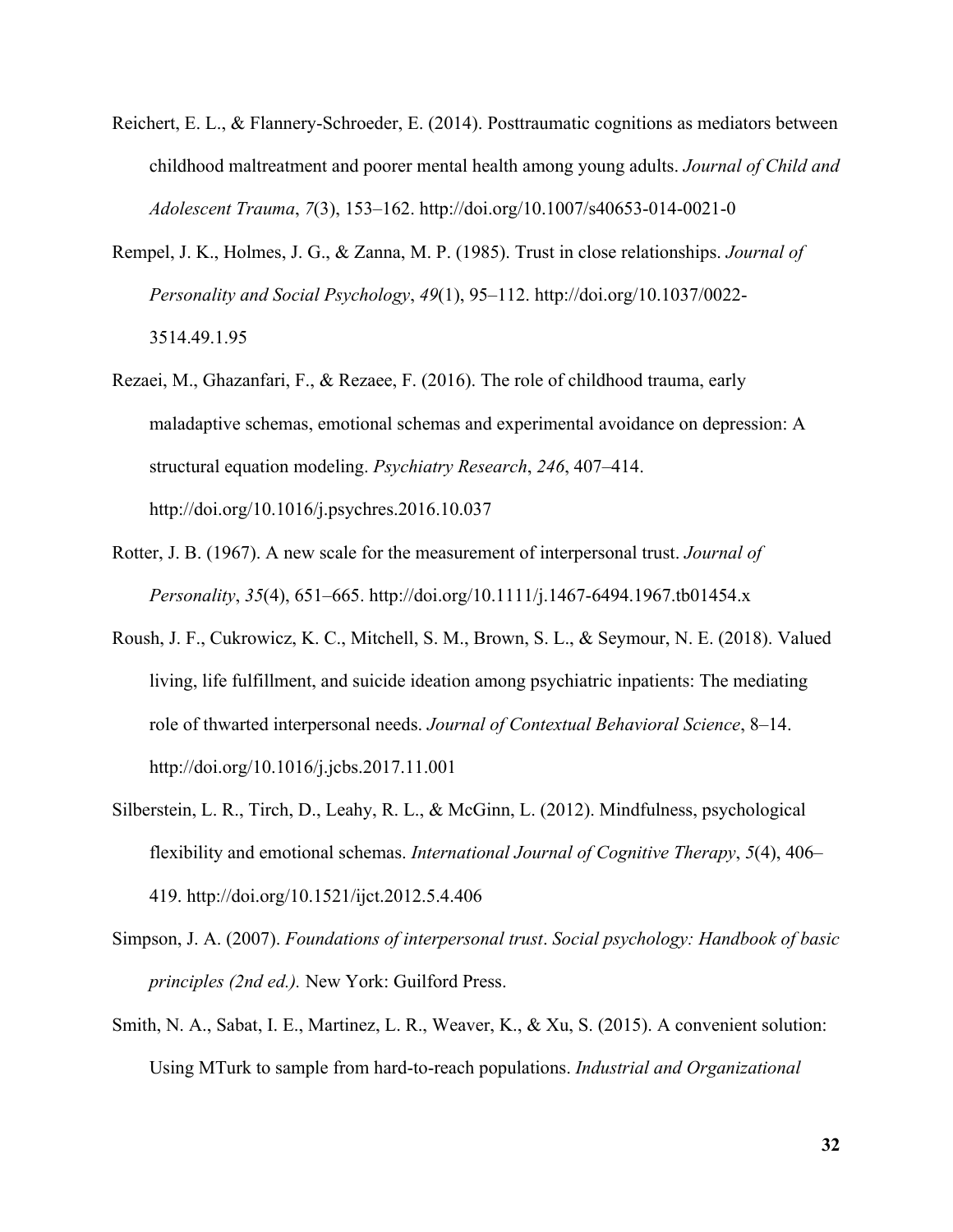*Psychology*, *8*(2), 220–228. http://doi.org/http://dx.doi.org/10.1017/iop.2015.29

- Spinhoven, P., & Penninx, B. (2014). Childhood trauma questionnaire: Factor structure, measurement invariance, and validity across emotional disorders. *Psychological Assessment*, *26*(3), 717–729. http://doi.org/10.1037/pas0000002
- Straus, M. A., & Douglas, E. M. (2004). A short form of the revised conflict tactics scales, and typologies for severity and mutuality. *Violence and Victims*, *19*(5), 507–520. http://doi.org/10.1891/088667004780927800
- Swash, B., Bramwell, R., & Hulbert-Williams, N. J. (2017). Unmet psychosocial supportive care needs and psychological distress in haematological cancer survivors: The moderating role of psychological flexibility. *Journal of Contextual Behavioral Science*, *6*(2), 187–194. http://doi.org/http://dx.doi.org/10.1016/j.jcbs.2017.02.005
- Tabachnick, B., & Fidell, L. (2013). *Using multivariate statistics* (6th ed.). Boston, MA: Pearson Education.
- Vettese, L. C., Dyer, C. E., Li, W. L., & Wekerle, C. (2011). Does self-compassion mitigate the association between childhood maltreatment and later emotion regulation difficulties? A preliminary investigation. *International Journal of Mental Health and Addiction*, *9*(5), 480– 491. http://doi.org/10.1007/s11469-011-9340-7
- Wright, M. O. D., Crawford, E., & Del Castillo, D. (2009). Childhood emotional maltreatment and later psychological distress among college students: The mediating role of maladaptive schemas. *Child Abuse and Neglect*, *33*(1), 59–68. http://doi.org/10.1016/j.chiabu.2008.12.007
- Yoo, G., Park, J. H., & Jun, H. J. (2014). Early maladaptive schemas as predictors of interpersonal orientation and peer connectedness in university students. *Social Behavior and*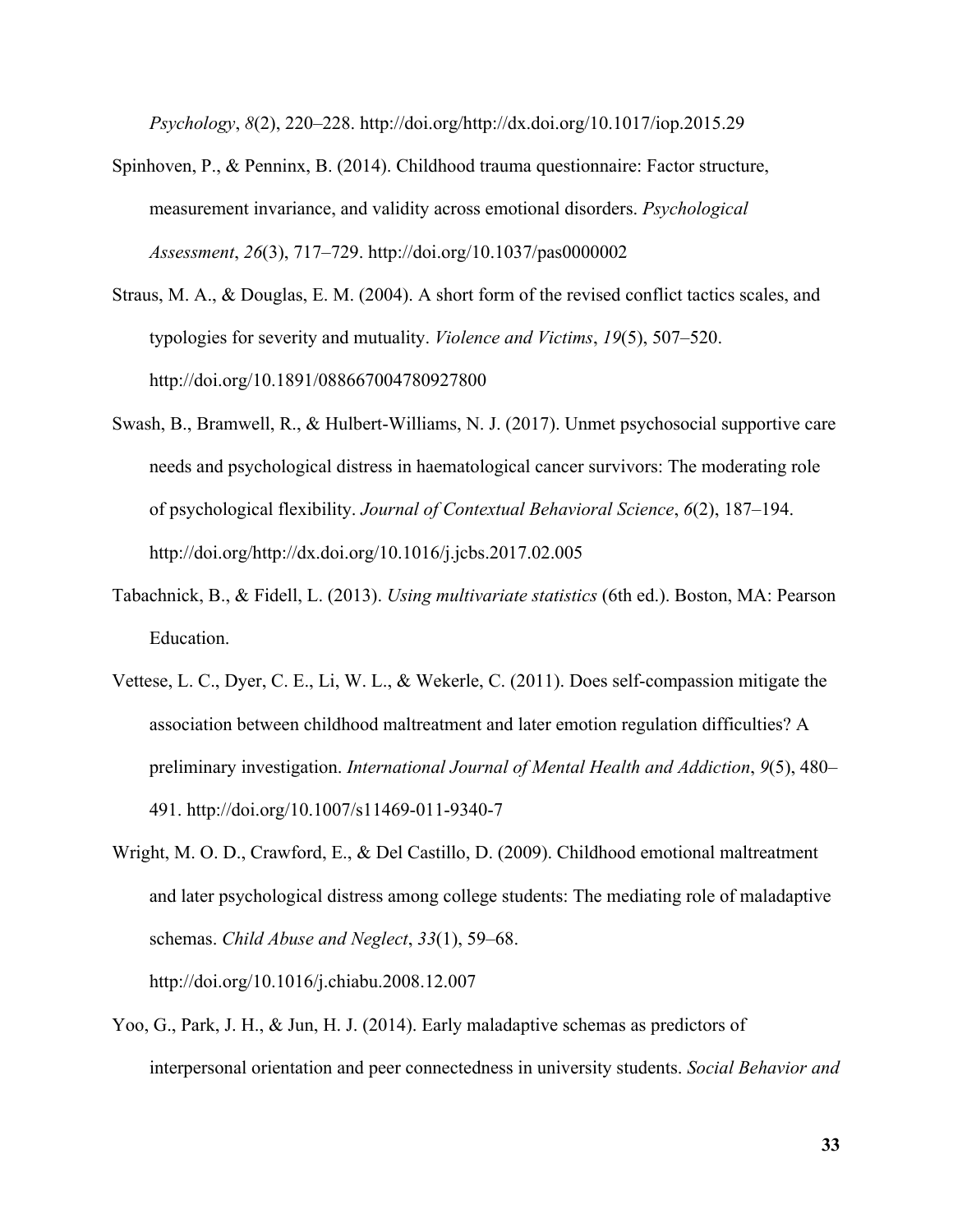*Personality*, *42*(8), 1377–1394. http://doi.org/10.2224/sbp.2014.42.8.1377

Young, J. E. (1999). *Cognitive therapy for personality disorders: A schema-focused approach*. Sarasota, FL: Professional Resources Press.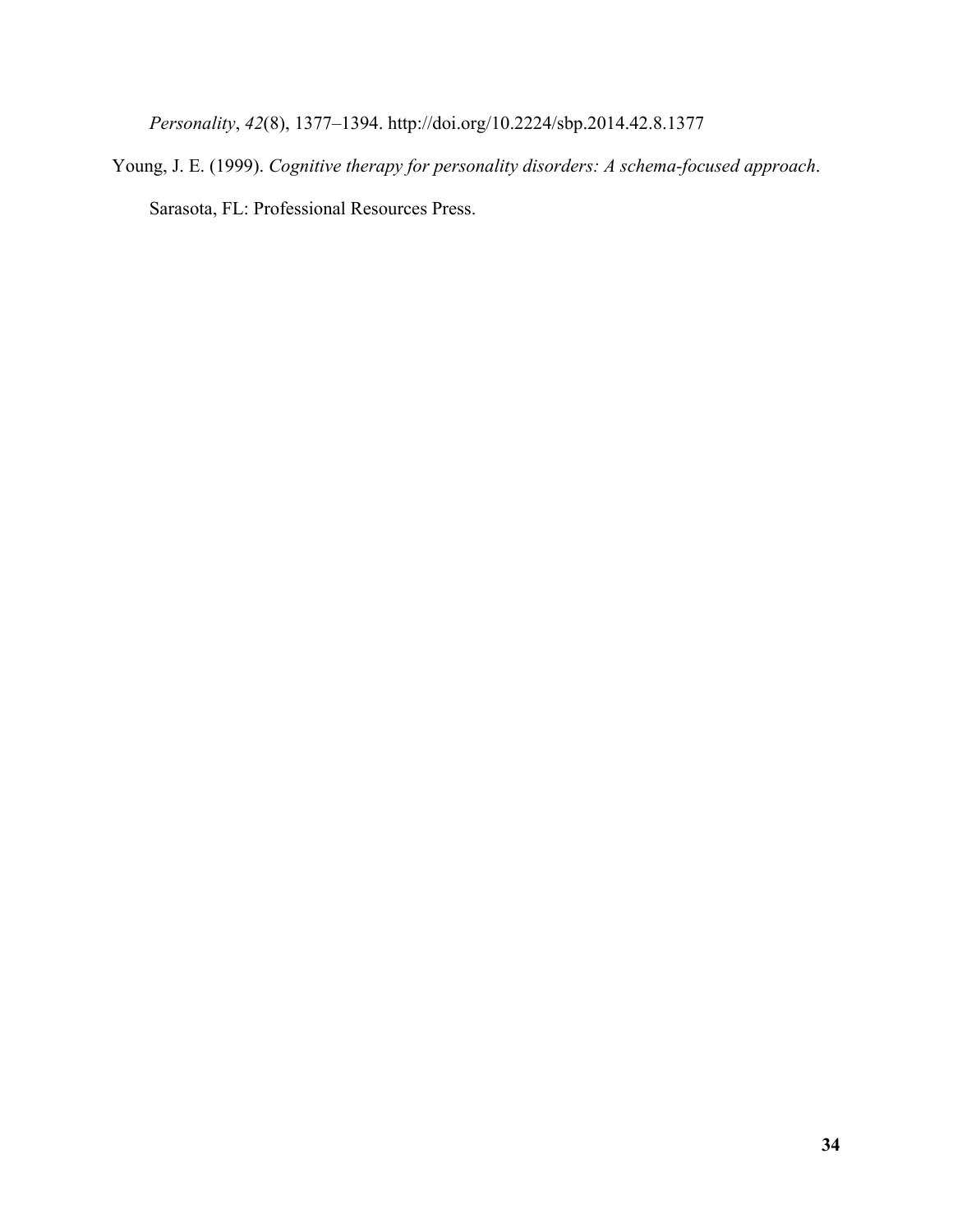## **Appendix A: Consent Form Consent for participation**

# **Partner Trust and Childhood Emotional Maltreatment: Considering the Roles of Maladaptive Schemas and Psychological Flexibility**

## *Principal Investigator*

Dr. Daniel Cox, Department of Educational and Counselling Psychology, The University of British Columbia.

## *Co-Investigator*

Leah Baugh, MA candidate, Department of Educational and Counselling Psychology and Special Education, The University of British Columbia. This research is being conducted as part of Leah's graduate thesis. Leah can be contacted at: leah.baugh@alumni.ubc.ca.

## *Purpose of this Study*

The purpose of this research is to gain a greater understanding of the relationship between childhood and adulthood stressors, beliefs about self and others, romantic relationships, and psychological distress.

## *Procedure and Remuneration*

This study consists of several survey questionnaires (e.g., measure of trust in a partner relationship) that will be administered in an online survey format. Completion of this study will take approximately 25 minutes. Each participant will receive an honorarium in the amount of \$2.50 USD.

## *Research Confidentiality*

Participant surveys will be assigned an arbitrary number to ensure confidentiality. No personally identifying information (e.g., name) are collected. All digital files of online surveys and backups of the surveys will be password protected and encrypted. Only people directly involved in the study will have access to these.

# *Potential Risks and Benefits of this Evaluation*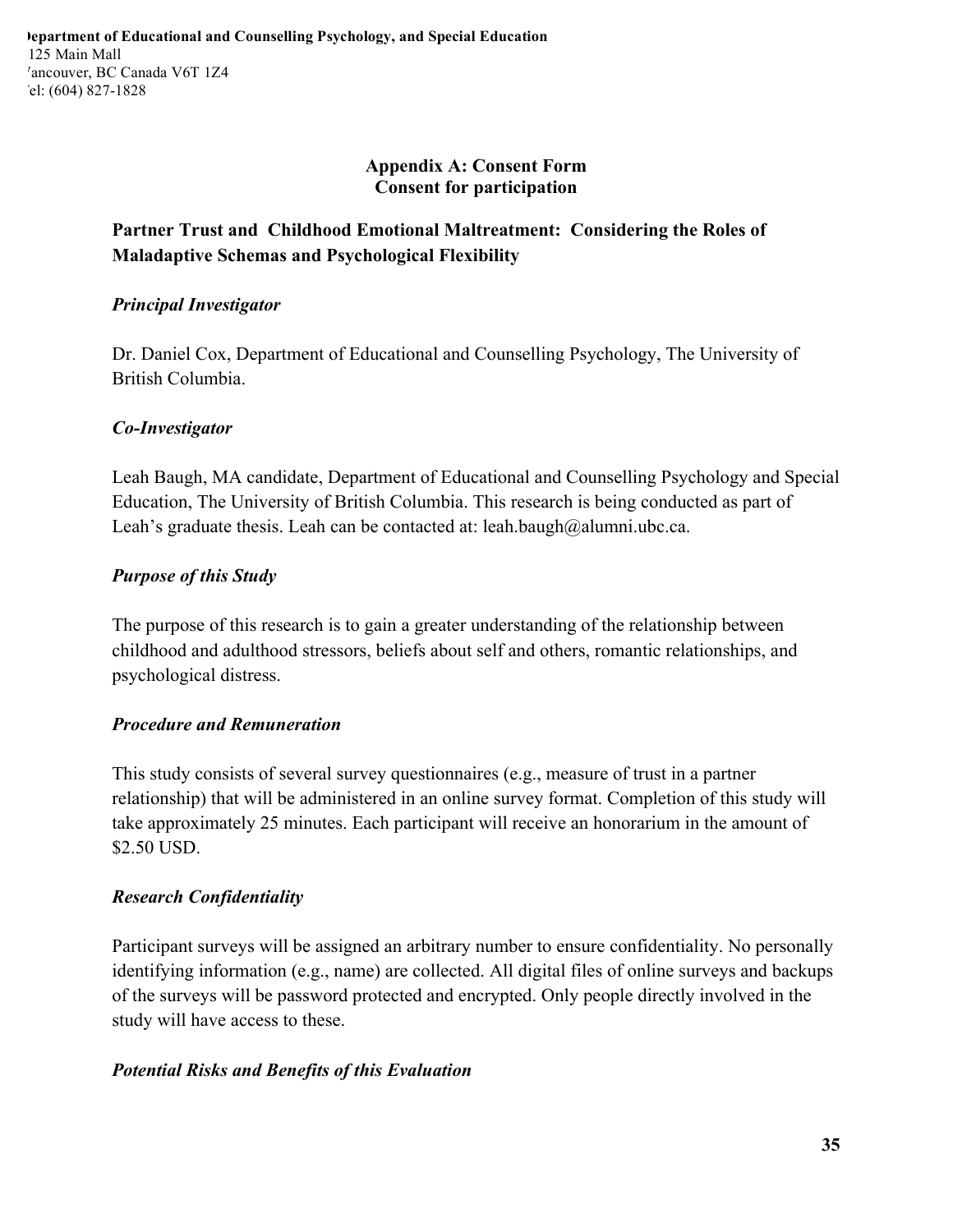While completing questionnaires, participants may experience discomfort while recalling childhood events and reflecting on current beliefs and emotions. There is the possibility of experiencing physiological arousal (e.g., increased heart-rate) or heightened emotionality (e.g., feelings of anxiety). Resources will be provided for seeking support for participants who experience some amount of distress.

Benefits of participating in this study may include a greater understanding of your romantic relationship and insights into your beliefs. In addition, results generated from this study may benefit those who experience childhood or adulthood stressors in their relationships, and those who have experienced childhood stressors.

Participation in the study is voluntary and participants can withdraw at any time without penalty.

# *Contact for information about the study*

If you have any questions or desire further information with respect to this study, you may contact Dr. Cox or Leah Baugh at  $(lean.baugh@alumni.ubc.ca)$ 

# *Contact for concerns about the rights of research subjects*

**If you have any concerns or complaints about your rights as a research participant and/or your experiences while participating in this study, contact the Research Participant Complaint Line in the UBC Office of Research Ethics at (604) 822-8598 or if long distance e-mail RSIL@ors.ubc.ca or call toll free 1-877-822-8598.** 

I have read and fully understand the information contained in this document. Any and all questions I have regarding the contents of this document have been answered to my satisfaction and I would like to participate in this study.

By clicking the box below, you consent to participate in the study.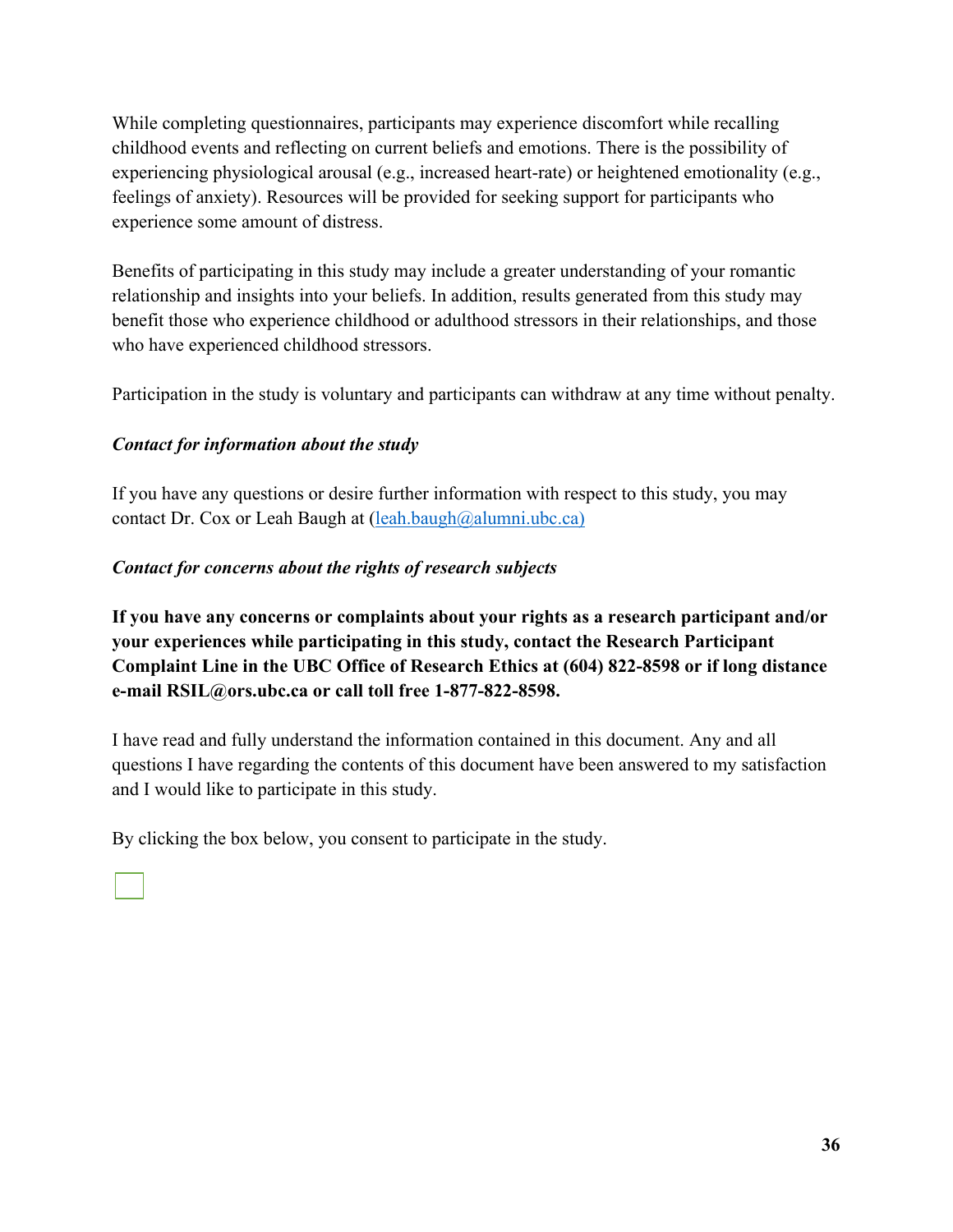## **Appendix B: Recruitment Ad**

## Partner Trust and Childhood Emotional Maltreatment: Considering the Roles of Maladaptive Schemas and Psychological Flexibility

## Recruitment - MTurk

1. Are you currently in a monogamous, committed romantic relationship that has lasted a year or longer?

We are conducting an academic survey about childhood experiences, relationship dynamics and general beliefs about the self and the world. This study is being conducted by researchers at the University of British Columbia, under the guidance of the primary investigator Dr. Daniel Cox. To participate in the study, you must be 19 years or older, a resident of the U.S. and currently be in a monogamous, committed relationship that has lasted a year or longer. If you meet these criteria please click the link below to complete the survey. At the end of the survey, you will receive a code to paste into the box below to receive credit for taking our survey. Please do not select this HIT if you have already participated in this study. Make sure to leave this window open as you complete the survey. When you are finished, you will return to this page to paste the code into the box. Compensation is \$2.50 USD and the study will take approximately 25 minutes.

If you have any questions or desire further information with respect to this study, you may contact Dr. Cox or Leah Baugh at  $(lean.baugh@alumni.ubc.ca)$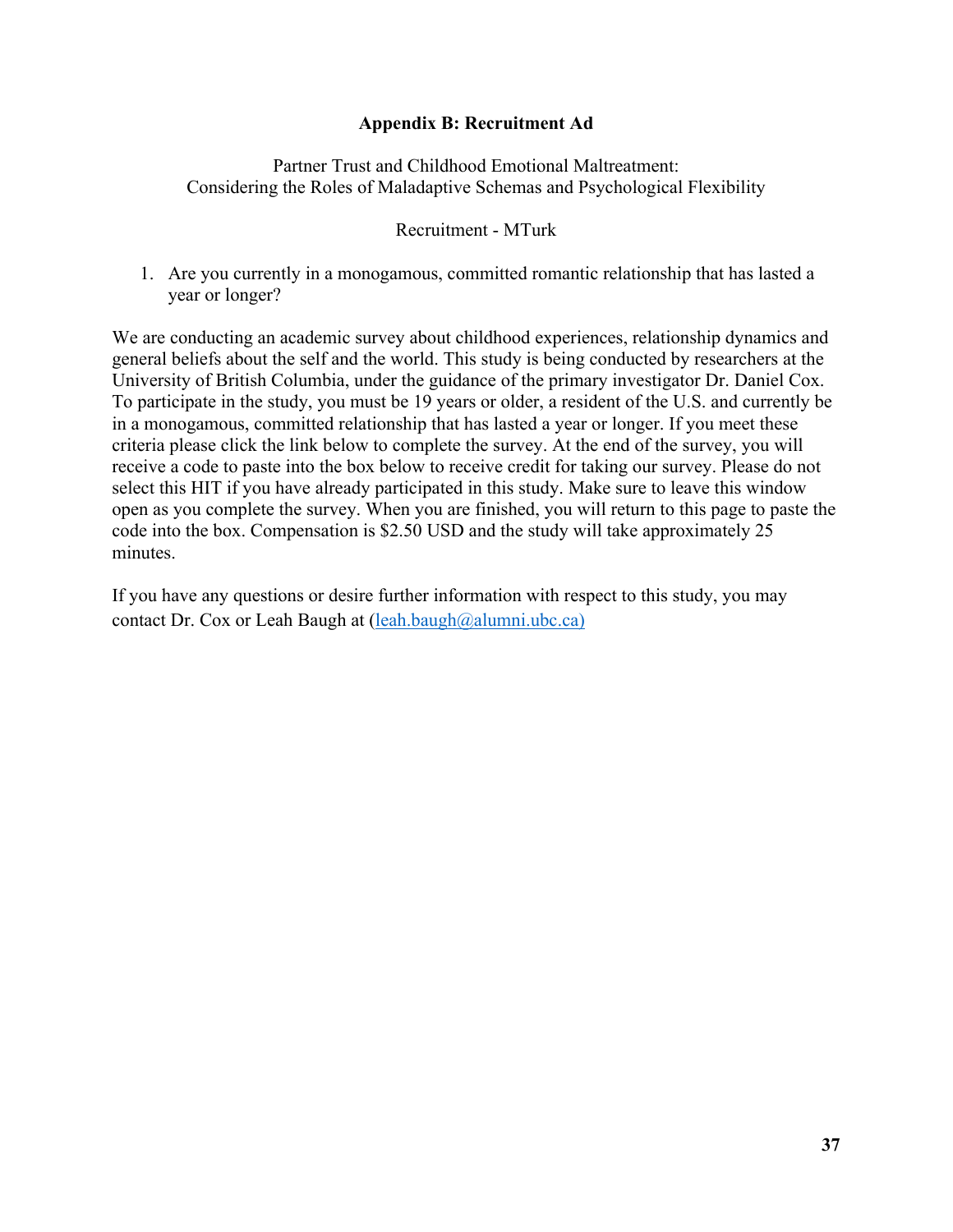## **Appendix C: Debriefing Form**

Partner Trust and Childhood Emotional Maltreatment: Considering the Roles of Maladaptive Schemas and Psychological Flexibility

Childhood emotional maltreatment is when children are emotionally neglected or abused. Emotional maltreatment in childhood is interpersonal in nature and often involves the betrayal of trust from a caregiver. The experience of repeated damaging interactions characterized by emotional maltreatment, communicates to children that they are worthless, unloved, flawed, and unwanted.

Maladaptive schemas are internalized negative beliefs about the self and the world and are used as a self-protective coping strategy when children's needs are consistently unmet. As a result, a working model of the self as unworthy, unintelligent and powerless develops instead of a model of the self as worthy of love and belonging. Maladaptive schemas make it difficult for trust to develop because people fear criticism and disapproval from others and thus tend to distance themselves from closeness and intimacy.

While maladaptive schemas about the self and others are rigid and resistant to change, psychological flexibility involves an openness and acceptance of experience, mindfulness and committed action to live a valued life despite the presence of maladaptive schemas.

In this study, you completed a series of questionnaires. These questionnaires are intended to provide us with an understanding of any childhood emotional maltreatment you might have experienced, your current level of trust with your romantic partner, the beliefs you have about yourself and the world, and your level of psychological flexibility.

The current study seeks to understand the ways in which psychological flexibility is protective in the development of romantic partner trust for those who struggle with negative beliefs about themselves and others. We expect to find that people with higher levels of psychological flexibility will report having higher levels of partner trust, than those who have lower levels of psychological flexibility.

This study seeks to contribute to the existing research on treating maladaptive schemas and childhood emotional maltreatment. Ultimately, we hope that understanding the relationships between childhood emotional maltreatment, maladaptive schemas, psychological flexibility and romantic partner trust will contribute to clinical and research gains, and ultimately support those who have experienced childhood emotional maltreatment.

## **ARE YOU IN CRISIS?**

## **\*\*\* If you are in a medical emergency, in immediate danger, or in a suicidal crisis, please call 911.**

If you are concerned about your relationship, your behavior, or want someone to talk to about intimate partner violence, call the National Domestic Violence Hotline: (800) 799-SAFE (7233)

Please call 1-800-273-TALK to connect with a trained counselor at a crisis centre in your area 24/7 or visit the National Suicide Prevention Lifeline website for more information: http://www.suicidepreventionlifeline.org/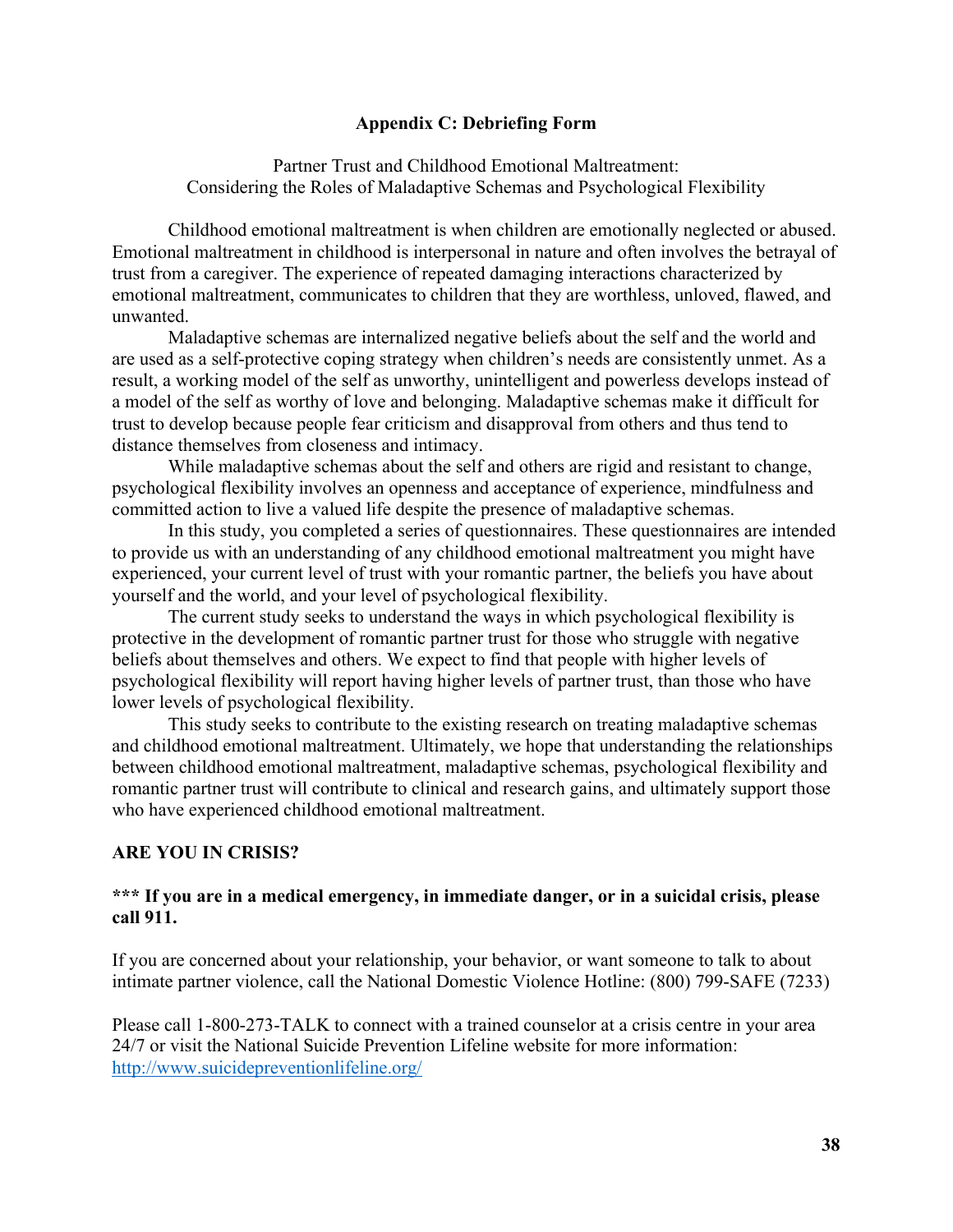To learn more about childhood emotional maltreatment, please visit the following website: http://www.apa.org/news/press/releases/2014/10/psychological-abuse.aspx

To learn more about maladaptive schemas, please visit the following website: http://www.schematherapy.com/id63.htm

To learn more about psychological flexibility, please visit the following website: https://contextualscience.org/the\_six\_core\_processes\_of\_act

To learn more about romantic partner trust and relationships, please visit the following website: http://www.apa.org/helpcenter/healthy-relationships.aspx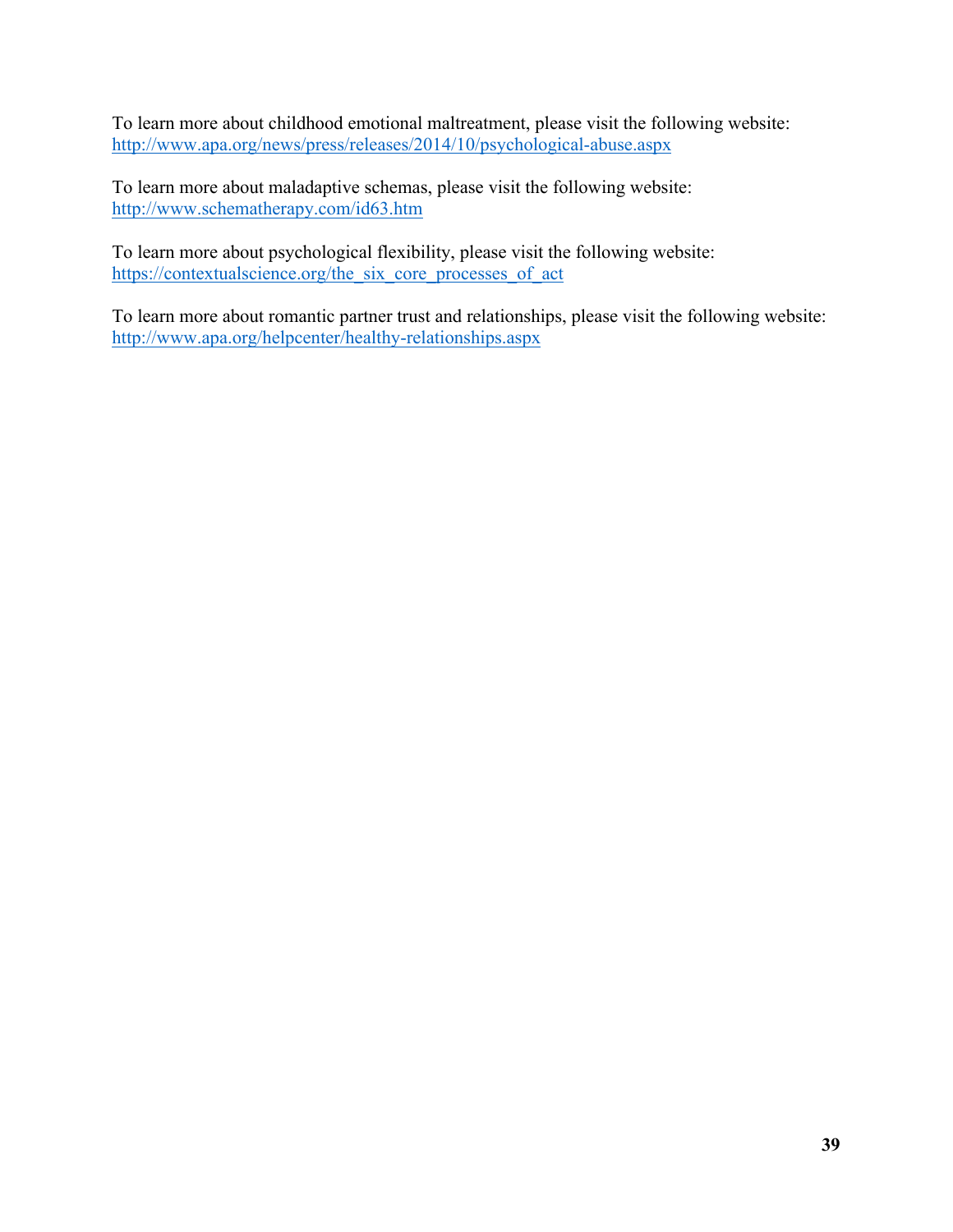## **Appendix D: Demographics**

Demographics questionnaire

Please answer the questions below by filling in the blanks or circling the number of the response that best applies.

1. Your Age: years

- 2. Your gender:
	- 1. Male
	- 2. Female
	- 3. Transgender

3. Highest level of education you have completed:

- 1. Less than  $12^{th}$  grade
- 2. High School or Equivalent
- 3. Some College/University
- 4. College/university graduate (received degree)
- 5. Graduate Degree (Masters or doctoral)
- $6.$  Other:

4. Racial/Ethnic Background:

- 1. Aboriginal/First Nations [Native American/American Indian]
- 2. South Asian
- 3. East Asian
- 4. Middle Eastern
- 5. African American/Black
- 6. Hispanic
- 7. Caucasian/White
- 8. Other:
- 5. What is your current relationship status?
	- 1. Single, never married
	- 2. Partner not living together, number of years: \_\_\_, number of months: \_\_\_\_\_\_\_\_
	- 3. Partner living together, number of years: \_\_\_, number of months:
	- 4. Married, number of years: \_\_\_, number of months:
	- 5. Divorced, number of years: \_\_\_, number of months:
	- 6. Separated, number of years: \_\_\_, number of months: \_\_\_\_\_\_\_\_\_\_\_\_\_\_\_\_\_\_\_\_\_\_\_\_\_\_
	- 7. Widowed, number of years: \_\_\_, number of months:
	- 8. Other:
- 6. Do you have children?
	- 1. Yes, how many:  $\frac{1}{\sqrt{1-\frac{1}{\sqrt{1-\frac{1}{\sqrt{1-\frac{1}{\sqrt{1-\frac{1}{\sqrt{1-\frac{1}{\sqrt{1-\frac{1}{\sqrt{1-\frac{1}{\sqrt{1-\frac{1}{\sqrt{1-\frac{1}{\sqrt{1-\frac{1}{\sqrt{1-\frac{1}{\sqrt{1-\frac{1}{\sqrt{1-\frac{1}{\sqrt{1-\frac{1}{\sqrt{1-\frac{1}{\sqrt{1-\frac{1}{\sqrt{1-\frac{1}{\sqrt{1-\frac{1}{\sqrt{1-\frac{1}{\sqrt{1-\frac{1}{\sqrt{1-\frac{1}{\sqrt{1-\frac{1$
	- 2. No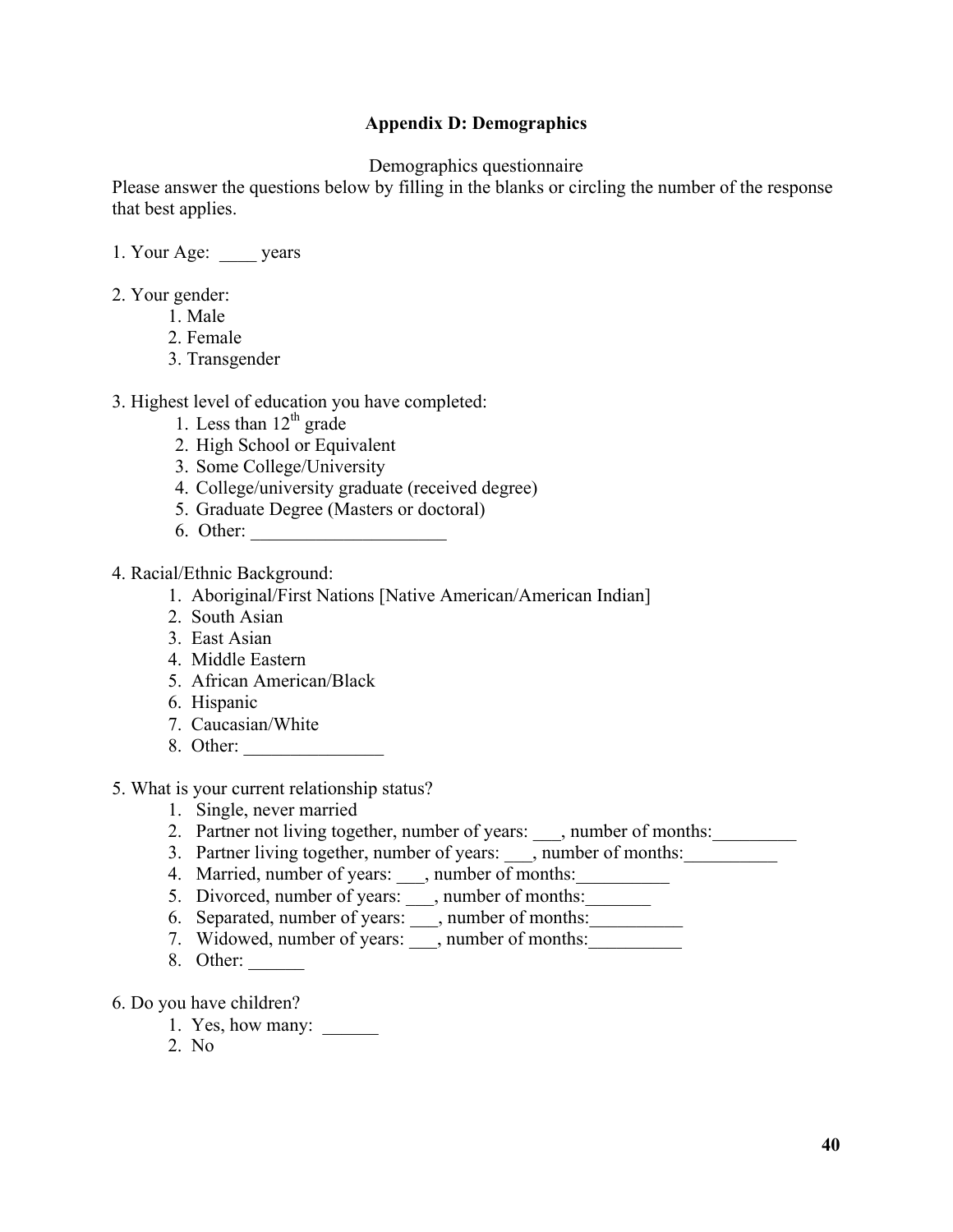7. Including your current partner (if applicable), how many romantic partners have you had in the past 12 months? \_\_\_

8. Are you currently:

- 1. Employed full-time
- 2. Employed part-time or causally
- 3. Unemployed
- 4. Student
- 5. Other:  $\frac{ }{ }$

(make so can have up to 2)

9. Over the past 12 months, what was your household income?

- 1. \$19,999 or less
- 2. \$20,000 to \$39,999
- 3. \$40,000 to \$59,999
- 4. \$60,000 to \$79,999
- 5. \$80,000 or more

## 10. What is your religious affiliation? (circle one)

- 1. Christian
- 2. Jewish
- 3. Latter-Day Saint
- 4. Muslim
- 5. Hindu
- 6. Buddhist
- 7. Agnostic
- 8. Atheist
- 9. Other \_\_\_\_\_\_\_\_\_\_\_\_\_

11. What is the answer to the following question?  $2+6=$ 

12. From what state are you filling out this survey? \_\_\_\_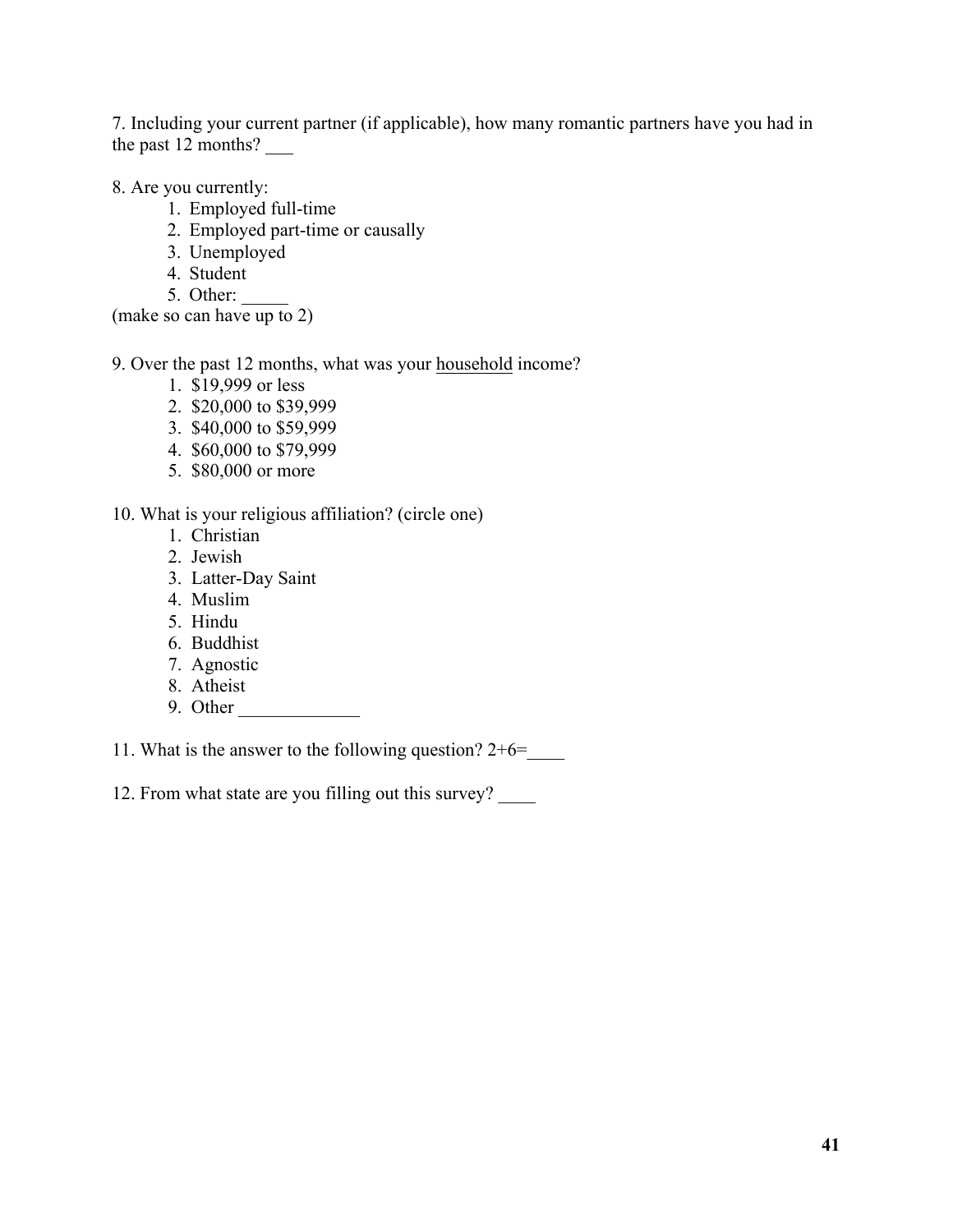## **Appendix E: Childhood Trauma Questionnaire - SF**

Childhood Trauma Questionnaire – Short Form Copyright 1995 David P. Bernstein, Ph.D.

Directions: These questions ask about some of your experiences growing up as a child and a teenager. For each question, please indicate which statement best describes how you feel by writing the appropriate number from the scale below on the line beside each item. Although some of these questions are of a personal nature, please try to answer as honestly as you can. Your answers will be kept confidential.

| Never | Rarely | Sometimes | Often True | Very Often True |
|-------|--------|-----------|------------|-----------------|

When I was growing up...,

| I didn't have enough to eat.                                                                         |
|------------------------------------------------------------------------------------------------------|
| I knew that there was somewhere there to take care of me and protect me.<br>2                        |
| People in my family called me things like "stupid", "lazy", or "ugly".<br>3.                         |
| My parents were too drunk or high to take care of the family.<br>4.                                  |
| There was someone in my family who helped me feel important or special.<br>5.                        |
| I had to wear dirty clothes.<br>6.                                                                   |
| 7. I felt loved.                                                                                     |
| 8. I thought that my parents wished I had never been born.                                           |
| I got hit so hard by someone in my family that I had to see a doctor or go to<br>9.<br>the hospital. |
| 10. There was nothing I wanted to change about my family.                                            |
| 11. People in my family hit me so hard that it left me with bruises or marks.                        |
| 12. I was punished with a belt, a board, a cord (or some other hard object).                         |
| 13. People in my family looked out for each other.                                                   |
| 14. People in my family said hurtful or insulting things to me.                                      |
| 15. I believe that I was physically abused.                                                          |
| 16. I had the perfect childhood.                                                                     |
| 17. I got hit or beaten so badly that it was noticed someone like a teacher,<br>neighbor, or doctor. |
| 18. Someone in my family hated me.                                                                   |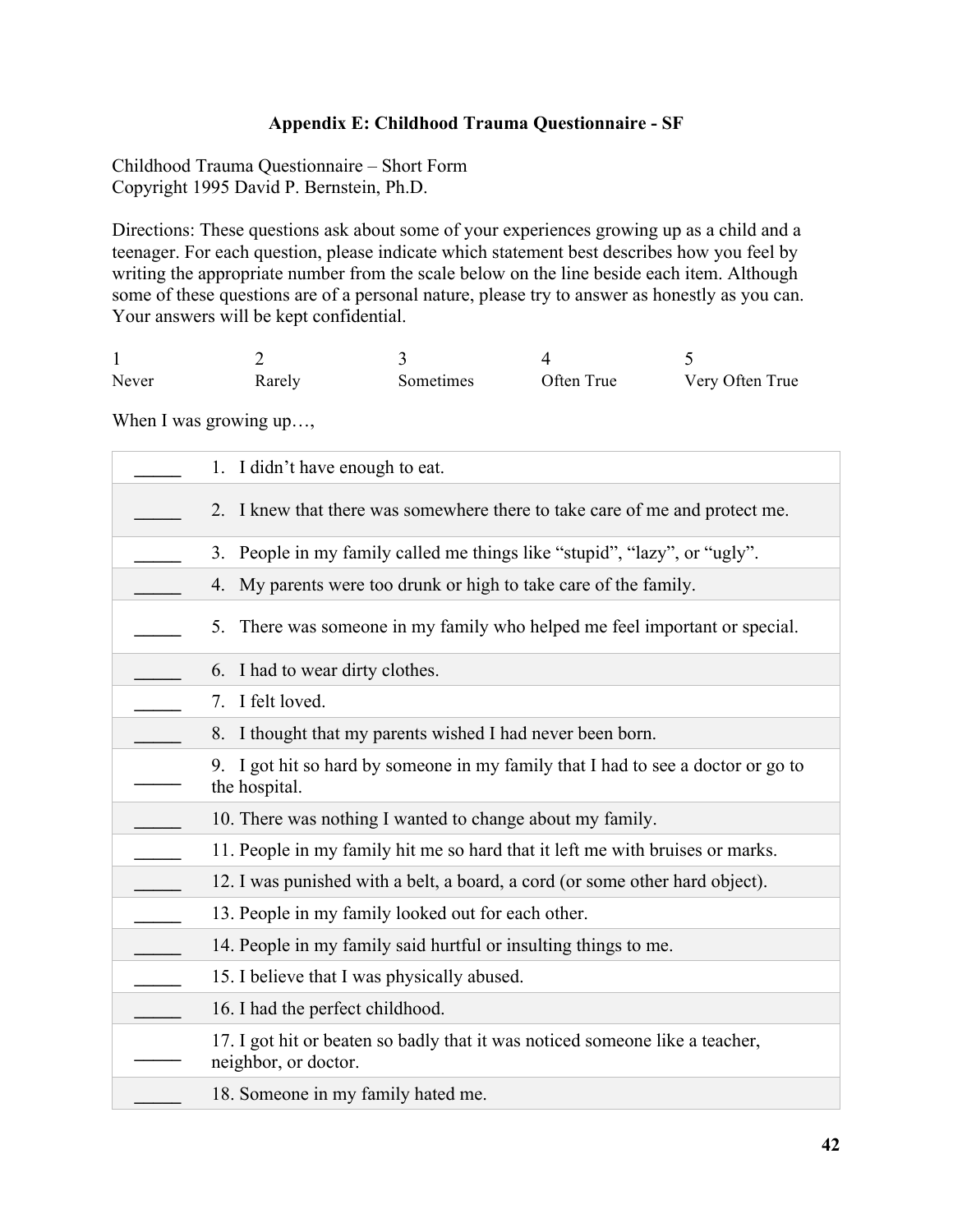| 19. People in my family felt close to each other.                                                   |
|-----------------------------------------------------------------------------------------------------|
| 20. Someone tried to touch me in a sexual way or tried to make me touch them.                       |
| 21. Someone threatened to hurt me or tell lies about me unless I did something<br>sexual with them. |
| 22. I had the best family in the world.                                                             |
| 23. Someone tried to make me do sexual things or watch sexual things.                               |
| 24. Someone molested me (took advantage of me sexually).                                            |
| 25. I believe that I was emotionally abused.                                                        |
| 26. There was someone to take me to the doctor if I needed it.                                      |
| 27. I believe that I was sexually abused.                                                           |
| 28. My family was a source of strength and support.                                                 |

**Emotional abuse Items**: 3, 8, 14, 18, 25 **Physical abuse Items**: 9, 11, 12, 15, 17 **Sexual abuse Items**: 20, 21, 23, 24, 27 **Emotional Neglect Items**: 5(R), 7(R), 13(R), 19(R), 28(R) **Physical neglect Items**: 1, 2(R), 4, 6, 26(R) **Denial** Items: 10, 16, 22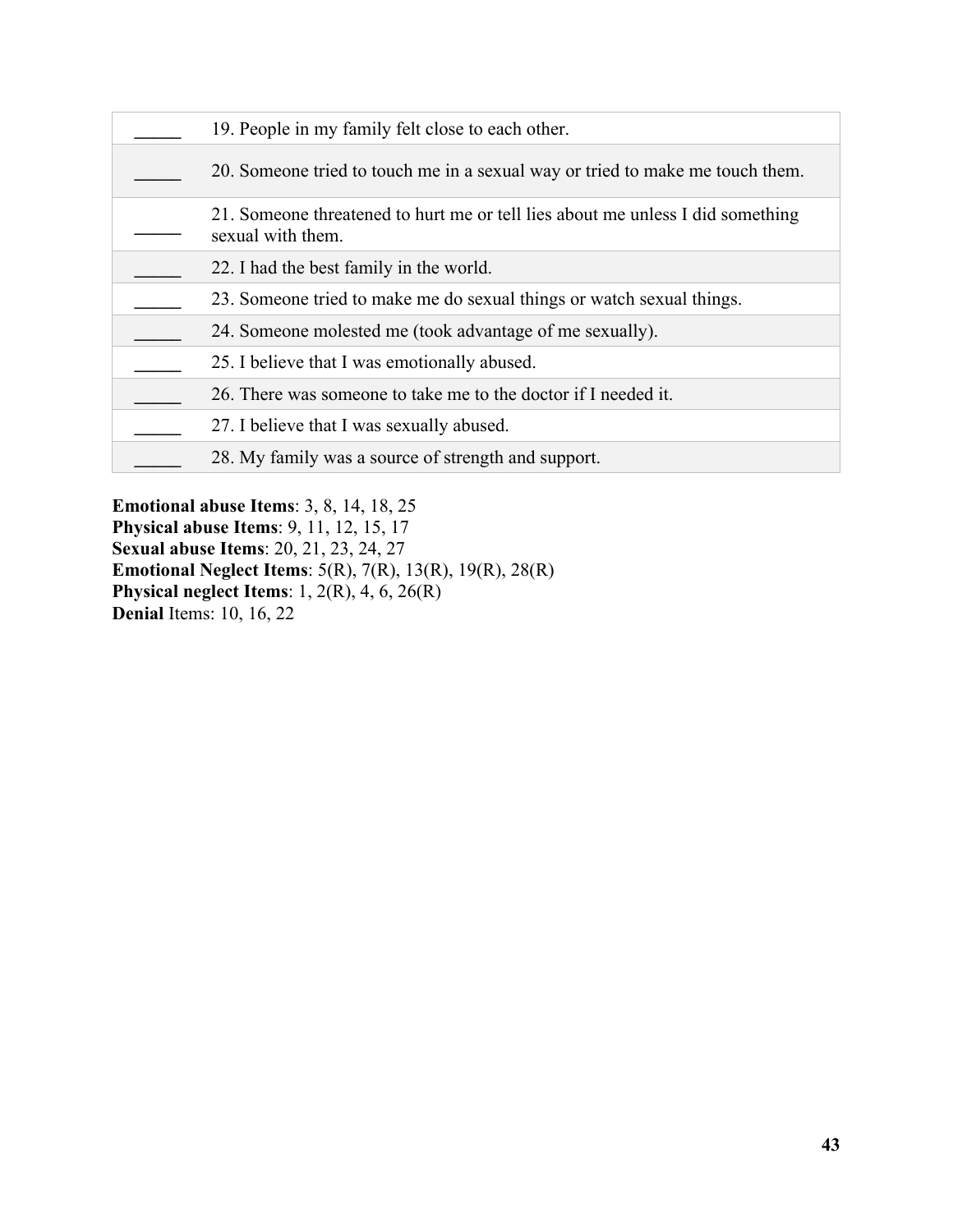# **Appendix F: Evaluative Beliefs Scale**

Evaluative Beliefs Scale

|                            |                                     |        | 4                 | 5                 |  |  |
|----------------------------|-------------------------------------|--------|-------------------|-------------------|--|--|
| Disagree Strongly          | Disagree Slightly                   | Unsure | Agree<br>Slightly | Agree<br>Strongly |  |  |
|                            | Scale One: Maladaptive Self Schemas |        |                   |                   |  |  |
|                            | 1. I am a total failure             |        |                   |                   |  |  |
|                            | 2. I am worthless                   |        |                   |                   |  |  |
|                            | 3. I am totally weak and helpless   |        |                   |                   |  |  |
|                            | 4. I am a bad person                |        |                   |                   |  |  |
| 5. I am an inferior person |                                     |        |                   |                   |  |  |
| 6. I am unlovable          |                                     |        |                   |                   |  |  |
|                            |                                     |        |                   |                   |  |  |

# Scale Three: Maladaptive Other Schemas

| 13. Other people are worthless                 |
|------------------------------------------------|
| 14. Other people are inferior to me            |
| 15. Other people are total failures            |
| 16. Other people are totally weak and helpless |
| 17. Other people are bad                       |
| 18. Other people are unlovable                 |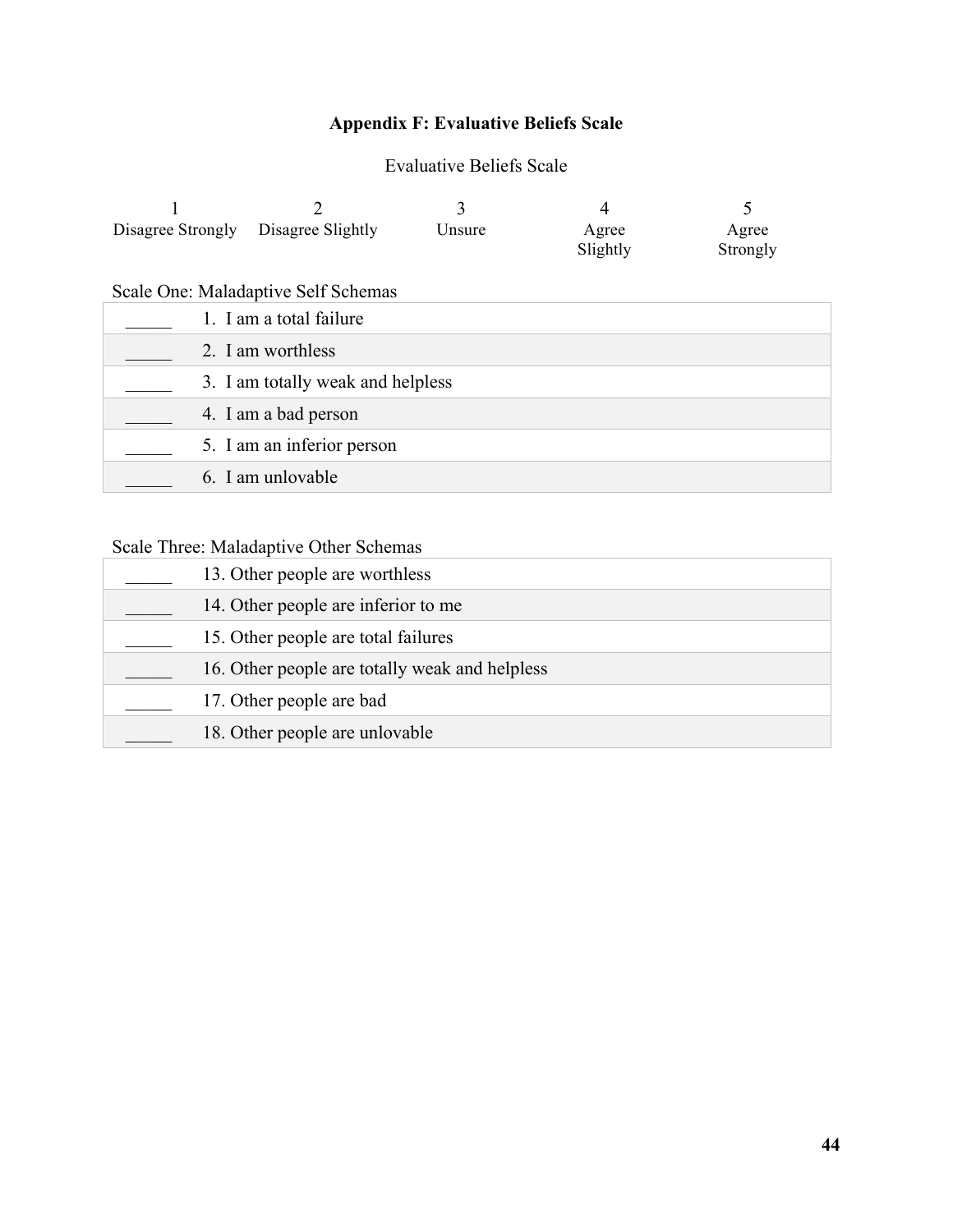# **Appendix G: CompACT**

Comprehensive Assessment of Acceptance and Commitment Therapy Scale

Please rate the following 23 statements using the scale below:

| 1        | $\overline{2}$   | 3                                            | 4                                                                                                                                                  | 5        | 6          | $\tau$   |  |
|----------|------------------|----------------------------------------------|----------------------------------------------------------------------------------------------------------------------------------------------------|----------|------------|----------|--|
| Strongly | Moderately       | Slightly                                     | Neither Agree                                                                                                                                      | Slightly | Moderately | Strongly |  |
| Disagree | Disagree         | Disagree                                     | nor Disagree                                                                                                                                       | Agree    | Agree      | Agree    |  |
|          |                  |                                              |                                                                                                                                                    |          |            |          |  |
|          |                  |                                              | 1. I can identify the things that really matter to me in life and pursue them                                                                      |          |            |          |  |
|          | 2.               |                                              | One of my big goals is to be free from painful emotions                                                                                            |          |            |          |  |
|          | 3.               |                                              | I rush through meaningful activities without being really attentive to them                                                                        |          |            |          |  |
|          | 4.               |                                              | I try to stay busy to keep thoughts or feelings from coming                                                                                        |          |            |          |  |
|          | 5.               |                                              | I act in ways that are consistent with how I wish to live my life                                                                                  |          |            |          |  |
|          | 6.<br>want to do |                                              | I get so caught up in my thoughts that I am unable to do the things that I most                                                                    |          |            |          |  |
|          | 7.               |                                              | I make choices based on what is important to me, even if it is stressful                                                                           |          |            |          |  |
|          |                  |                                              | 8. I tell myself that I shouldn't have certain thoughts                                                                                            |          |            |          |  |
|          | 9.               |                                              | I find it difficult to stay focused on what's happening in the present                                                                             |          |            |          |  |
|          |                  | 10. I behave in line with my personal values |                                                                                                                                                    |          |            |          |  |
|          |                  | feelings, or sensations                      | 11. I go out of my way to avoid situations that might bring difficult thoughts,                                                                    |          |            |          |  |
|          |                  | without paying attention                     | 12. Even when doing the things that matter to me, I find myself doing them                                                                         |          |            |          |  |
|          |                  |                                              | 13. I am willing to fully experience whatever thoughts, feelings and sensations<br>come up for me, without trying to change or defend against them |          |            |          |  |
|          |                  |                                              | 14. I undertake things that are meaningful to me, even when I find it hard to do so                                                                |          |            |          |  |
|          |                  |                                              | 15. I work hard to keep out upsetting feelings                                                                                                     |          |            |          |  |
|          |                  |                                              | 16. I do jobs or tasks automatically, without being aware of what I'm doing                                                                        |          |            |          |  |
|          |                  |                                              | 17. I am able to follow my long terms plans including times when progress is slow                                                                  |          |            |          |  |
|          | will upset me    |                                              | 18. Even when something is important to me, I'll rarely do it if there is a chance it                                                              |          |            |          |  |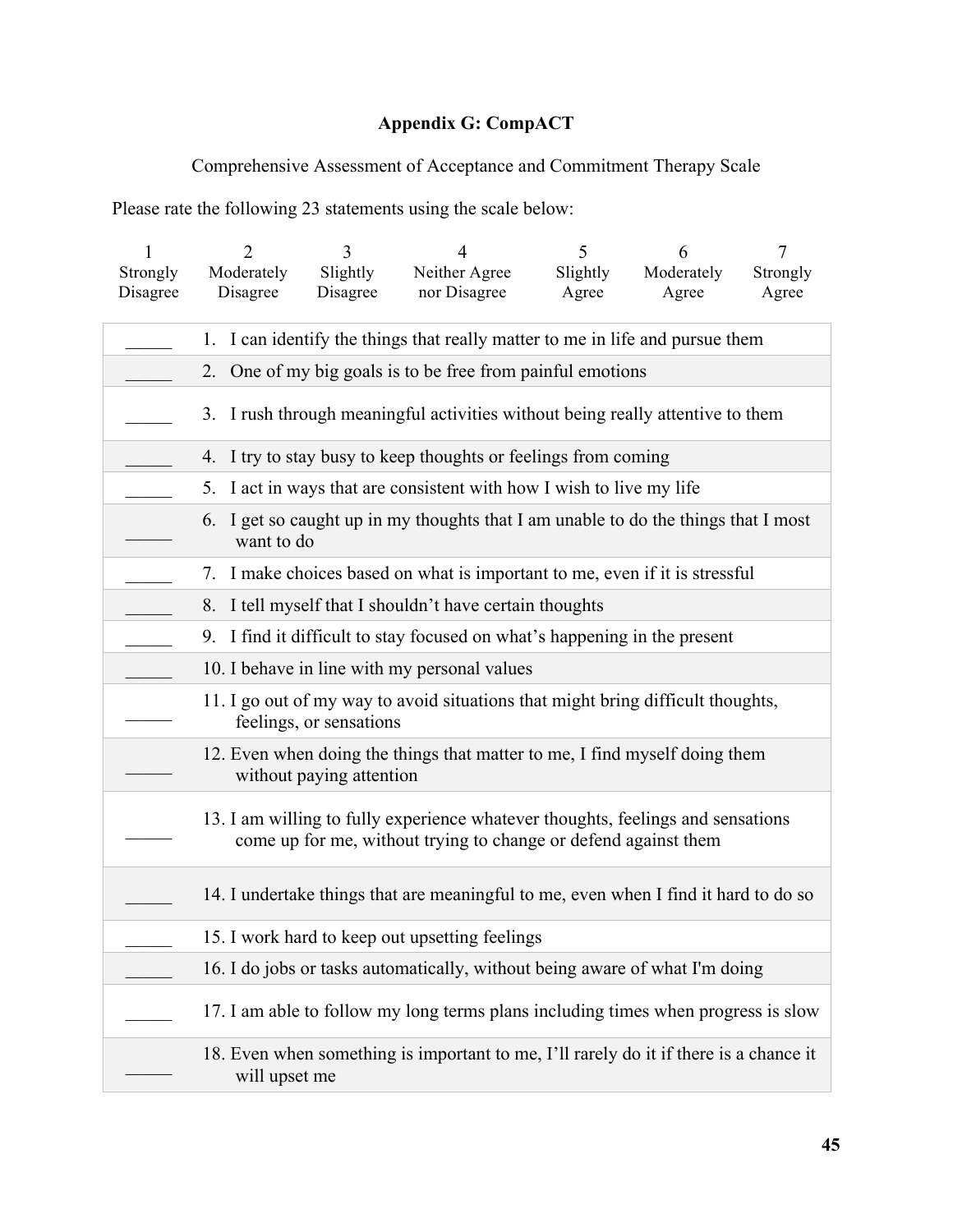| 19. It seems I am "running on automatic" without much awareness of what I'm<br>doing              |
|---------------------------------------------------------------------------------------------------|
| 20. Thoughts are just thoughts – they don't control what I do                                     |
| 21. My values are really reflected in my behaviour                                                |
| 22. I can take thoughts and feelings as they come, without attempting to control or<br>avoid them |
| 23. I can keep going with something when it's important to me                                     |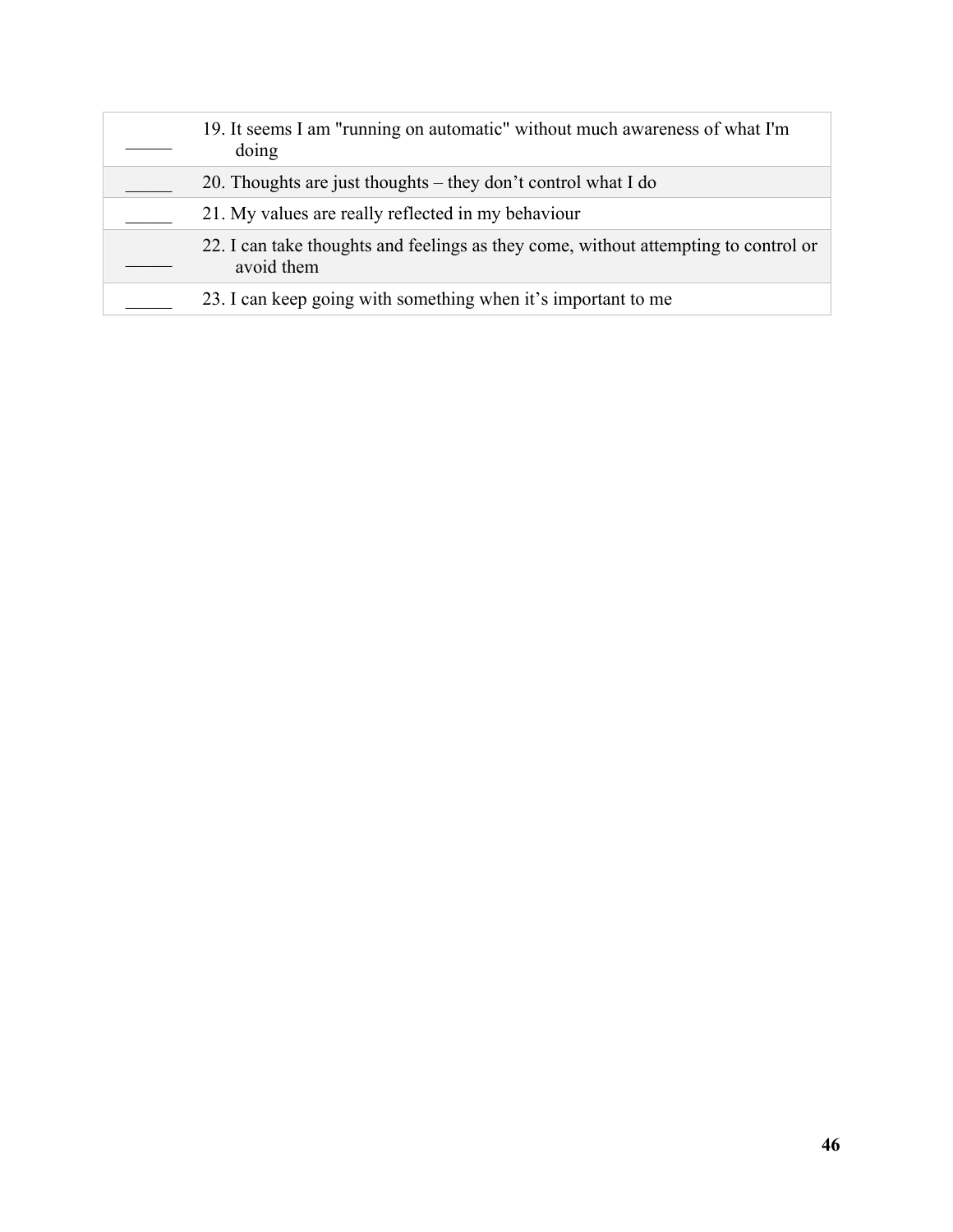# **Appendix H: Trust Scale**

Trust Scale (Rempel, Holmes & Zanna, 1985) – Trust within close interpersonal relationships Instructions:

Using the 7 point scale shown below, indicate the extent to which you agree or disagree with the following statements as they relate to someone with whom you have a close interpersonal relationship. Place your rating in the box to the right of the statement.

| . <u>.</u> | $\rightarrow$<br>∸ | $\sim$ 1 |         | - |          |
|------------|--------------------|----------|---------|---|----------|
| Strongly   |                    |          | Neutral |   | Strongly |
| Disagree   |                    |          |         |   | Agree    |

|    | 1. My partner has proven to be trustworthy and I am willing to let him/her engage in<br>activities which other partners find too threatening.              |
|----|------------------------------------------------------------------------------------------------------------------------------------------------------------|
|    | 2. Even when I don't know how my partner will react, I feel comfortable telling<br>him/her anything about myself, even those things of which I am ashamed. |
|    | 3. Though times may change and the future is uncertain, I know my partner will<br>always be ready and willing to offer me strength                         |
|    | 4. I am never certain that my partner won't do something that I dislike or will<br>embarrass me.                                                           |
| 5. | My partner is very unpredictable. I never know how he/she is going to act from<br>one day to the next.                                                     |
|    | 6. I feel very uncomfortable when my partner has to make decisions which will<br>affect me personally.                                                     |
|    | 7. I have found that my partner is unusually dependable, especially when it comes to<br>things which are important to me.                                  |
|    | 8. My partner behaves in a very consistent manner.                                                                                                         |
| 9. | Whenever we have to make an important decision in a situation we have never<br>encountered before, I know my partner will be concerned about my welfare.   |
|    | 10. Even if I have no reason to expect my partner to share things with me, I still feel<br>certain that he/she will.                                       |
|    | 11. I can rely on my partner to react in a positive way when I expose my weaknesses<br>to him/her.                                                         |
|    | 12. When I share my problems with my partner, I know he/she will respond in a<br>loving way even before I say anything.                                    |
|    | 13. I am certain that my partner would not cheat on me, even if the opportunity arose<br>and there was no chance that he/she would get caught.             |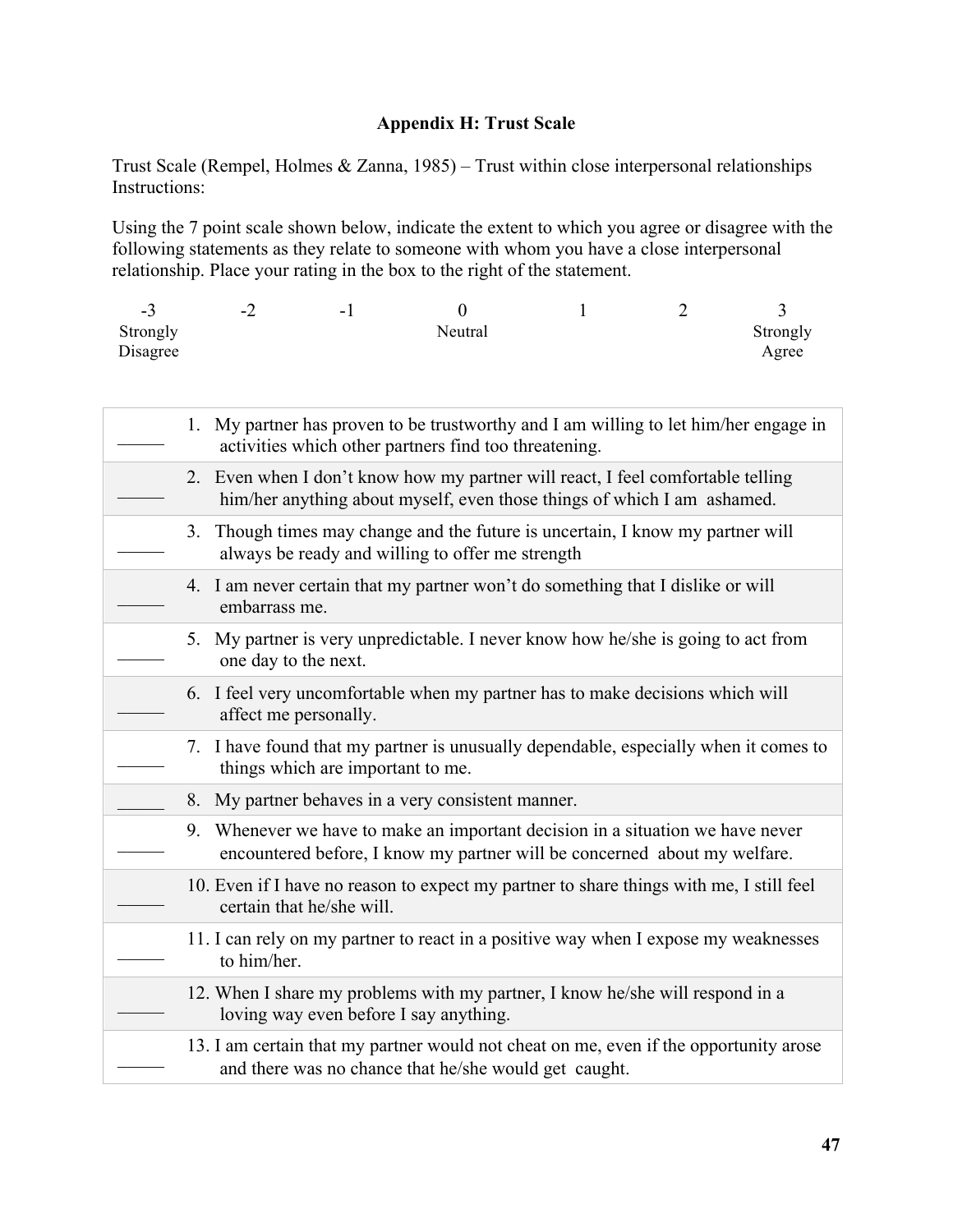| 14. I sometimes avoid my partner because he/she is unpredictable and I fear saying or<br>doing something which might create conflict. |
|---------------------------------------------------------------------------------------------------------------------------------------|
| 15. I can rely on my partner to keep the promises he/she makes to me.                                                                 |
| 16. When I am with my partner, I feel secure in facing unknown new situations.                                                        |
| 17. Even when my partner makes excuses which sound rather unlikely, I am confident<br>that he/she is telling the truth.               |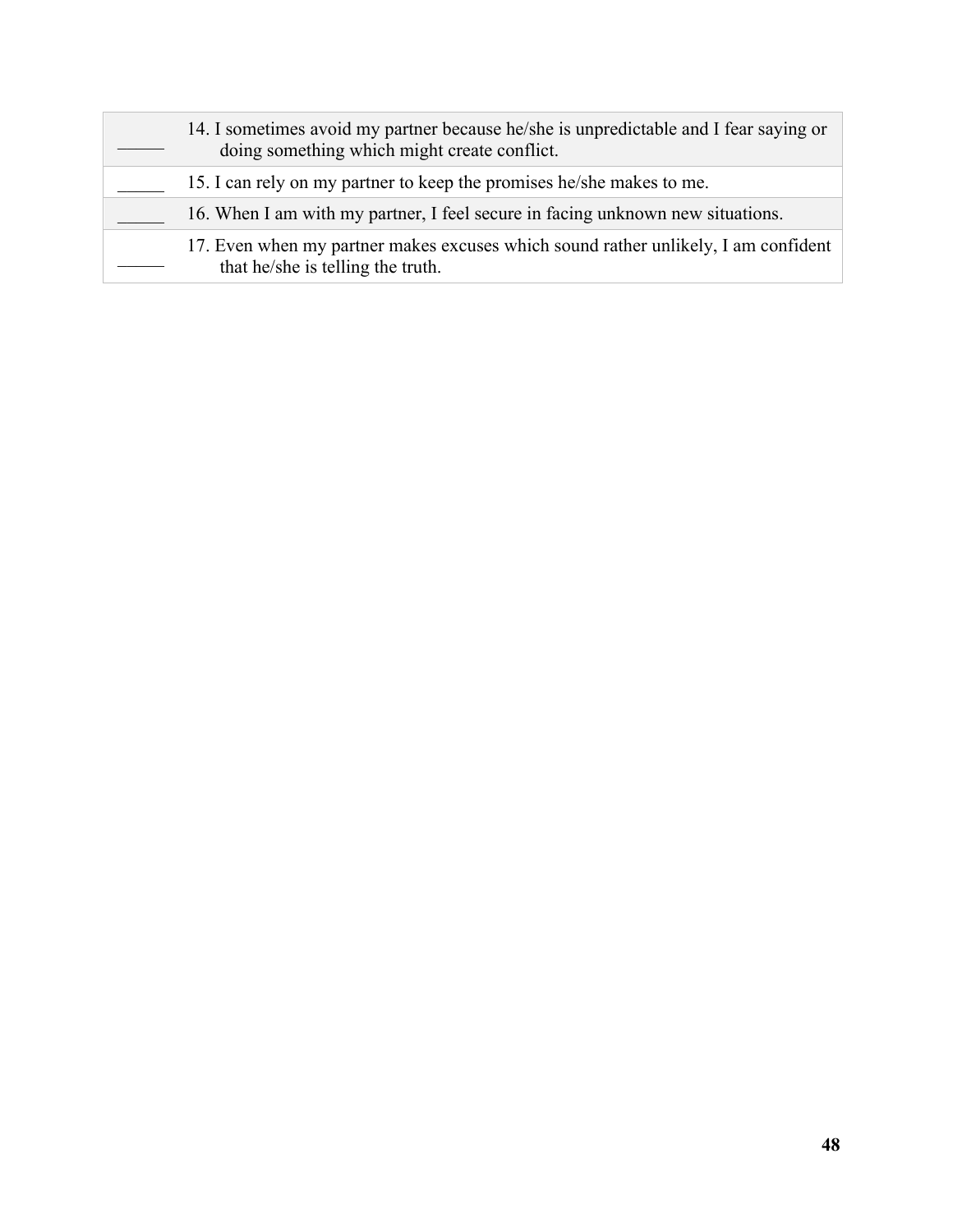## **Appendix I: Revised Conflict Tactics Scale - SF**

Revised Conflict Tactics Scale – Short Form (CTS2S)

No matter how well a couple gets along, there are times when they disagree, get annoyed with the other person, want different things from each other, or just have spats or fights because they are in a bad mood, are tired or for some other reason. Couples also have many different ways of trying to settle their differences. This is a list of things that might happen when you have differences. Please mark how many times you did each of these things in the past year, and how many times your partner did them in the past year. If you or your partner did not do one of these things in the past year, but it happened before that, mark a "7" on your answer sheet for that question. If it never happened, mark an "8" on your answer sheet.

How often did this happen?

| Once in<br>the Past<br>Year | Twice in<br>the past<br>year | $3$ to 5<br>times in<br>the past<br>year | 6 to 10<br>times in<br>the past<br>year | 11 to 20<br>times in<br>the past<br>year | More than<br>20 times<br>in the past<br>year | Not in the<br>past year.<br>but it did<br>happen<br>before | This has<br>never<br>happened |
|-----------------------------|------------------------------|------------------------------------------|-----------------------------------------|------------------------------------------|----------------------------------------------|------------------------------------------------------------|-------------------------------|

| 1. | I explained my side or suggested a compromise for a disagreement with my<br>partner.                             |
|----|------------------------------------------------------------------------------------------------------------------|
| 2. | My partner explained his or her side or suggested a compromise for a<br>disagreement with me                     |
| 3. | I insulted or swore or shouted or yelled at my partner                                                           |
| 4. | My partner insulted or swore or shouted or yelled at me                                                          |
| 5. | I had a sprain, bruise, or small cut, or felt pain the next day because of a fight<br>with my partner            |
| 6. | My partner had a sprain, bruise, or small cut or felt pain the next day because<br>of a fight with me            |
| 7. | I showed respect for, or showed that I cared about my partner's feelings about<br>an issue we disagreed on       |
| 8. | My partner showed respect for, or showed that he or she cared about my<br>feeling about an issue we disagreed on |
| 9. | I pushed, shoved, or slapped my partner                                                                          |
|    | 10. My partner pushed, shoved, or slapped me                                                                     |
|    | 11. I punched or kicked or beat-up my partner                                                                    |